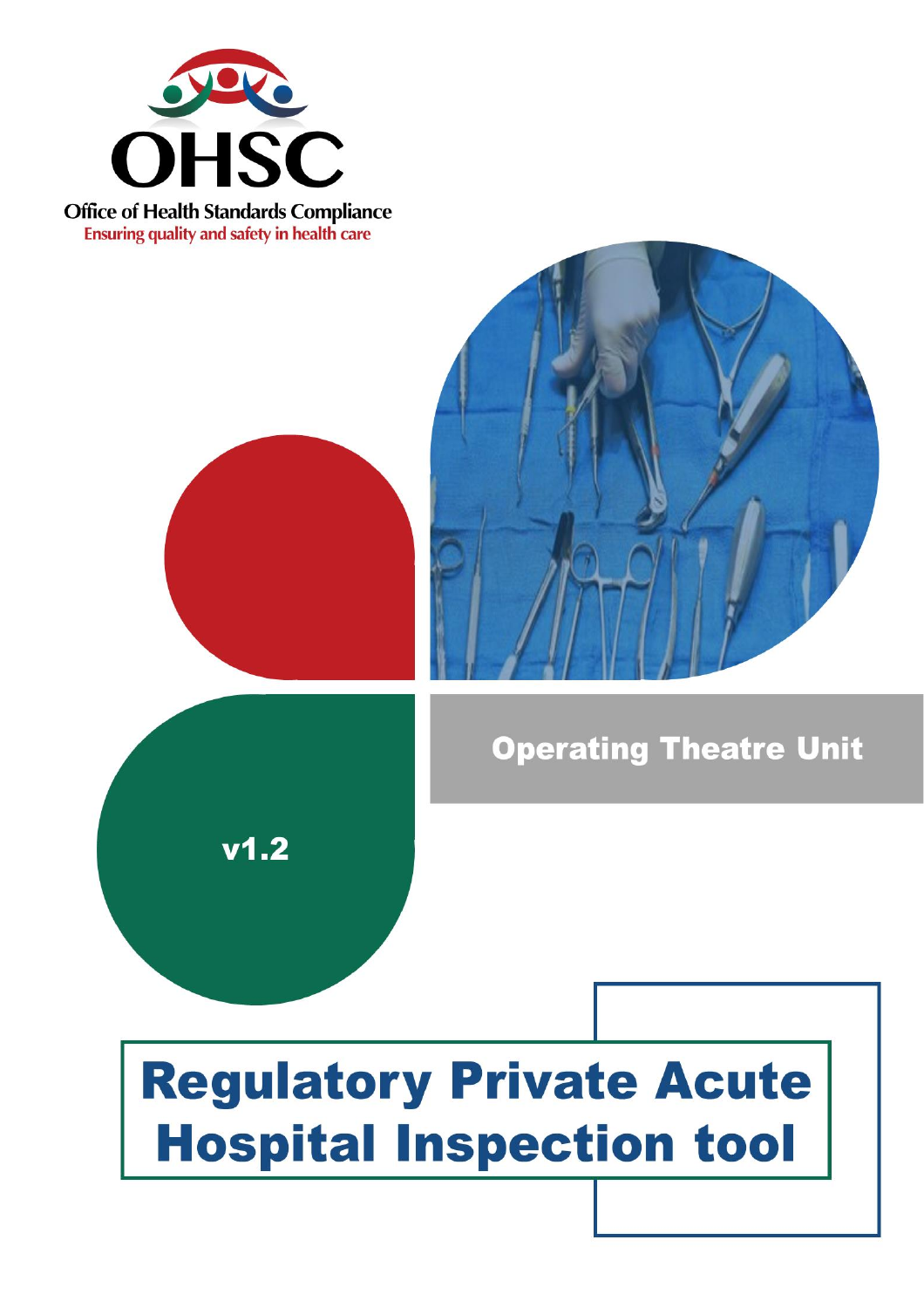

## **Official Sign-Off**

The National Health Act, 2003 (Act No. 61 of 2003) provides for quality requirements and standards in respect of health services provided by health establishmentsto the public. The main objective isto promote and protect the health and safety of the users of health services and contribute to improved outcomes and improved population health.

To achieve this mandate, standardised inspection tools aligned to Norms and Standards Regulations applicable to different categories of health establishments promulgated by the Minister of Health in 2018 have been developed for Private Acute Hospitals.

#### **Acknowledgements**

There are many people who have contributed to the development of the Regulatory Private Acute Hospital Inspection Tools Version 1.2. The Office of Health Standards Compliance wishes to extend most heartfelt acknowledgement and gratitude to the following:

- The WHO technical team for providing guidance on the very first draft inspection tools database
- OHSC CEO Dr Siphiwe Mndaweni and Executive Manager for Health Standards Design, Systems and Support Ms Winnie Moleko for providing strategic and operational support.
- Former Health Standards Development and Training unit Director Dr Grace Labadarios
- Systems, Data Analysis and Research unit Director Dr Thabiso Makola who is also the Acting Director for Health Standards Development and Training unit
- The Health Standards Development and Training unit (Mr Jabu Nkambule who led the team and worked tirelessly with the leadership of Hospital Association of South Africa (HASA) during various development stages of the tool, Ms Florina Mokoena, Ms Mosehle Matlala, Ms Busisiwe Mashinini) and contract workers Ms Thresia Pather and Ms Busi Ngubane for the development of the Private Acute Hospital Inspection tools.
- The internal OHSC teams Compliance Inspectorate; Systems, Data Analysis and Research for their contribution during the development of the Inspection tools and Information Technology and Communication and Stakeholder Relations for providing support.
- Provincial Department of Health private hospital licensing units' personnel (Ms Pinki Belot Free State Province, Ms Dimakatso Moeketsi and Ms Zandile Nzuza - Kwa-Zulu Natal-Province, Ms Kim Jacobs - Western Cape Province, Ms Bulelwa Peter - Eastern Cape Province, Ms Pakama Nqadala

- Northern Cape Province, Ms Lindiwe Mkhatshwa - Mpumalanga Province, and Ms Patience Ntamane -Gauteng Province) for their valuable input and support.

- The Certification and Enforcement Committee of the OHSC Board for reviewing the tools and for recommending to the Board for approval.
- The Hospital Association of South Africa (HASA) for their commitment and constructive engagements during the consultative process and for affording the OHSC an opportunity to conduct scoping visits in the private hospital health establishments.

It is hereby certified that these Regulatory Private Acute Hospital Inspection tools version 1.2 was developed by the Office of Health Standards Compliance.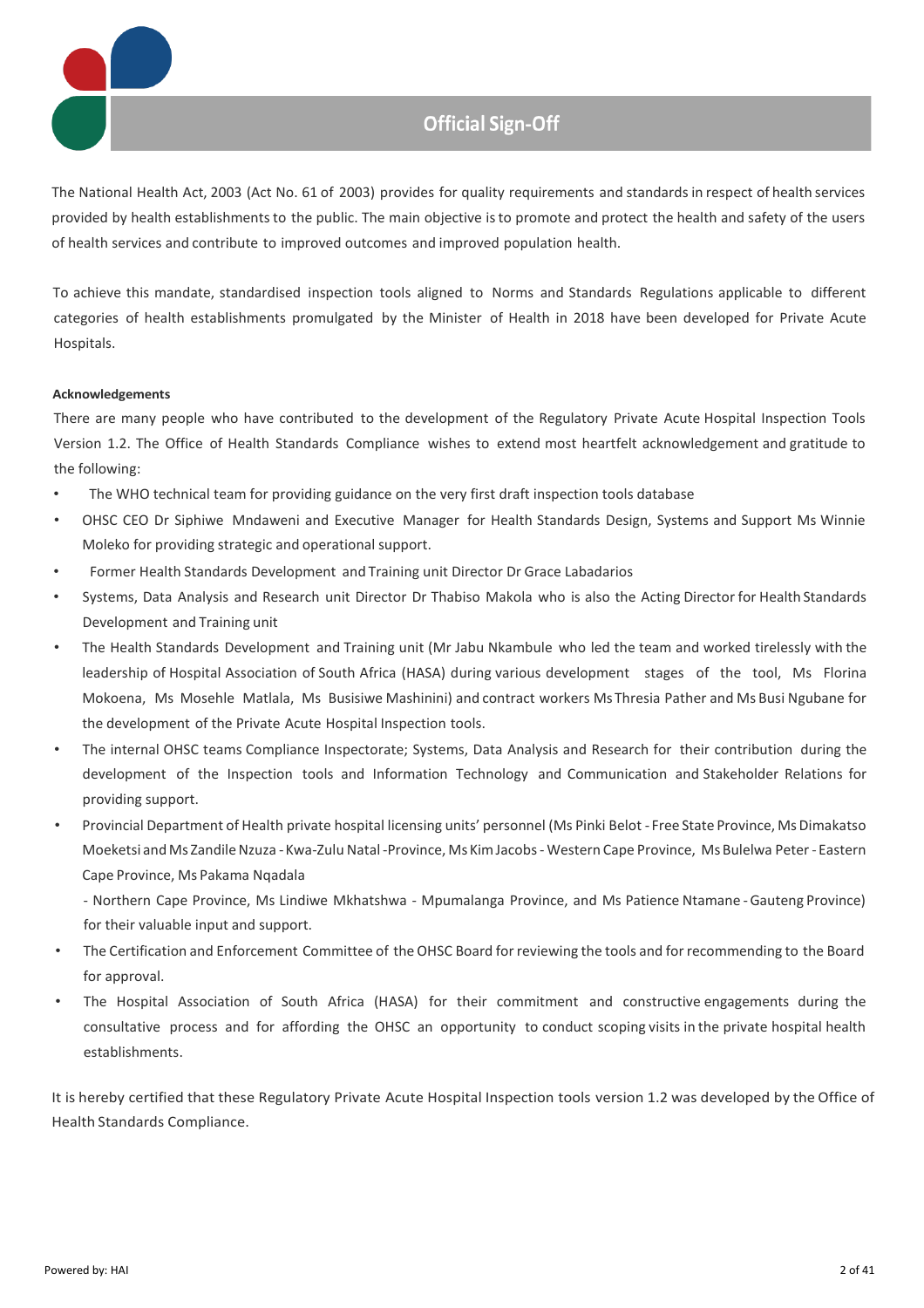$\mathcal{Q}$ leure

Ms. W Moleko Executive Manager Health Standards Development Analysis and Support Date: 31/03/2022

أدييه "≈  $\sim$   $\sim$ 

Dr. S. Mndaweni Chief Executive Officer Date: 31/03/2022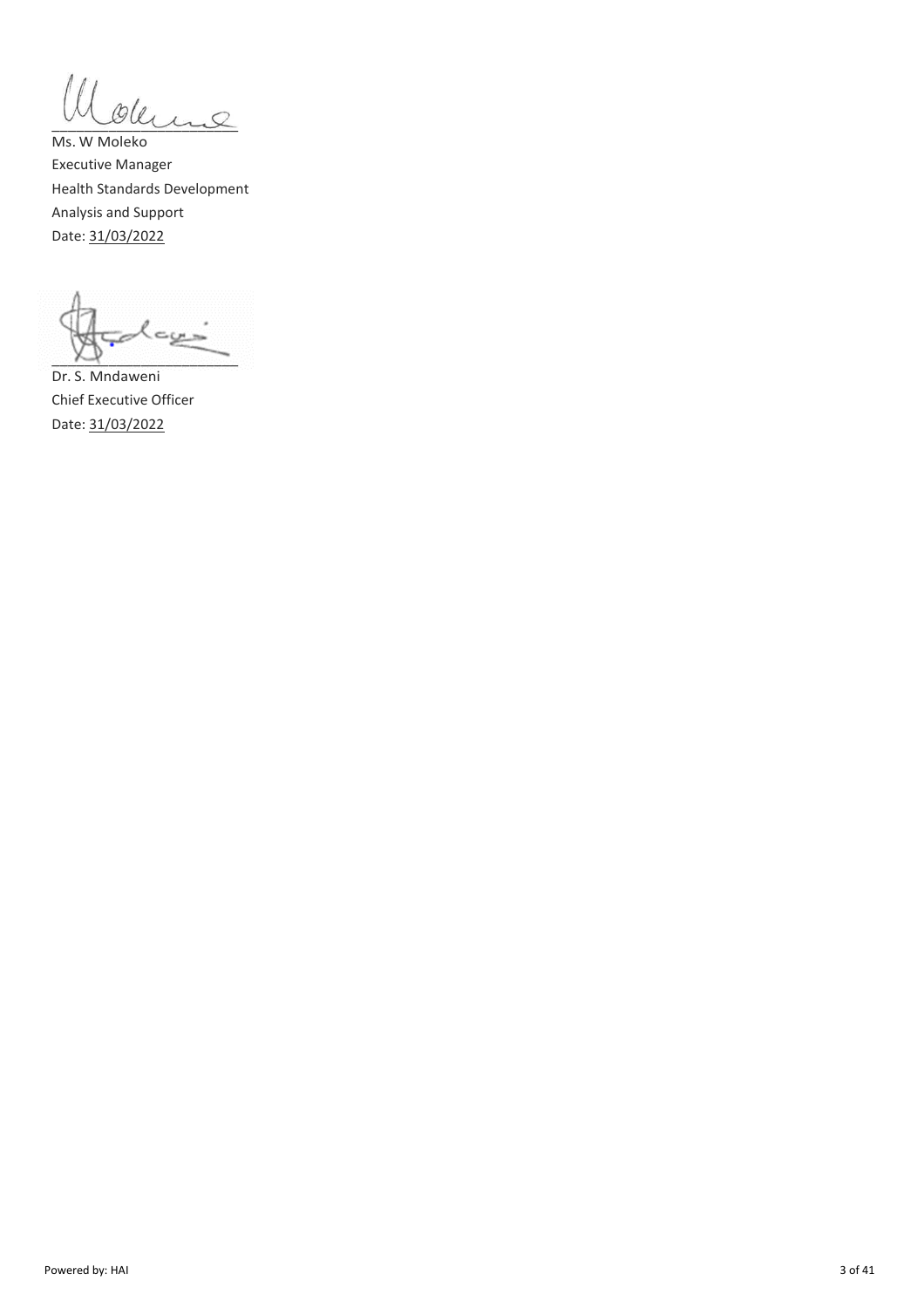| acilit <sup>.</sup> |  |
|---------------------|--|
|                     |  |

Date:

- **Tool Name:** Regulatory Private Acute Hospital Inspection tool v1.2 Final
- **HEs Type:** Hospitals
- **Sector:** Private
- **Specialization:** Private Acute Hospital
- **Created By: Health Standards Development and Training**

## **21 Operating Theatre Unit**

#### **Domain 21.2 CLINICAL GOVERNANCE AND CLINICAL CARE**

**Sub Domain 21.2.1 6** User health records and management

**Standard 21.2.1.1 6(3)** The health establishment must create and maintain a system of health records of users in accordance with the requirements of section 13 of the Act.

#### **Criterion 21.2.1.1.1 6(4)(b) The health establishment must record information relating to the examination and health care interventions of users.**

**21.2.1.1.1.1** The operation register is completed comprehensively for all users undergoing surgery.

#### **Assessment type:** Document - **Risk rating:** Essential measure

Verify whether all columns in the operation register are completed for every user for the previous four weeks. If information is incomplete for any of the users, score the measure as non-compliant. Not applicable: Never

| Score | Comment |
|-------|---------|
|       |         |
|       |         |

**21.2.1.1.1.2** A register for all anatomical specimens sent to the laboratory is available.

#### **Assessment type:** Document - **Risk rating:** Essential measure

A register must be available for all anatomical specimens sent to the laboratory for investigation.

Entries made in the register must be complete. Not applicable: Never

| Score | Comment |
|-------|---------|
|       |         |
|       |         |

**21.2.1.1.1.3** Users are monitored in the recovery room.

#### **Assessment type:** Patient record audit - **Risk rating:** Vital measure

Select the health records of three users in the recovery room. Verify whether the aspects listed below are being monitored. Score 1 if the aspect is compliant is 0 if not compliant.

| Score                       | Comment |
|-----------------------------|---------|
|                             |         |
|                             |         |
| Unit 1 User health record 1 |         |

| <b>Aspects</b> | Score | :omment |
|----------------|-------|---------|
|                |       |         |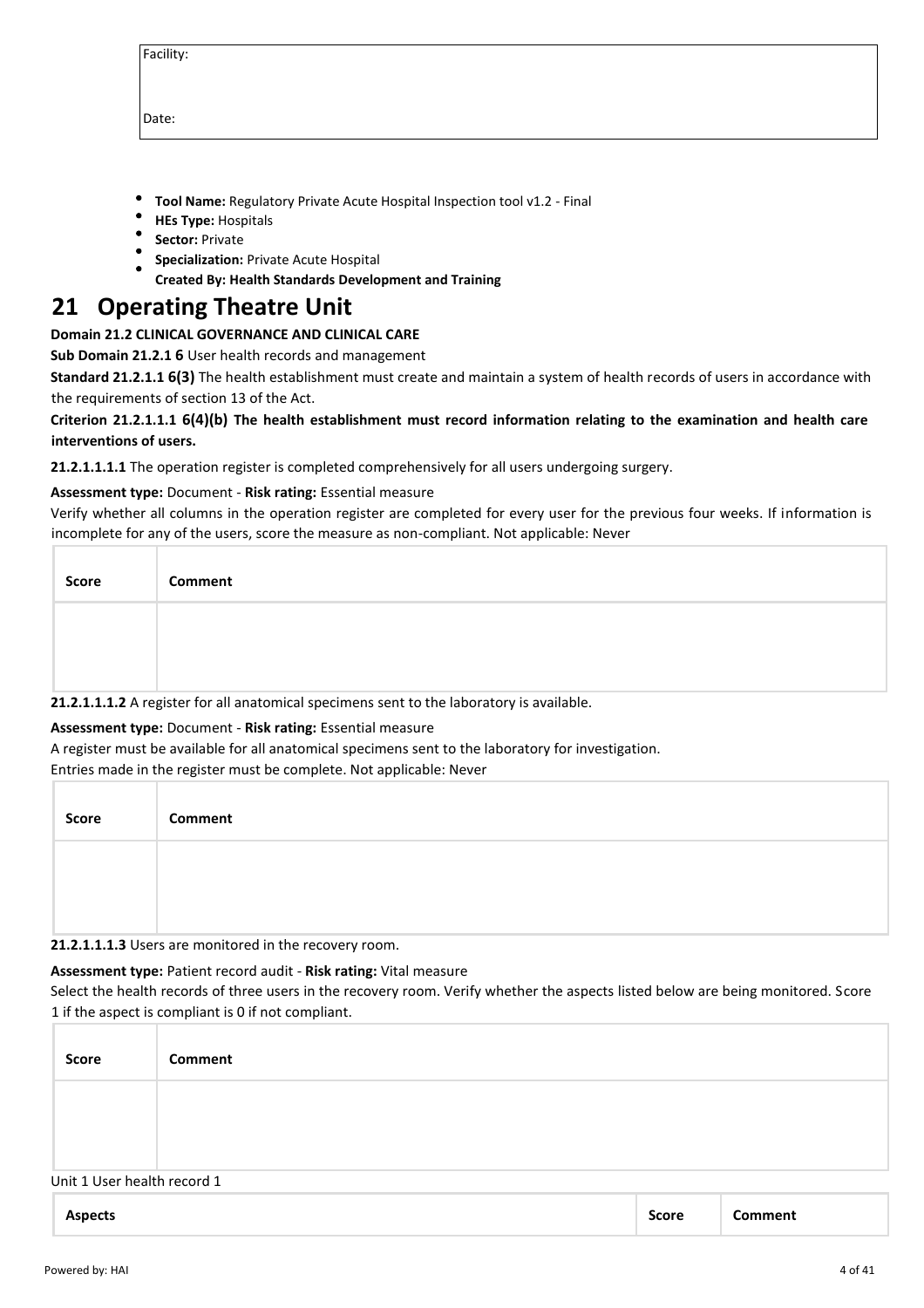| 1. Blood pressure                                             |  |  |
|---------------------------------------------------------------|--|--|
| 2. Pulse                                                      |  |  |
| 3. Temperature                                                |  |  |
| 4. Saturation                                                 |  |  |
| 5. Respiration rate                                           |  |  |
|                                                               |  |  |
| 6. Urine output (where applicable)                            |  |  |
| 7. Level of consciousness                                     |  |  |
| 8. Wound Inspection                                           |  |  |
| 9. Checking of drains (where applicable)                      |  |  |
| 10. Circulation checks applicable where limb surgery was done |  |  |

Unit 2 User health record 2

| <b>Aspects</b>                                                | <b>Score</b> | <b>Comment</b> |  |
|---------------------------------------------------------------|--------------|----------------|--|
| 1. Blood pressure                                             |              |                |  |
| 2. Pulse                                                      |              |                |  |
| 3. Temperature                                                |              |                |  |
| 4. Saturation                                                 |              |                |  |
| 5. Respiration rate                                           |              |                |  |
| 6. Urine output (where applicable)                            |              |                |  |
| 7. Level of consciousness                                     |              |                |  |
| 8. Wound Inspection                                           |              |                |  |
| 9. Checking of drains (where applicable)                      |              |                |  |
| 10. Circulation checks applicable where limb surgery was done |              |                |  |
| Unit 3 User health record 3                                   |              |                |  |

| <b>Aspects</b> | Score | Comment: |
|----------------|-------|----------|
|----------------|-------|----------|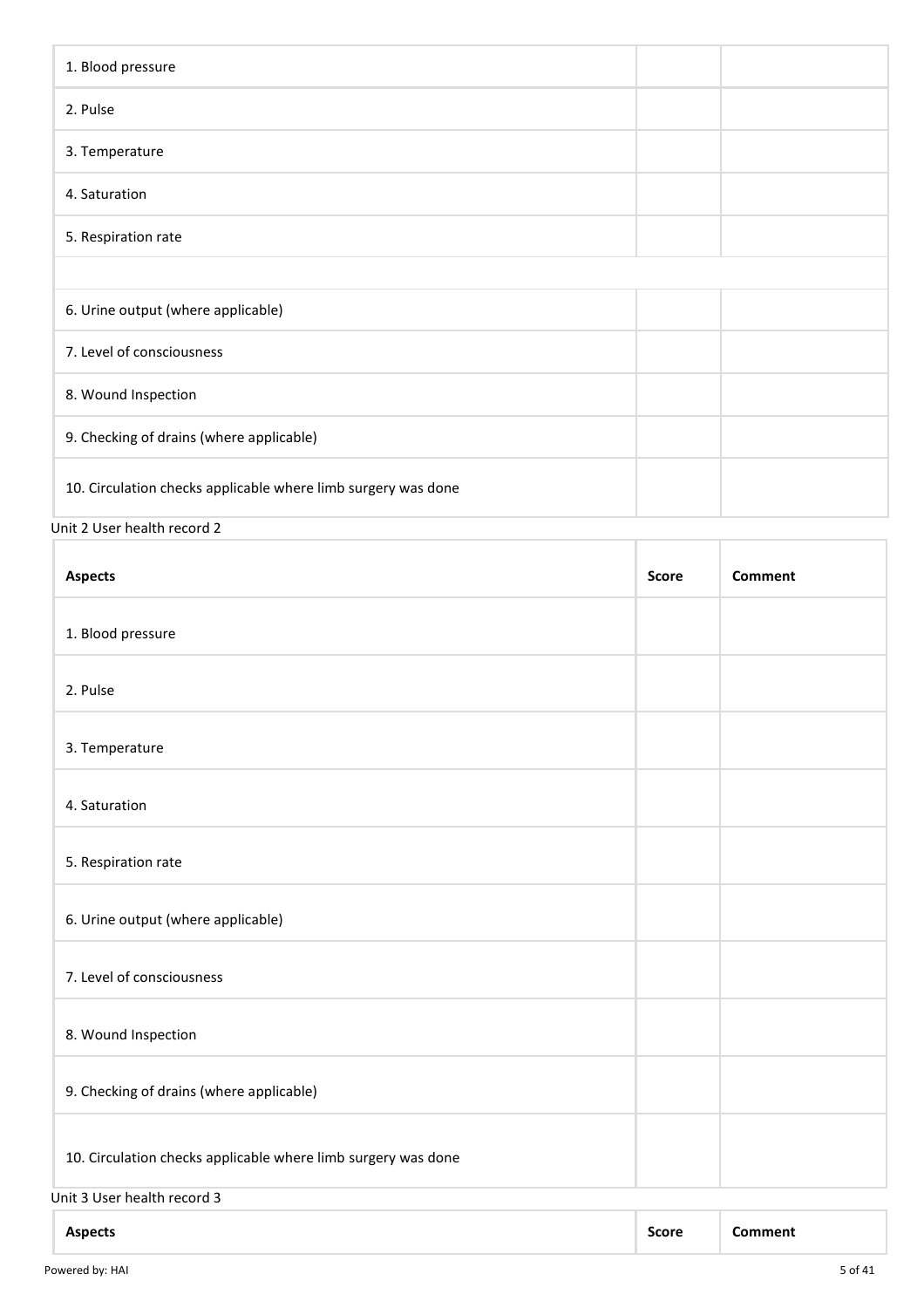| 1. Blood pressure                                             |  |  |
|---------------------------------------------------------------|--|--|
| 2. Pulse                                                      |  |  |
| 3. Temperature                                                |  |  |
| 4. Saturation                                                 |  |  |
| 5. Respiration rate                                           |  |  |
| 6. Urine output (where applicable)                            |  |  |
| 7. Level of consciousness                                     |  |  |
| 8. Wound Inspection                                           |  |  |
| 9. Checking of drains (where applicable)                      |  |  |
|                                                               |  |  |
| 10. Circulation checks applicable where limb surgery was done |  |  |

#### **Sub Domain 21.2.2 7** Clinical management

**Standard 21.2.2.1 7(1)** The health establishment must establish and maintain clinical management systems, structures and procedures that give effect to national policies and guidelines.

#### **Criterion 21.2.2.1.1 7 The health establishment implements process to ensure environmental cleanliness.**

**21.2.2.1.1.1** All cleaning work completed is verified by the supervisor or delegate person.

#### **Assessment type:** Document - **Risk rating:** Essential measure

Daily inspections will ensure the cleanliness of the theatre. The person responsible for overseeing the cleaning service must inspect the theatre daily to confirm that cleaning has been carried out according to the schedule and that all areas attended to have been effectively cleaned. Monitoring tools (including, but not limited to, checklists/ tick sheets) listing all cleaning tasks must be completed for each room or area. Not applicable: Never

| Score | Comment |
|-------|---------|
|       |         |
|       |         |

#### **21.2.2.1.1.2** The unit is observed to be clean.

#### **Assessment type:** Observation - **Risk rating:** Vital measure

Inspector to observe general cleanliness of the unit including but not limited to whether the unit is free of dirt and stains. Not applicable: Never

| Score | Comment |
|-------|---------|
|       |         |
|       |         |

**21.2.2.1.1.3** Cleaning personnel are able to explain how they carry out terminal cleaning or disinfection of the theatre and equipment.

#### **Assessment type:** Staff interview - **Risk rating:** Essential measure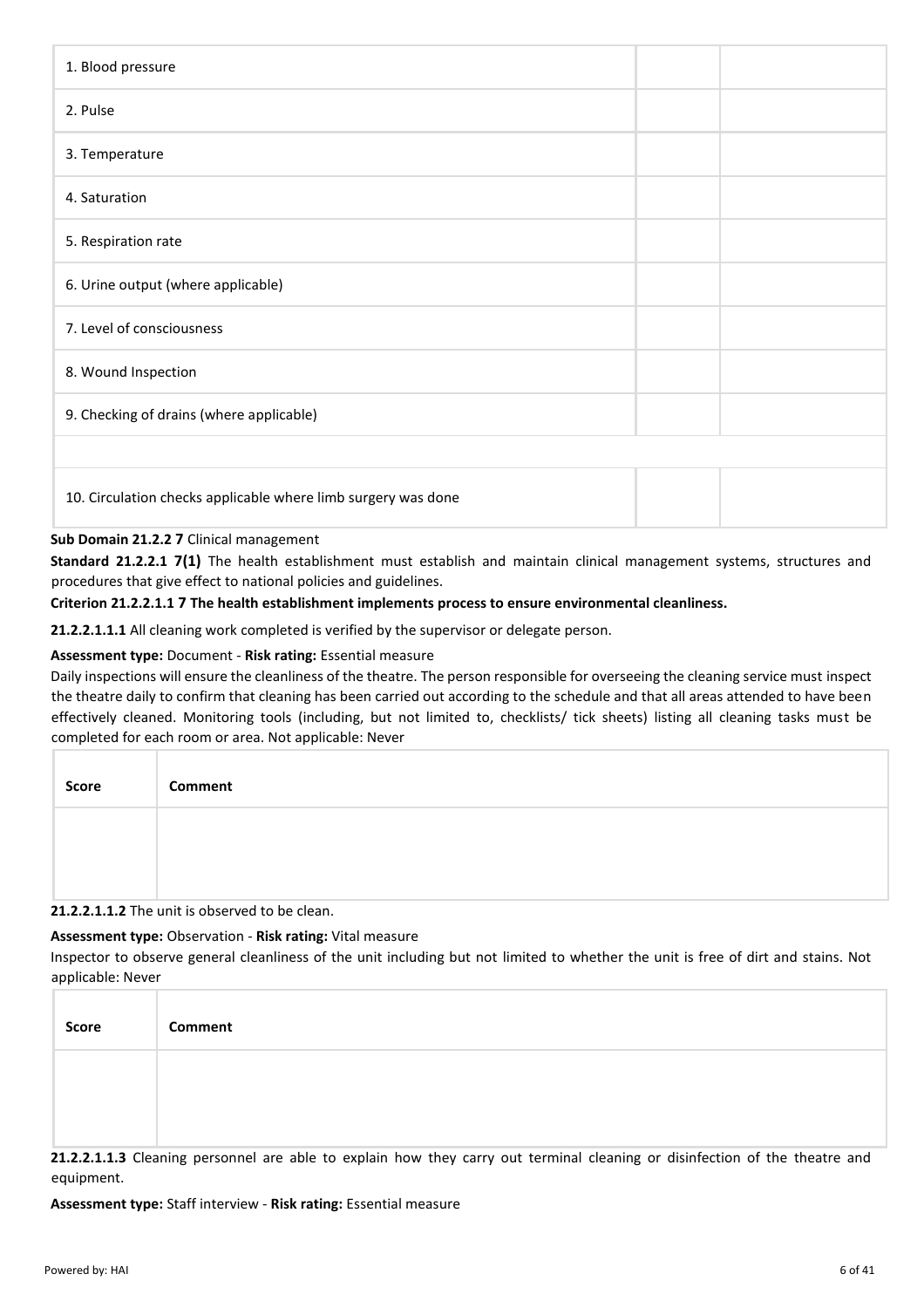Interview three cleaning personnel to verify whether they can explain how to carry out terminal cleaning. Cleaning personnel must be able to explain the content of the standard operating procedure which describes how this is done. Score 1 if they can explain the procedure and 0 if they cannot explain the procedure.

| <b>Score</b> | Comment |
|--------------|---------|
|              |         |
|              |         |

#### Unit 1 Cleaner 1

| <b>Aspects</b>                                                  | <b>Score</b> | <b>Comment</b> |  |
|-----------------------------------------------------------------|--------------|----------------|--|
| 1. Personal protective clothing used                            |              |                |  |
| 2. Cleaning equipment to be used                                |              |                |  |
| 3. Type of detergent                                            |              |                |  |
|                                                                 |              |                |  |
| 4. Procedure for handling linen from contaminated theatre       |              |                |  |
| 5. Procedure for handling medical waste                         |              |                |  |
| 6. Criteria for cleaning entire theatre                         |              |                |  |
| 7. Management of mobile equipment in theatre                    |              |                |  |
| 8. Removal and discarding of used personal protective equipment |              |                |  |

Unit 2 Cleaner 2

| <b>Aspects</b>                                            |  | <b>Comment</b> |
|-----------------------------------------------------------|--|----------------|
| 1. Personal protective clothing used                      |  |                |
| 2. Cleaning equipment to be used                          |  |                |
| 3. Type of detergent                                      |  |                |
| 4. Procedure for handling linen from contaminated theatre |  |                |
| 5. Procedure for handling medical waste                   |  |                |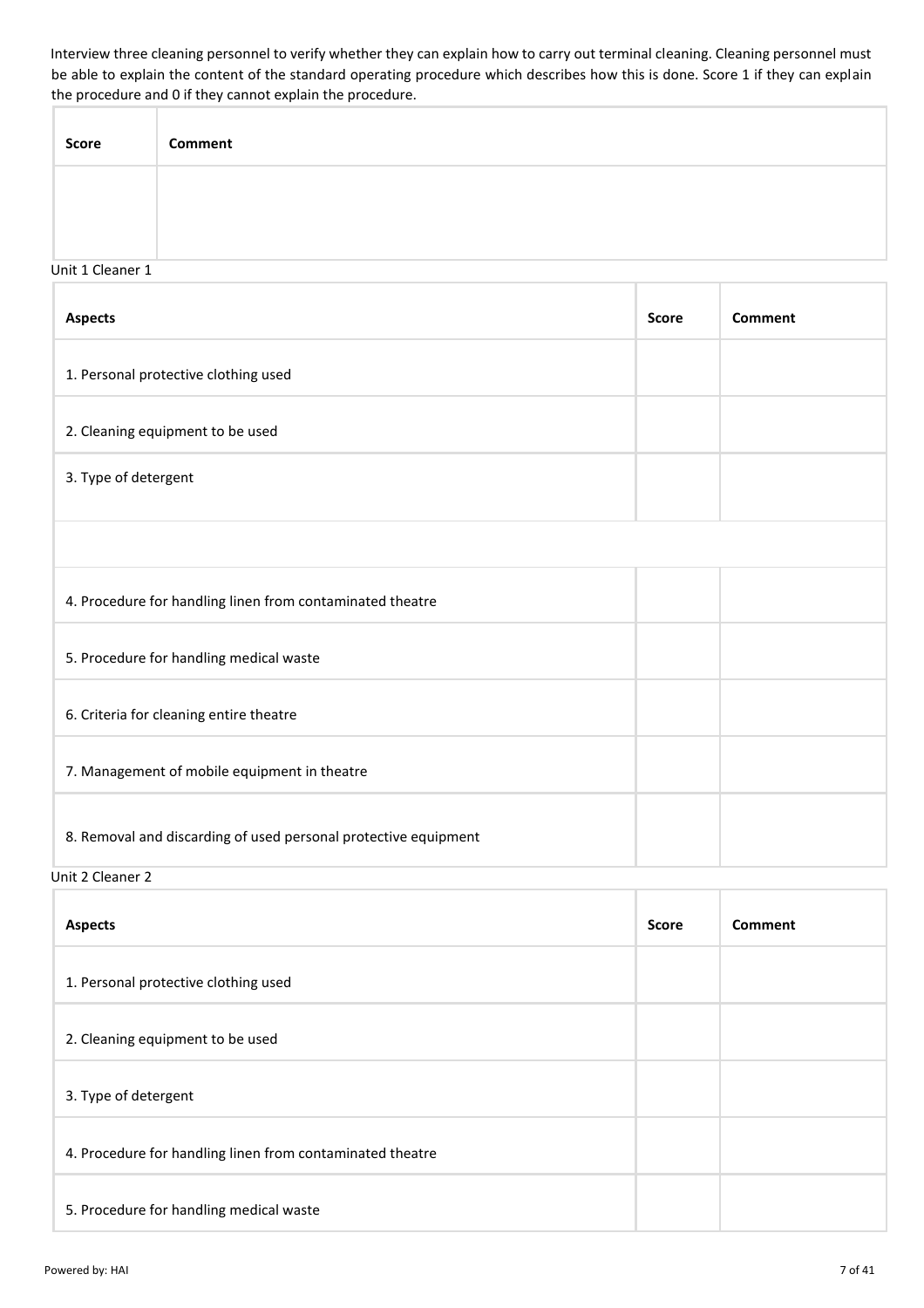| 6. Criteria for cleaning entire theatre                         |  |
|-----------------------------------------------------------------|--|
| 7. Management of mobile equipment in theatre                    |  |
| 8. Removal and discarding of used personal protective equipment |  |

#### Unit 3 Cleaner 3

| <b>Aspects</b>                                                                                                                                                                      | <b>Score</b> | Comment |  |
|-------------------------------------------------------------------------------------------------------------------------------------------------------------------------------------|--------------|---------|--|
| 1. Personal protective clothing used                                                                                                                                                |              |         |  |
| 2. Cleaning equipment to be used                                                                                                                                                    |              |         |  |
| 3. Type of detergent                                                                                                                                                                |              |         |  |
| 4. Procedure for handling linen from contaminated theatre                                                                                                                           |              |         |  |
| 5. Procedure for handling medical waste                                                                                                                                             |              |         |  |
| 6. Criteria for cleaning entire theatre                                                                                                                                             |              |         |  |
| 7. Management of mobile equipment in theatre                                                                                                                                        |              |         |  |
| 8. Removal and discarding of used personal protective equipment<br>$\mathbf{r}$ , and $\mathbf{r}$ , and $\mathbf{r}$ , and $\mathbf{r}$ , and $\mathbf{r}$ , and $\mathbf{r}$<br>. |              |         |  |

#### **Criterion 21.2.2.1.2 7 Healthcare providers are informed on the health establishment and their specific responsibilities.**

**21.2.2.1.2.1** Health care personnel have been informed about the policy or standard operating procedure or procedure or guideline of the unit and health establishment.

#### **Assessment type:** Document - **Risk rating:** Essential measure

Documented evidence that personnel have been informed about the policy or standard operating procedure or procedure or guideline must be available. This could include but is not limited to distribution lists which include personnel signatures to indicate they have read and understood the document (which must be dated and signed), proof of attendance at meetings where policies, guidelines and standard operating procedures are discussed, or similar evidence for electronic distribution which could include but not limited to email distribution or documents deposited in intranet or other electronic platforms. Score 1 if such evidence is available and score 0 if it is not available.

| <b>Score</b>                              | <b>Comment</b> |  |  |
|-------------------------------------------|----------------|--|--|
|                                           |                |  |  |
|                                           |                |  |  |
| Comment<br><b>Aspects</b><br><b>Score</b> |                |  |  |
| 1. Identification of users                |                |  |  |
| 2. Management of emergency resuscitations |                |  |  |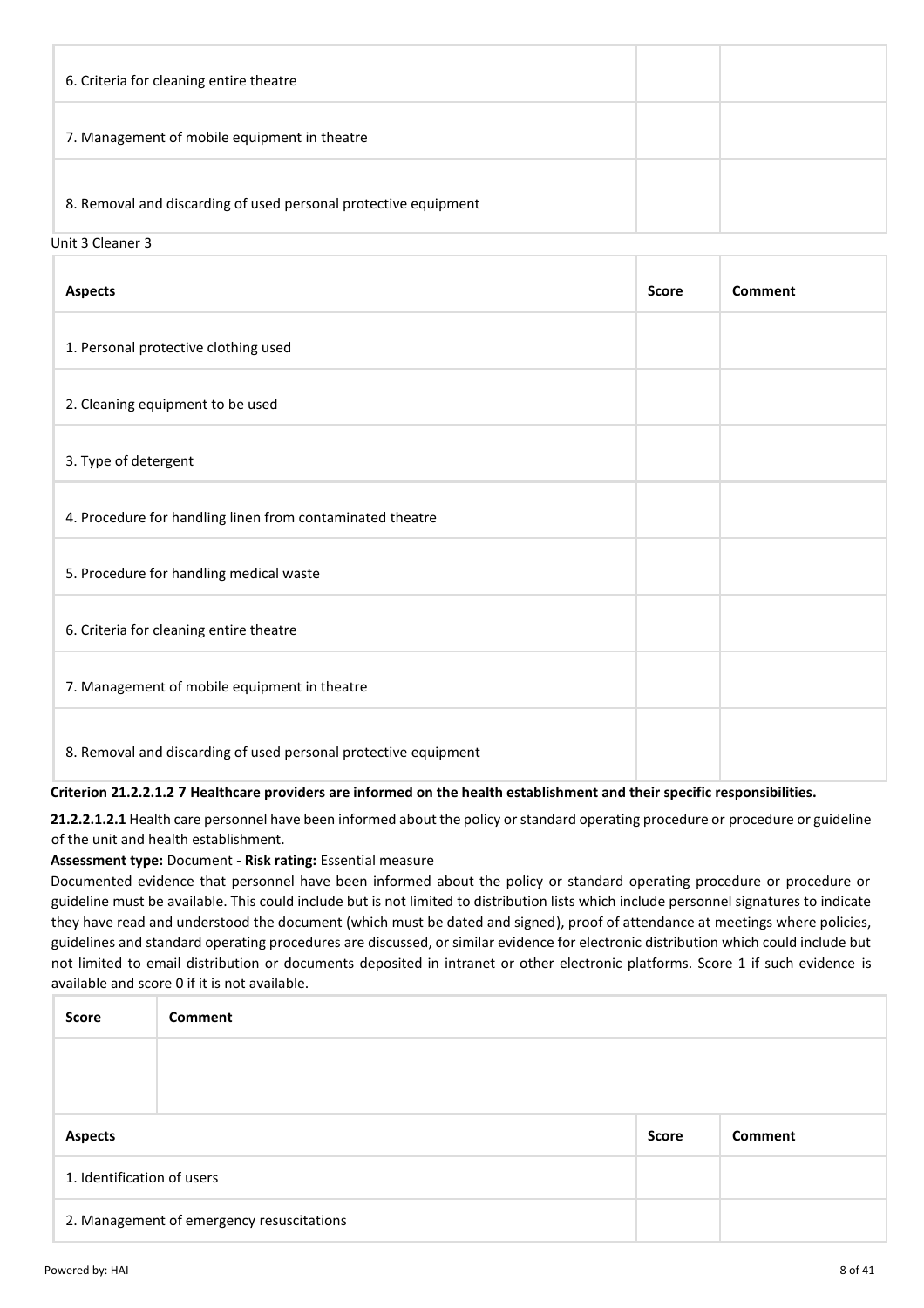| 3. Standard precautions                  |  |  |  |  |
|------------------------------------------|--|--|--|--|
| 4. Management of adverse events          |  |  |  |  |
| 5. Storage of Schedule 5 and 6 medicines |  |  |  |  |
| 6. Management of medical supplies        |  |  |  |  |
| 7. Safe use of multi-dose vials          |  |  |  |  |
| 8. Administration of blood               |  |  |  |  |

**Standard 21.2.2.2 7(2)** (b) A health establishment must establish and maintain systems, structures and programmes to manage clinical risk.

#### **Criterion 21.2.2.2.1 7 Implementation of standard operating procedures must be monitored.**

**21.2.2.2.1.1** The storage of sterile packs ensures the integrity of materials.

#### **Assessment type:** Document - **Risk rating:** Essential measure

The manner in which sterile packs are stored must prevent physical damage to packages, avoid exposure of packages to moisture. Packages should not be stored in a manner that will crush, bend, puncture, or compress them. Therefore, packs should not be wet or have water damage, they should be intact (not opened or torn). Not applicable: Never

| <b>Score</b>                                                                                | <b>Comment</b> |
|---------------------------------------------------------------------------------------------|----------------|
|                                                                                             |                |
|                                                                                             |                |
| 21.2.2.2.1.2 Particle counts are performed in accordance with infection control guidelines. |                |

#### **Assessment type:** Document - **Risk rating:** Essential measure

Evidence of laboratory results for particle counts must be available. Not applicable: Where the theatre has not been commissioned in the previous 12 months, no major reconstruction has been carried out in the previous 12 months, and there have been no infection outbreaks in the previous 12 months

| Score | Comment |
|-------|---------|
|       |         |
|       |         |
|       |         |

**21.2.2.2.1.3** Bacterial swabs are performed in accordance with infection control guidelines.

#### **Assessment type:** Document - **Risk rating:** Essential measure

Evidence of laboratory results for bacterial counts must be available. Not applicable: Where the theatre has not been commissioned in the previous 12 months, no major reconstruction has been carried out in the previous 12 months and there have been no infection outbreaks in the previous 12 months

| Score | Comment |
|-------|---------|
|       |         |
|       |         |

**Criterion 21.2.2.2.2 7 The management of used and soiled linen must meet infection prevention and control requirements.**

**21.2.2.2.2.1** The theatre department has a designated, access-controlled area for the storage of dirty linen.

#### **Assessment type:** Observation - **Risk rating:** Essential measure

The area used to store dirty linen must have a door, which is kept shut. Not applicable: Never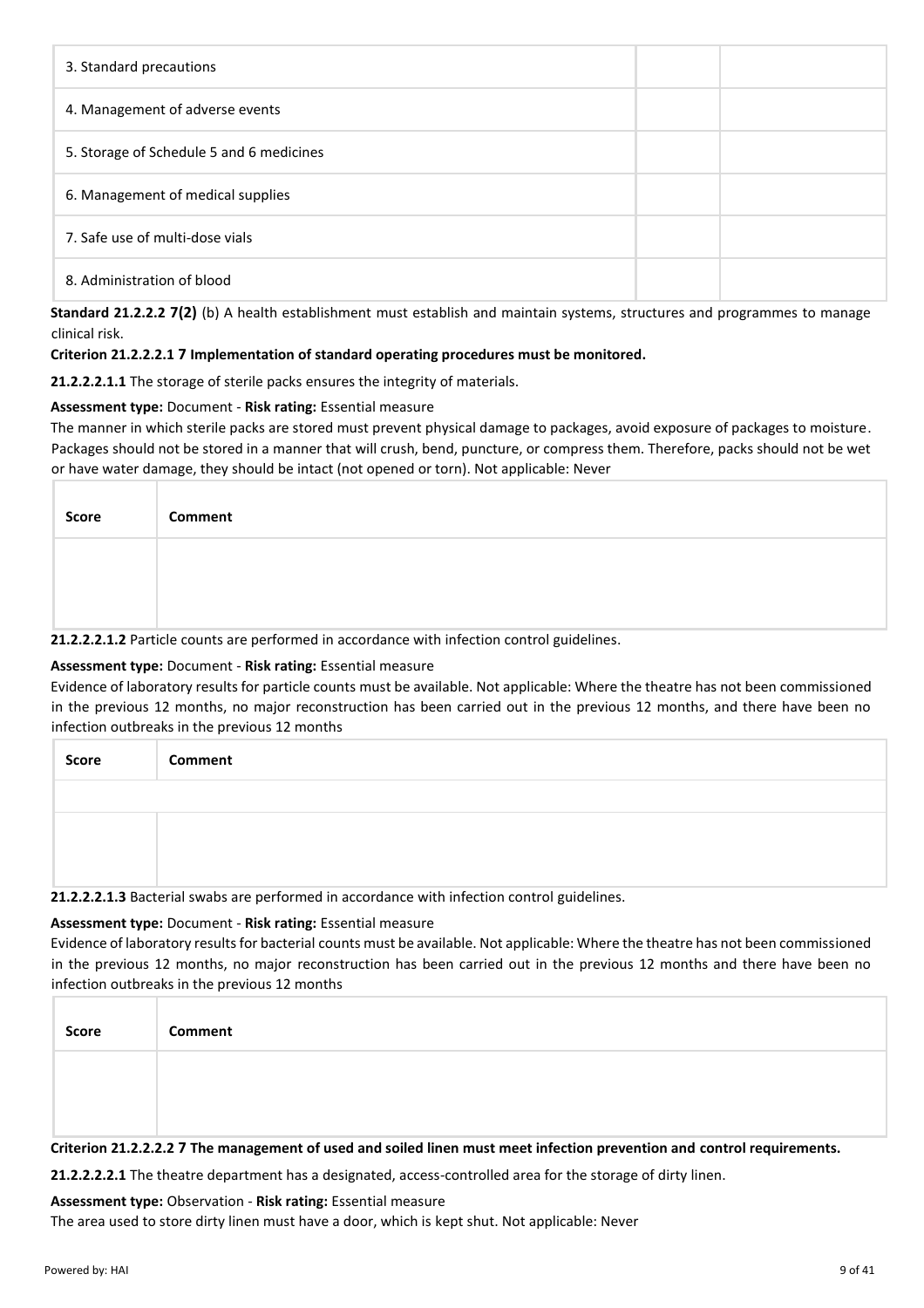| Score | Comment |
|-------|---------|
|       |         |
|       |         |

#### **21.2.2.2.2.2** Dirty linen is stored in a dirty linen trolley.

#### **Assessment type:** Observation - **Risk rating:** Essential measure

The trolley must have a detachable bag into which the dirty linen can be placed. Not applicable: Never

| <b>Score</b>                                                                           | <b>Comment</b> |
|----------------------------------------------------------------------------------------|----------------|
|                                                                                        |                |
|                                                                                        |                |
| Criterion 21.2.2.2.3 7 Infection prevention and control messages must be communicated. |                |

**21.2.2.2.3.1** Signage limiting entrance to different areas of theatre is available.

#### **Assessment type:** Observation - **Risk rating:** Essential measure

Verify whether there is signage that limits unauthorised entry in various part of the theatre. Not applicable: Never

| Score                                                                                               | Comment |
|-----------------------------------------------------------------------------------------------------|---------|
|                                                                                                     |         |
|                                                                                                     |         |
| Critorian 21, 2, 2, 2, 7, The health establishment must have a functional quality management system |         |

#### **Criterion 21.2.2.2.4 7 The health establishment must have a functional quality management system**

**21.2.2.2.4.1** Quality improvement plans are developed by health care personnel.

#### **Assessment type:** Document - **Risk rating:** Vital measure

Request the quality improvement plan of the unit from the previous six months. Verify whether the aspects listed below are documented. Score if aspect is documented and 0 if not. NB: Score not applicable where no gaps have been identified.

| <b>Score</b>                                          | <b>Comment</b>     |  |  |
|-------------------------------------------------------|--------------------|--|--|
|                                                       |                    |  |  |
|                                                       |                    |  |  |
| <b>Comment</b><br><b>Aspects</b><br><b>Score</b>      |                    |  |  |
|                                                       | 1. Gaps identified |  |  |
| 2. Activities required or implemented to address gaps |                    |  |  |
| 3. Healthcare personnel responsible                   |                    |  |  |
|                                                       | 4. Time frames     |  |  |

**21.2.2.2.4.2** Implementation of quality improvement plans is monitored.

#### **Assessment type:** Document - **Risk rating:** Vital measure

Evidence must be available that quality improvement activities are implemented by the units. This could include but is not limited to minutes of meetings, reports. Not applicable: Where there were no gaps identified

| <b>Score</b><br>`ommont<br>- - - - |  |
|------------------------------------|--|
|------------------------------------|--|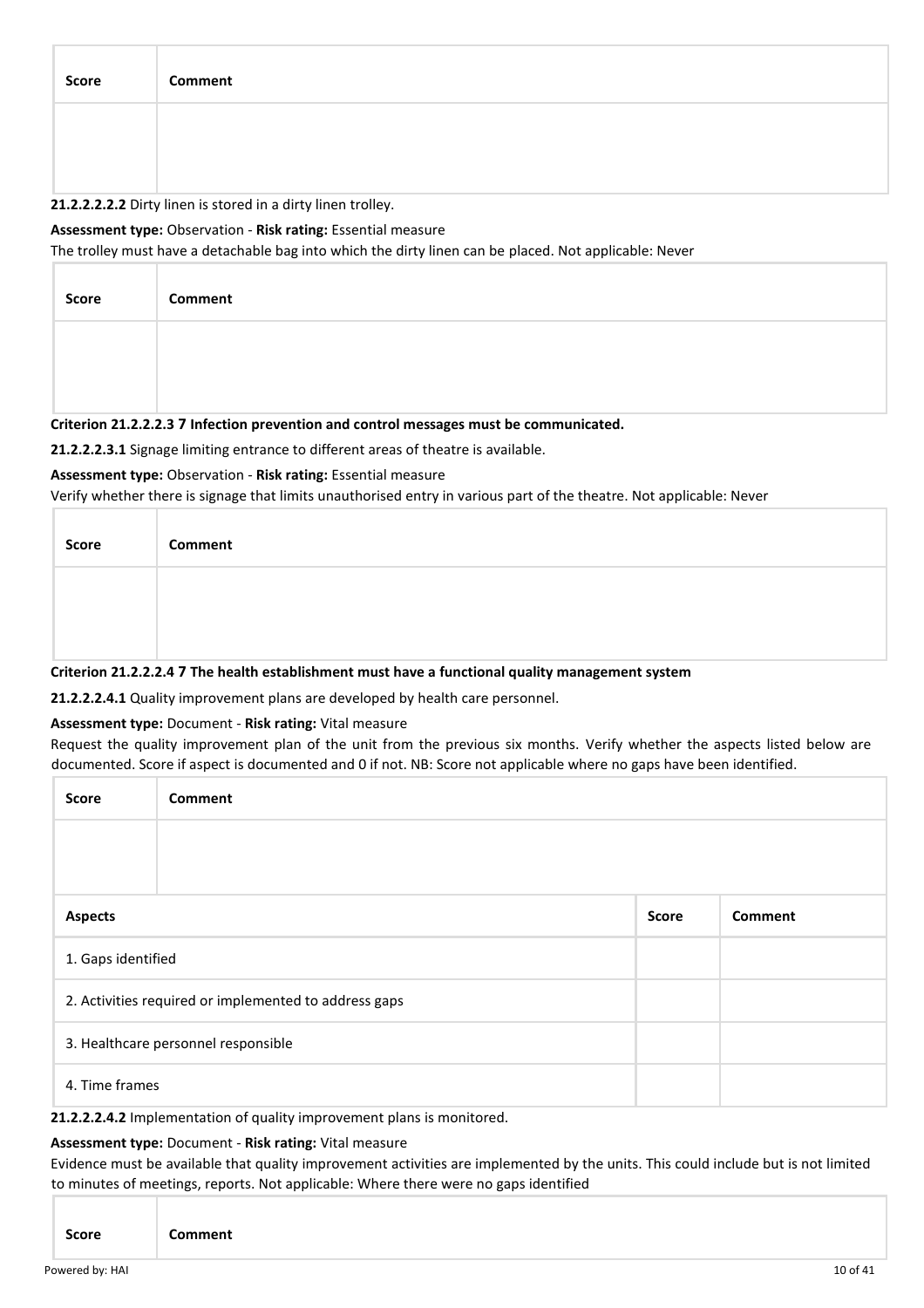#### **Criterion 21.2.2.2.5 7 The physical environment in the operating theatre department must comply with user safety requirements.**

**21.2.2.2.5.1** The ambient temperature is maintained between 20 and 24 degrees Celsius.

**Assessment type:** Document - **Risk rating:** Vital measure

The temperature in theatre must be checked twice a day and documented. Inspect the records for the previous three months to confirm that the temperature has been maintained between 20 and 24 degrees Celsius. Not applicable: Never

| Score | Comment                                                                                                              |
|-------|----------------------------------------------------------------------------------------------------------------------|
|       |                                                                                                                      |
|       |                                                                                                                      |
|       | 그 사람들은 그 사람들은 그 사람들을 지르며 그 사람들을 지르며 그 사람들을 지르며 그 사람들을 지르며 그 사람들을 지르며 그 사람들을 지르며 그 사람들을 지르며 그 사람들을 지르며 그 사람들을 지르며 그 사 |

#### **21.2.2.2.5.2** The humidity is maintained between 30% and 60%.

#### **Assessment type:** Document - **Risk rating:** Vital measure

The humidity level in theatre must be checked daily and documented. Inspect the records for the previous three months to confirm that the humidity has been maintained between 30% and 60%. Not applicable: Never

| Score        | Comment                                                                                                                                                                                                                                               |
|--------------|-------------------------------------------------------------------------------------------------------------------------------------------------------------------------------------------------------------------------------------------------------|
|              |                                                                                                                                                                                                                                                       |
|              |                                                                                                                                                                                                                                                       |
| - - -<br>--- | .<br>$\mathbf{a} \cdot \mathbf{a}$ . The set of the set of the set of the set of the set of the set of the set of the set of the set of the set of the set of the set of the set of the set of the set of the set of the set of the set of the<br>--- |

**Criterion 21.2.2.2.6 7 The health establishment must implement systems to ensure that blood and blood products are available and administered safely.**

**21.2.2.2.6.1** Emergency blood is available in a designated area on-site.

#### **Assessment type:** Observation - **Risk rating:** Vital measure

To meet this requirement, O-negative blood must be available on site. Documented evidence must confirm that blood is available on site. This blood may be found in the South African National Blood Service (SANBS) refrigerator. The health establishment may choose an area such as theatre, the emergency unit or the intensive care unit in which to store the blood. Not applicable: Where emergency blood is not kept in the unit

| <b>Score</b> | Comment                                          |
|--------------|--------------------------------------------------|
|              |                                                  |
|              | <b>C.C.</b> Administration of blood is reserved. |

**21.2.2.2.6.2** Administration of blood is recorded.

#### **Assessment type:** Patient record audit - **Risk rating:** Vital measure

Select the health records of three users who were administered blood and verify whether the aspects listed below are documented. Score 1 if the aspect is documented and 0 if not documented. NB: Score Not applicable if there were no users who received blood at the time of inspection.

| Score | Comment |
|-------|---------|
|       |         |
|       |         |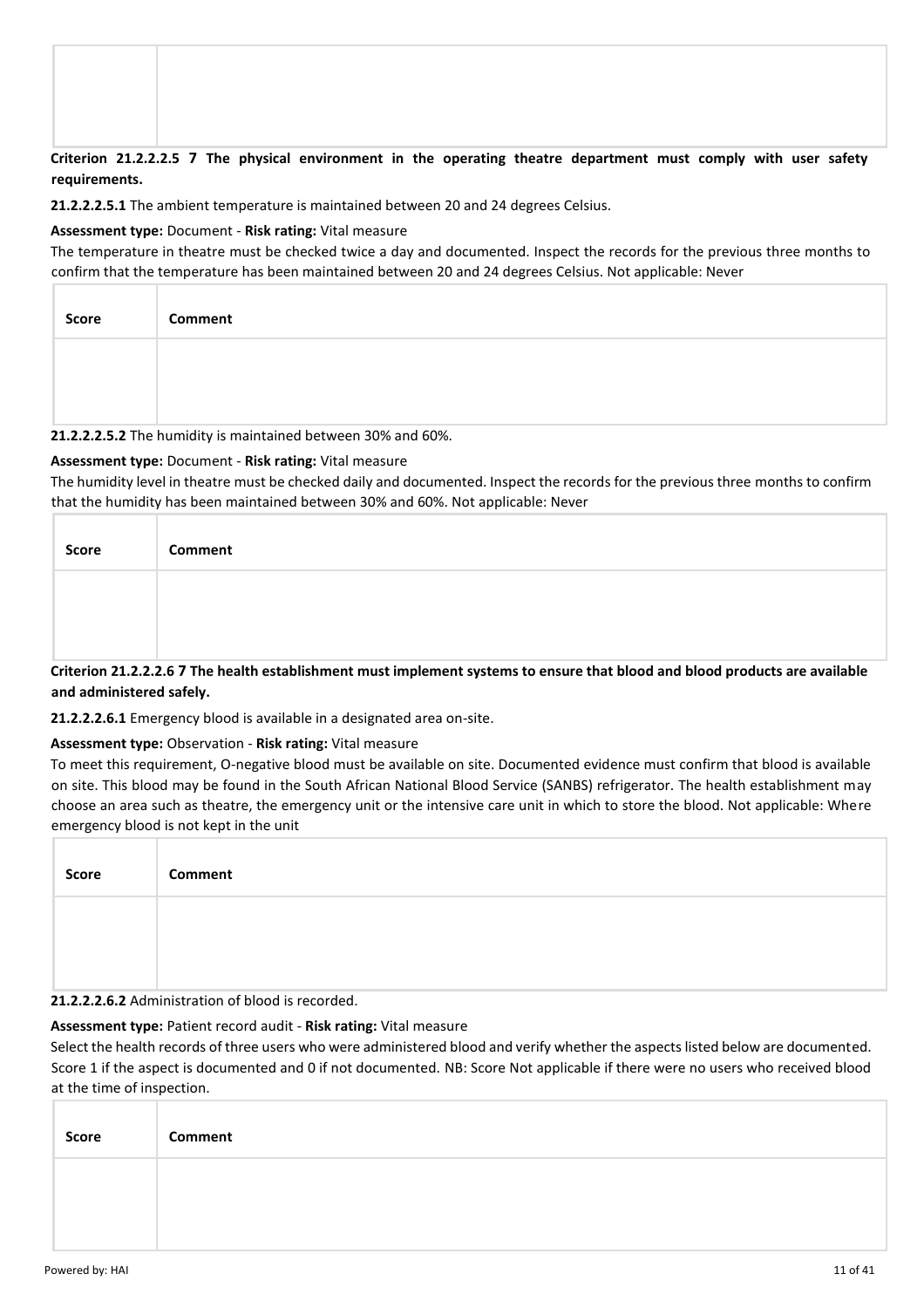| <b>Aspects</b>                                                                                                                                                                                                                                                                                                       | Score | Comment |
|----------------------------------------------------------------------------------------------------------------------------------------------------------------------------------------------------------------------------------------------------------------------------------------------------------------------|-------|---------|
| 1. Clinical indication for blood or blood products                                                                                                                                                                                                                                                                   |       |         |
| 2. Type of blood product required                                                                                                                                                                                                                                                                                    |       |         |
| 3. Confirmation of informed consent.                                                                                                                                                                                                                                                                                 |       |         |
| 4. Confirmation of type of blood product prior to administration                                                                                                                                                                                                                                                     |       |         |
| 5. User's documentation checked prior to administration. Explanatory note: The unit of<br>blood has a tag that has user details, donor details, blood type, date when blood was<br>donated, rhesus factor and expiry date. These details must be cross-checked with the<br>user information prior to administration. |       |         |
| 6. Confirmation of user's identity prior to administration                                                                                                                                                                                                                                                           |       |         |
| 7. User's vital signs recorded and documented prior to administration                                                                                                                                                                                                                                                |       |         |
| 8. User's vital signs recorded and documented.                                                                                                                                                                                                                                                                       |       |         |
| 9. Details of transfusion recorded. Explanatory note: This must include the start and finish<br>time, how many units were administered, any reaction, and observations.                                                                                                                                              |       |         |

#### Unit 2 User health record 2

| <b>Aspects</b>                                                                                                                                                                                                                                                                                                       | <b>Score</b> | Comment |
|----------------------------------------------------------------------------------------------------------------------------------------------------------------------------------------------------------------------------------------------------------------------------------------------------------------------|--------------|---------|
| 1. Clinical indication for blood or blood products                                                                                                                                                                                                                                                                   |              |         |
| 2. Type of blood product required                                                                                                                                                                                                                                                                                    |              |         |
| 3. Confirmation of informed consent.                                                                                                                                                                                                                                                                                 |              |         |
| 4. Confirmation of type of blood product prior to administration                                                                                                                                                                                                                                                     |              |         |
| 5. User's documentation checked prior to administration. Explanatory note: The unit of<br>blood has a tag that has user details, donor details, blood type, date when blood was<br>donated, rhesus factor and expiry date. These details must be cross-checked with the<br>user information prior to administration. |              |         |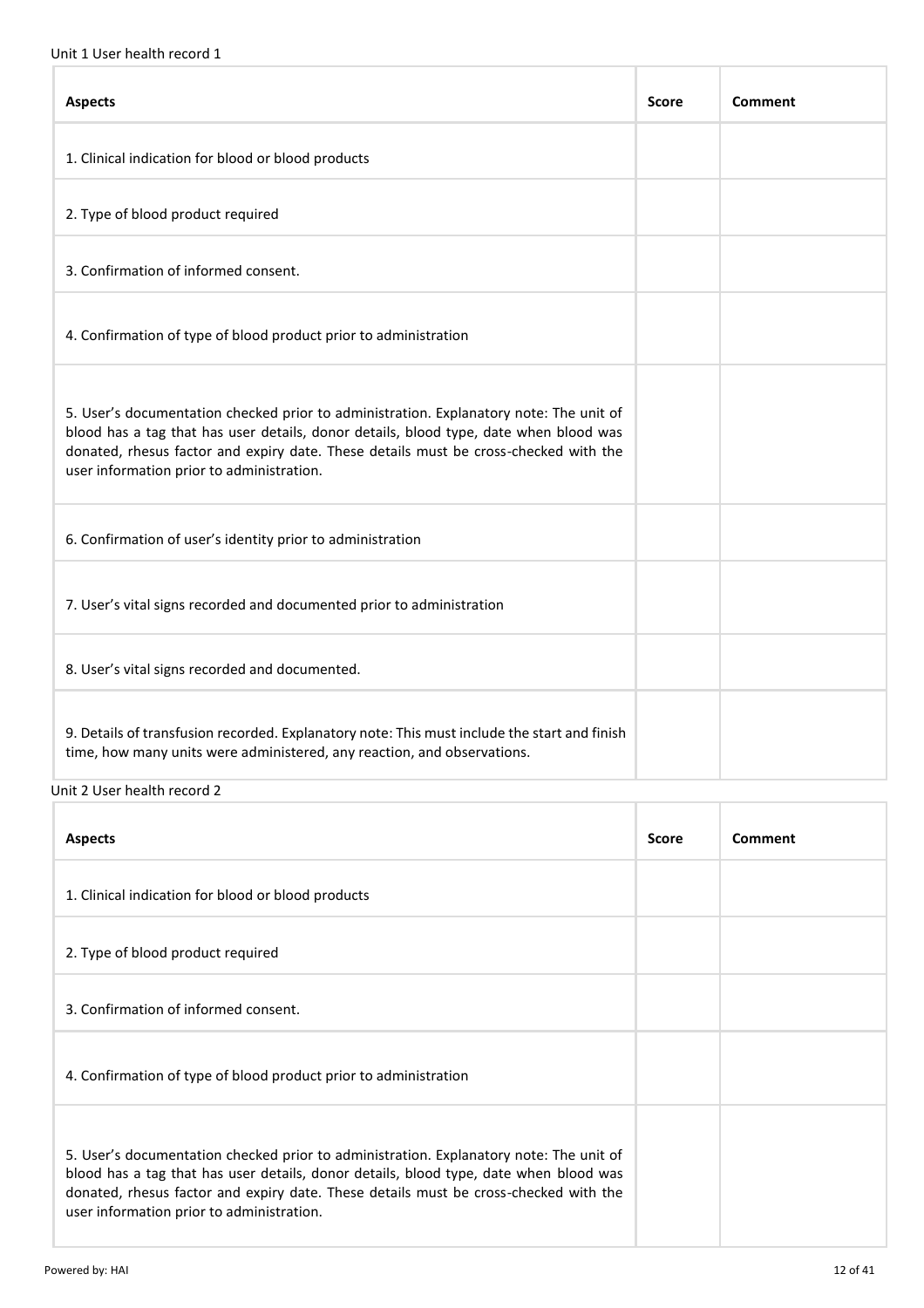| 6. Confirmation of user's identity prior to administration                                                                                                              |  |
|-------------------------------------------------------------------------------------------------------------------------------------------------------------------------|--|
| 7. User's vital signs recorded and documented prior to administration                                                                                                   |  |
| 8. User's vital signs recorded and documented.                                                                                                                          |  |
| 9. Details of transfusion recorded. Explanatory note: This must include the start and finish<br>time, how many units were administered, any reaction, and observations. |  |

#### Unit 3 User health record 3

| <b>Aspects</b>                                                                                                                                                                                                                                                                                                       | <b>Score</b> | Comment |
|----------------------------------------------------------------------------------------------------------------------------------------------------------------------------------------------------------------------------------------------------------------------------------------------------------------------|--------------|---------|
| 1. Clinical indication for blood or blood products                                                                                                                                                                                                                                                                   |              |         |
| 2. Type of blood product required                                                                                                                                                                                                                                                                                    |              |         |
| 3. Confirmation of informed consent.                                                                                                                                                                                                                                                                                 |              |         |
| 4. Confirmation of type of blood product prior to administration                                                                                                                                                                                                                                                     |              |         |
| 5. User's documentation checked prior to administration. Explanatory note: The unit of<br>blood has a tag that has user details, donor details, blood type, date when blood was<br>donated, rhesus factor and expiry date. These details must be cross-checked with the<br>user information prior to administration. |              |         |
| 6. Confirmation of user's identity prior to administration                                                                                                                                                                                                                                                           |              |         |
| 7. User's vital signs recorded and documented prior to administration                                                                                                                                                                                                                                                |              |         |
| 8. User's vital signs recorded and documented.                                                                                                                                                                                                                                                                       |              |         |
| 9. Details of transfusion recorded. Explanatory note: This must include the start and finish<br>time, how many units were administered, any reaction, and observations.                                                                                                                                              |              |         |

#### **Criterion 21.2.2.2.7 7 Systems must be in place to facilitate user identification.**

**21.2.2.2.7.1** All users in the operating theatre wear identity bands or any other identification.

#### **Assessment type:** Observation - **Risk rating:** Essential measure

Select three users in the unit and verify whether they are wearing identity bands or have any identification. Score 1 if users have identification and 0 if not.

| Score<br><b>Comment</b> |
|-------------------------|
|-------------------------|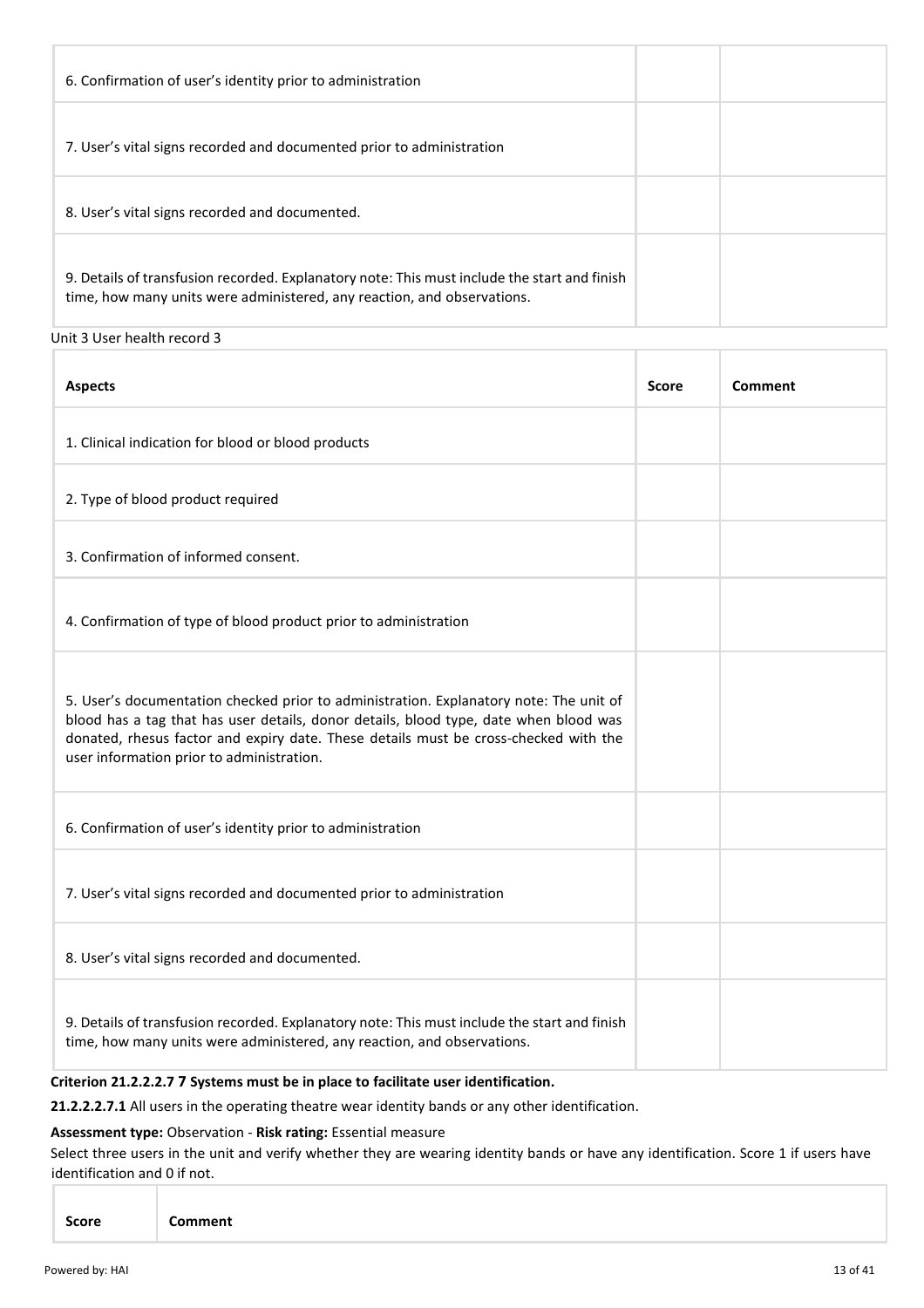Unit 1 User 1

| <b>Aspects</b>                                                                                                                                    | <b>Score</b> | Comment |
|---------------------------------------------------------------------------------------------------------------------------------------------------|--------------|---------|
| 1. Means of identification applied                                                                                                                |              |         |
| 2. Means of identification not causing injury                                                                                                     |              |         |
| 3. User identity confirmed by at least two identifiers, including, but not limited to name,<br>date of birth, identity number or hospital number. |              |         |
| 4. Identification used for procedure/surgery                                                                                                      |              |         |
| 5. Identification used for users with allergies (where applicable)                                                                                |              |         |

Unit 2 User 2

| <b>Aspects</b>                                                                                                                                    | <b>Score</b> | Comment |
|---------------------------------------------------------------------------------------------------------------------------------------------------|--------------|---------|
| 1. Means of identification applied                                                                                                                |              |         |
| 2. Means of identification not causing injury                                                                                                     |              |         |
| 3. User identity confirmed by at least two identifiers, including, but not limited to name,<br>date of birth, identity number or hospital number. |              |         |
| 4. Identification used for procedure/surgery                                                                                                      |              |         |
| 5. Identification used for users with allergies (where applicable)                                                                                |              |         |

Unit 3 User 3

| <b>Aspects</b>                                                                                                                                    | <b>Score</b> | Comment |
|---------------------------------------------------------------------------------------------------------------------------------------------------|--------------|---------|
| 1. Means of identification applied                                                                                                                |              |         |
| 2. Means of identification not causing injury                                                                                                     |              |         |
| 3. User identity confirmed by at least two identifiers, including, but not limited to name,<br>date of birth, identity number or hospital number. |              |         |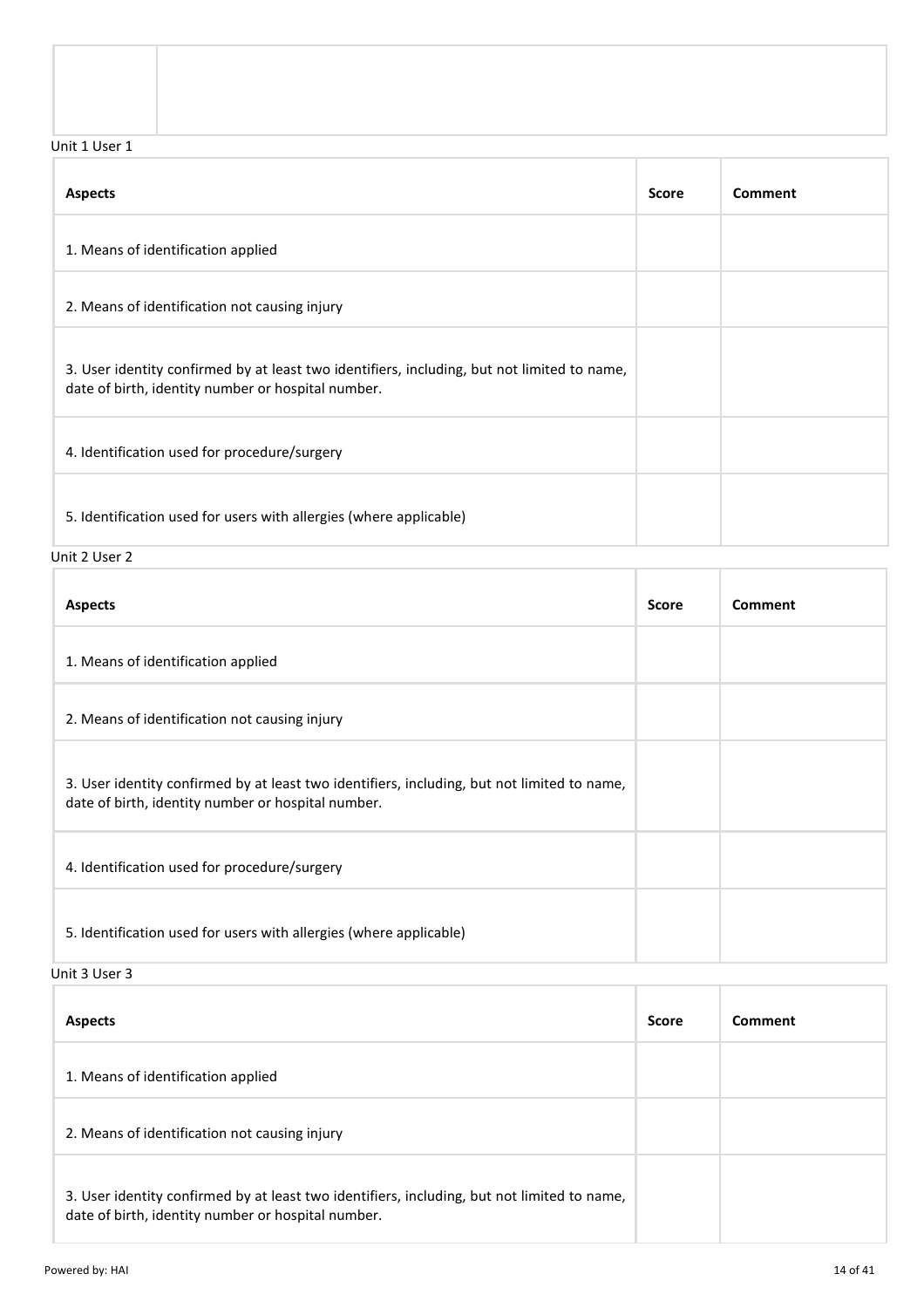| 4. Identification used for procedure/surgery                       |  |  |
|--------------------------------------------------------------------|--|--|
| 5. Identification used for users with allergies (where applicable) |  |  |
|                                                                    |  |  |

#### **Criterion 21.2.2.2.8 7 Communication during user handover must be standardised to advance user safety.**

**21.2.2.2.8.1** User safety checks are applied to all users transferred to theatre.

#### **Assessment type:** Patient record audit - **Risk rating:** Vital measure

Select the health records of three users who have attended theatre for procedures at the time of inspection. Verify whether the aspects listed below are documented when the user was received into the operating theatre department. Score 1 if the aspect was documented and 0 if not documented.

| <b>Score</b> | Comment |
|--------------|---------|
|              |         |
|              |         |

#### Unit 1 User health record 1

| <b>Aspects</b>                                                                  | <b>Score</b> | Comment |
|---------------------------------------------------------------------------------|--------------|---------|
| 1. User's name and surname                                                      |              |         |
| 2. Hospital number or unique identifier.                                        |              |         |
| 3. Date of birth or identity number                                             |              |         |
| 4. Procedure to be conducted/performed, including site/side<br>(where relevant) |              |         |
| 5. Results of tests available in health record (where applicable)               |              |         |
| 6. Informed Consent confirmed                                                   |              |         |
| 7. Time of last oral intake documented                                          |              |         |
| 8. Medicines administered and time of administration                            |              |         |
| 9. Potential safety risks (if any)                                              |              |         |
| 10. Special care needs (if any)                                                 |              |         |
| 11. Allergies (if any)                                                          |              |         |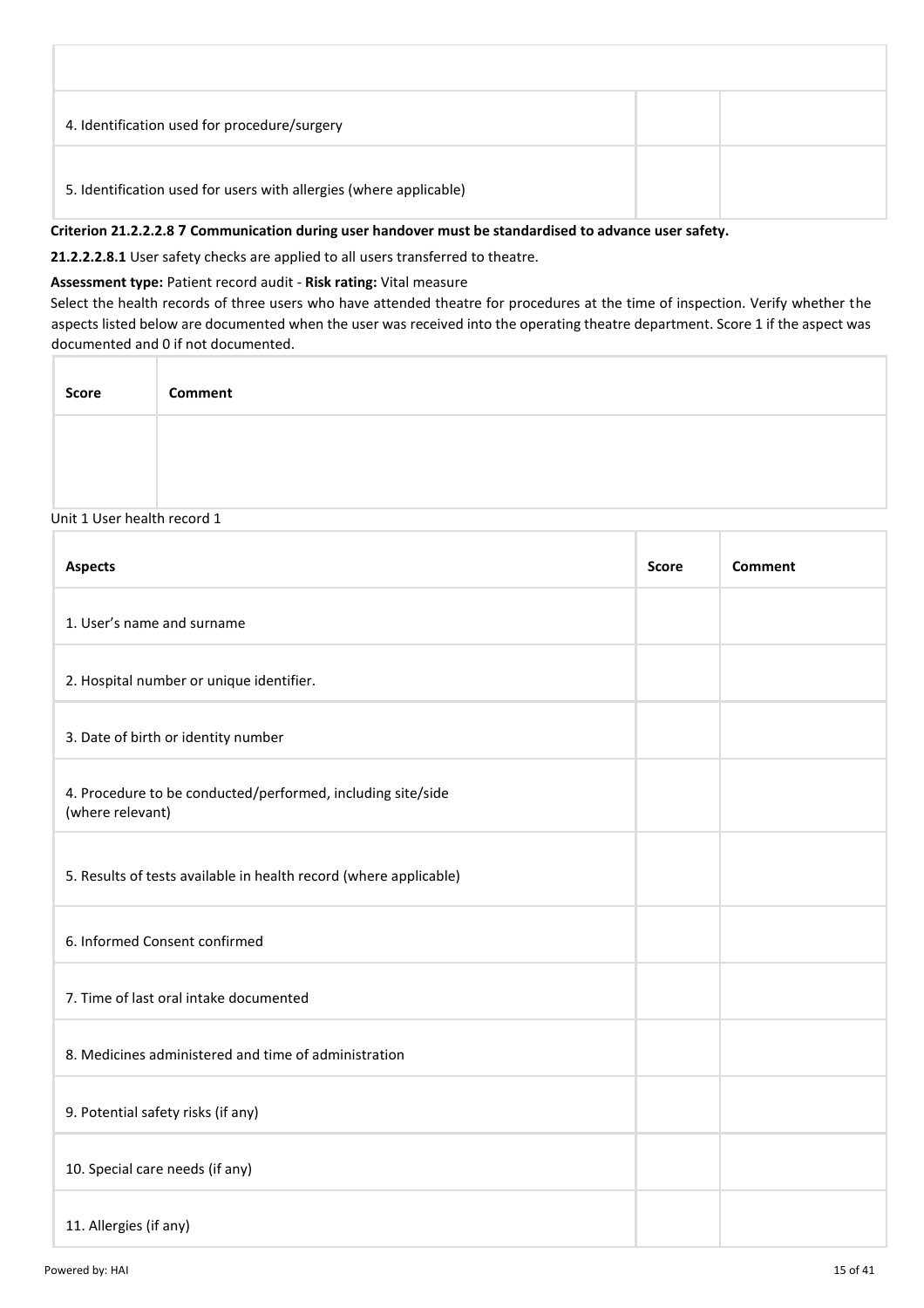| 12. Name and signature of health care provider who received user               |  |
|--------------------------------------------------------------------------------|--|
| 13. Name and signature of health care provider who handed user over to theatre |  |

#### Unit 2 User health record 2

| <b>Aspects</b>                                                                                                                                                                     | <b>Score</b> | Comment |
|------------------------------------------------------------------------------------------------------------------------------------------------------------------------------------|--------------|---------|
|                                                                                                                                                                                    |              |         |
| 1. User's name and surname                                                                                                                                                         |              |         |
| 2. Hospital number or unique identifier.                                                                                                                                           |              |         |
| 3. Date of birth or identity number                                                                                                                                                |              |         |
| 4. Procedure to be conducted/performed, including site/side<br>(where relevant)                                                                                                    |              |         |
| 5. Results of tests available in health record (where applicable)                                                                                                                  |              |         |
| 6. Informed Consent confirmed                                                                                                                                                      |              |         |
| 7. Time of last oral intake documented                                                                                                                                             |              |         |
| 8. Medicines administered and time of administration                                                                                                                               |              |         |
| 9. Potential safety risks (if any)                                                                                                                                                 |              |         |
| 10. Special care needs (if any)                                                                                                                                                    |              |         |
| 11. Allergies (if any)                                                                                                                                                             |              |         |
| 12. Name and signature of health care provider who received user                                                                                                                   |              |         |
| 13. Name and signature of health care provider who handed user over to theatre<br>the contract of the contract of the contract of the contract of the contract of<br>$\sim$ $\sim$ |              |         |

Unit 3 User health record 3

| <b>Aspects</b>                                                                  | <b>Score</b> | Comment |
|---------------------------------------------------------------------------------|--------------|---------|
| 1. User's name and surname                                                      |              |         |
| 2. Hospital number or unique identifier.                                        |              |         |
| 3. Date of birth or identity number                                             |              |         |
| 4. Procedure to be conducted/performed, including site/side<br>(where relevant) |              |         |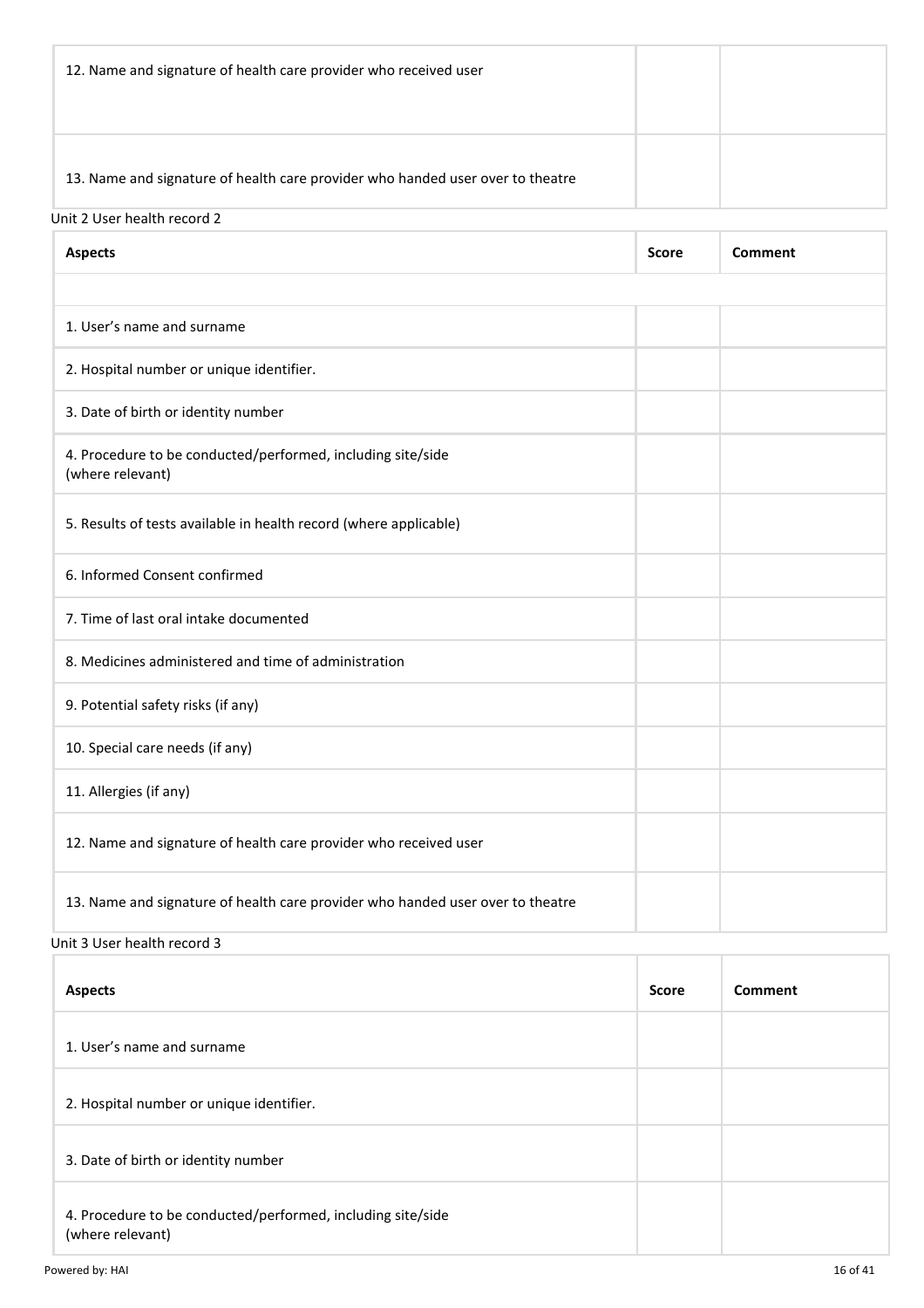| 5. Results of tests available in health record (where applicable)              |  |
|--------------------------------------------------------------------------------|--|
| 6. Informed Consent confirmed                                                  |  |
| 7. Time of last oral intake documented                                         |  |
| 8. Medicines administered and time of administration                           |  |
| 9. Potential safety risks (if any)                                             |  |
| 10. Special care needs (if any)                                                |  |
| 11. Allergies (if any)                                                         |  |
|                                                                                |  |
| 12. Name and signature of health care provider who received user               |  |
| 13. Name and signature of health care provider who handed user over to theatre |  |

#### **21.2.2.2.8.2** User safety checks are conducted for users undergoing surgery.

#### **Assessment type:** Patient record audit - **Risk rating:** Vital measure

Select peri-operative documents of three users who have had surgery at the time of inspection. Verify whether the aspects listed below have been checked and documented. Score 1 if the aspect is compliant and 0 if not compliant. NB: The information could be documented in a checklist or as notes made in the user health record.

| <b>Score</b> | Comment |
|--------------|---------|
|              |         |
|              |         |

#### Unit 1 User health record 1

| <b>Aspects</b>                          | <b>Score</b> | <b>Comment</b> |
|-----------------------------------------|--------------|----------------|
| <b>Before induction of anaesthesia:</b> |              |                |
| 1. User identity confirmed              |              |                |
| 2. User procedure and site confirmed    |              |                |
| 3. Site marked                          |              |                |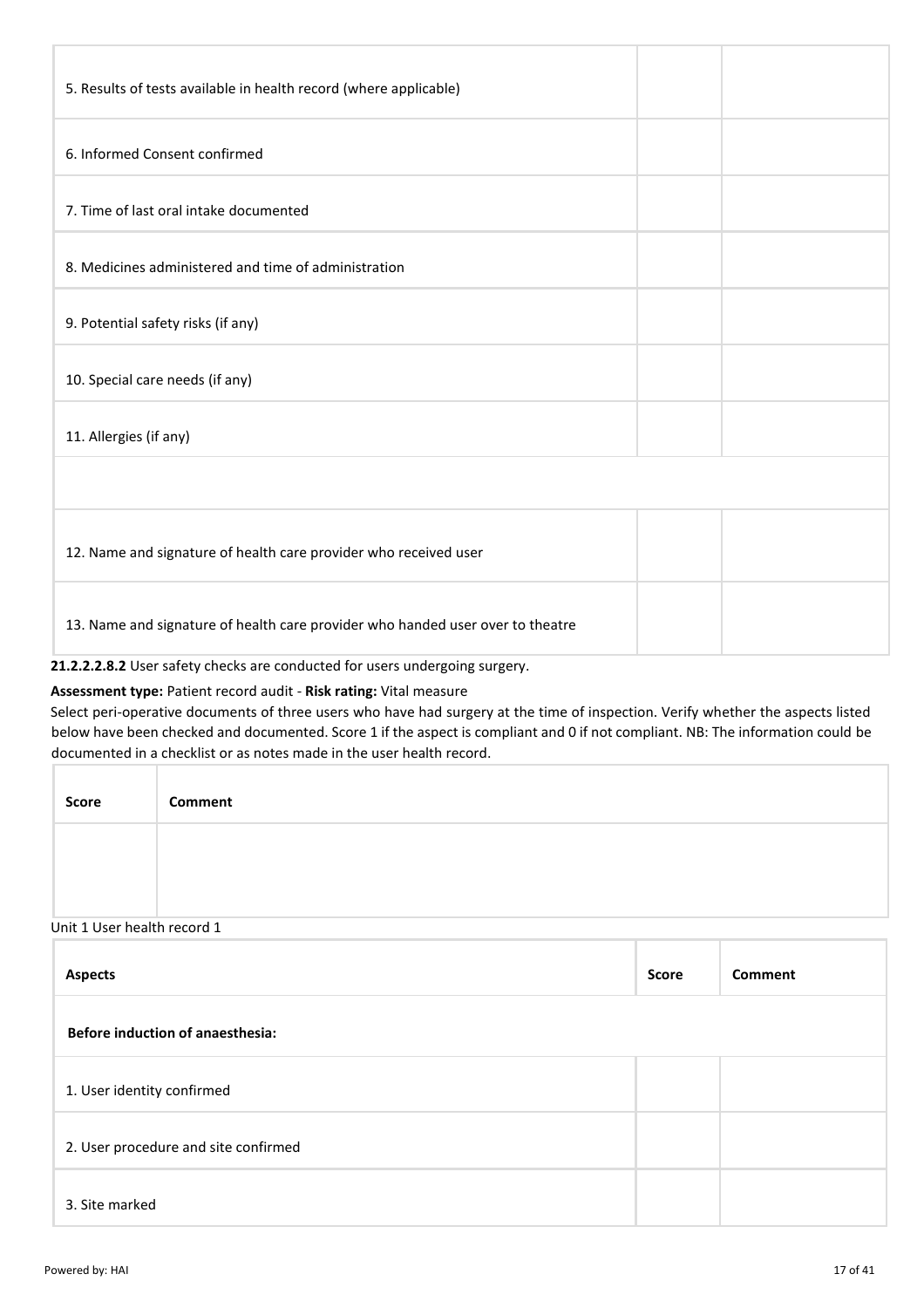| 4. Precautions taken to maintain skin integrity                |              |                |
|----------------------------------------------------------------|--------------|----------------|
| 5. Baseline vital signs - pre-anaesthesia                      |              |                |
| 6. Anaesthesia safety check completed                          |              |                |
| 7. Pulse oximeter on user and functioning                      |              |                |
| 8. Allergies documented (if any)                               |              |                |
| 9. Antibiotic prophylaxis given (where applicable)             |              |                |
| Before user leaves the operating room:                         |              |                |
| 10. Name of procedure performed is confirmed.                  |              |                |
| 11. Instrument, sponge and needle were counted and are correct |              |                |
| 12. Specimen/s labelled (where applicable)                     |              |                |
| Unit 2 User health record 2                                    |              |                |
| <b>Aspects</b>                                                 | <b>Score</b> | <b>Comment</b> |
|                                                                |              |                |
| <b>Before induction of anaesthesia:</b>                        |              |                |
| 1. User identity confirmed                                     |              |                |
| 2. User procedure and site confirmed                           |              |                |
| 3. Site marked                                                 |              |                |
| 4. Precautions taken to maintain skin integrity                |              |                |
| 5. Baseline vital signs - pre-anaesthesia                      |              |                |
|                                                                |              |                |

7. Pulse oximeter on user and functioning

8. Allergies documented (if any)

9. Antibiotic prophylaxis given (where applicable)

### **Before user leaves the operating room:**

10. Name of procedure performed is confirmed.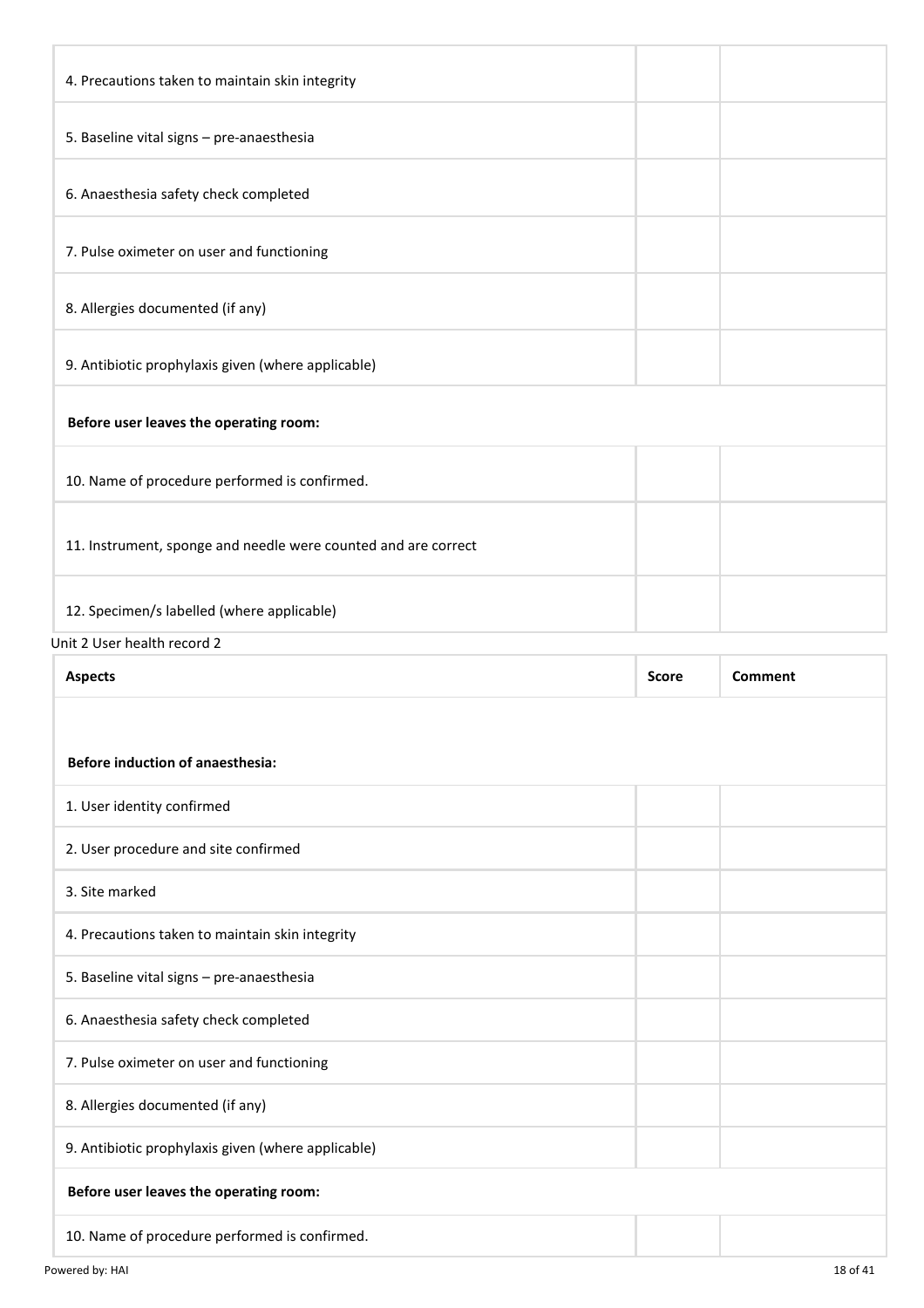| 11. Instrument, sponge and needle were counted and are correct |  |
|----------------------------------------------------------------|--|
| 12. Specimen/s labelled (where applicable)                     |  |

#### Unit 3 User health record 3

| <b>Aspects</b>                                                 | <b>Score</b> | <b>Comment</b> |  |
|----------------------------------------------------------------|--------------|----------------|--|
| <b>Before induction of anaesthesia:</b>                        |              |                |  |
| 1. User identity confirmed                                     |              |                |  |
| 2. User procedure and site confirmed                           |              |                |  |
| 3. Site marked                                                 |              |                |  |
| 4. Precautions taken to maintain skin integrity                |              |                |  |
| 5. Baseline vital signs - pre-anaesthesia                      |              |                |  |
| 6. Anaesthesia safety check completed                          |              |                |  |
| 7. Pulse oximeter on user and functioning                      |              |                |  |
| 8. Allergies documented (if any)                               |              |                |  |
| 9. Antibiotic prophylaxis given (where applicable)             |              |                |  |
| Before user leaves the operating room:                         |              |                |  |
| 10. Name of procedure performed is confirmed.                  |              |                |  |
|                                                                |              |                |  |
| 11. Instrument, sponge and needle were counted and are correct |              |                |  |
| 12. Specimen/s labelled (where applicable)                     |              |                |  |

#### **Criterion 21.2.2.2.9 7 The management of emergency resuscitations must be guided and monitored to improve user outcomes.**

**21.2.2.2.9.1** Emergency trolley is stocked with medicines and equipment.

#### **Assessment type:** Observation - **Risk rating:** Non-negotiable measure

Inspect the contents of the emergency trolley against the aspects listed below. Score 1 if the aspect listed is available, functional and not expired (if applicable) and score 0 if the aspect is not available, not functional or expired (if applicable). Score Not applicable for items not used in the unit because the category of user is not seen in that unit.

| <b>Score</b>   | Comment                            |              |         |
|----------------|------------------------------------|--------------|---------|
|                |                                    |              |         |
|                |                                    |              |         |
| <b>Aspects</b> |                                    | <b>Score</b> | Comment |
|                | Devices to open and protect airway |              |         |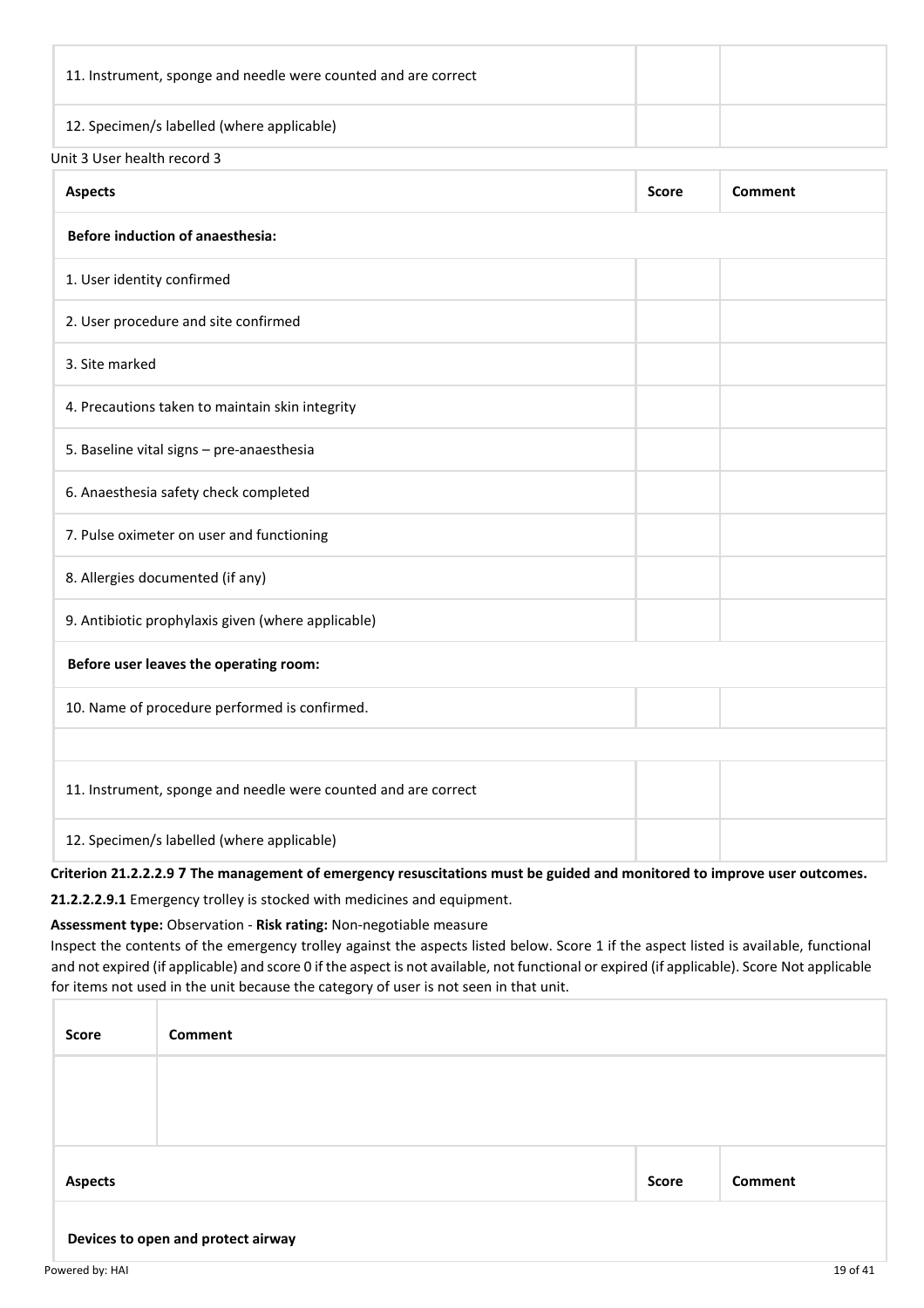| 1. Laryngoscope handle                                                                                                                                      |
|-------------------------------------------------------------------------------------------------------------------------------------------------------------|
| 2. Straight blade for laryngoscope size 00 (neonate)                                                                                                        |
| 3. Straight blade for laryngoscope size 0 (neonate)                                                                                                         |
| 4. Straight blade for laryngoscope size 1 (neonates)                                                                                                        |
| 5. Curved blade for laryngoscope size 2 (adult)                                                                                                             |
| 6. Curved blade for laryngoscope size 3 (adult)                                                                                                             |
| 7. Curved blade for laryngoscope size 4 (adult)                                                                                                             |
| 8. Endotracheal tubes-adult (a minimum of three different sizes as determined by the user<br>profile seen in the unit and resuscitation protocol).          |
| 9. Endotracheal tubes-paeds (a minimum of three different sizes as determined by the<br>user profile seen in the unit and resuscitation protocol).          |
| 10. Endotracheal tubes-neonates (a minimum of two different sizes cuffed as<br>determined by the user profile seen in the unit and resuscitation protocol). |
| 11. Oropharyngeal airway size 000 (neonate)                                                                                                                 |
| 12. Oropharyngeal airway size 00 (neonate)                                                                                                                  |
| 13. Oropharyngeal airway size 0 (infant)                                                                                                                    |
| 14. Oropharyngeal airway size 1 (small child)                                                                                                               |

| 15. Oropharyngeal airway size 2 (child)        |  |
|------------------------------------------------|--|
| 16. Oropharyngeal airway size 3 (small adult)  |  |
| 17. Oropharyngeal airway size 4 (medium adult) |  |
| 18. Oropharyngeal airway size 5 (large adult)  |  |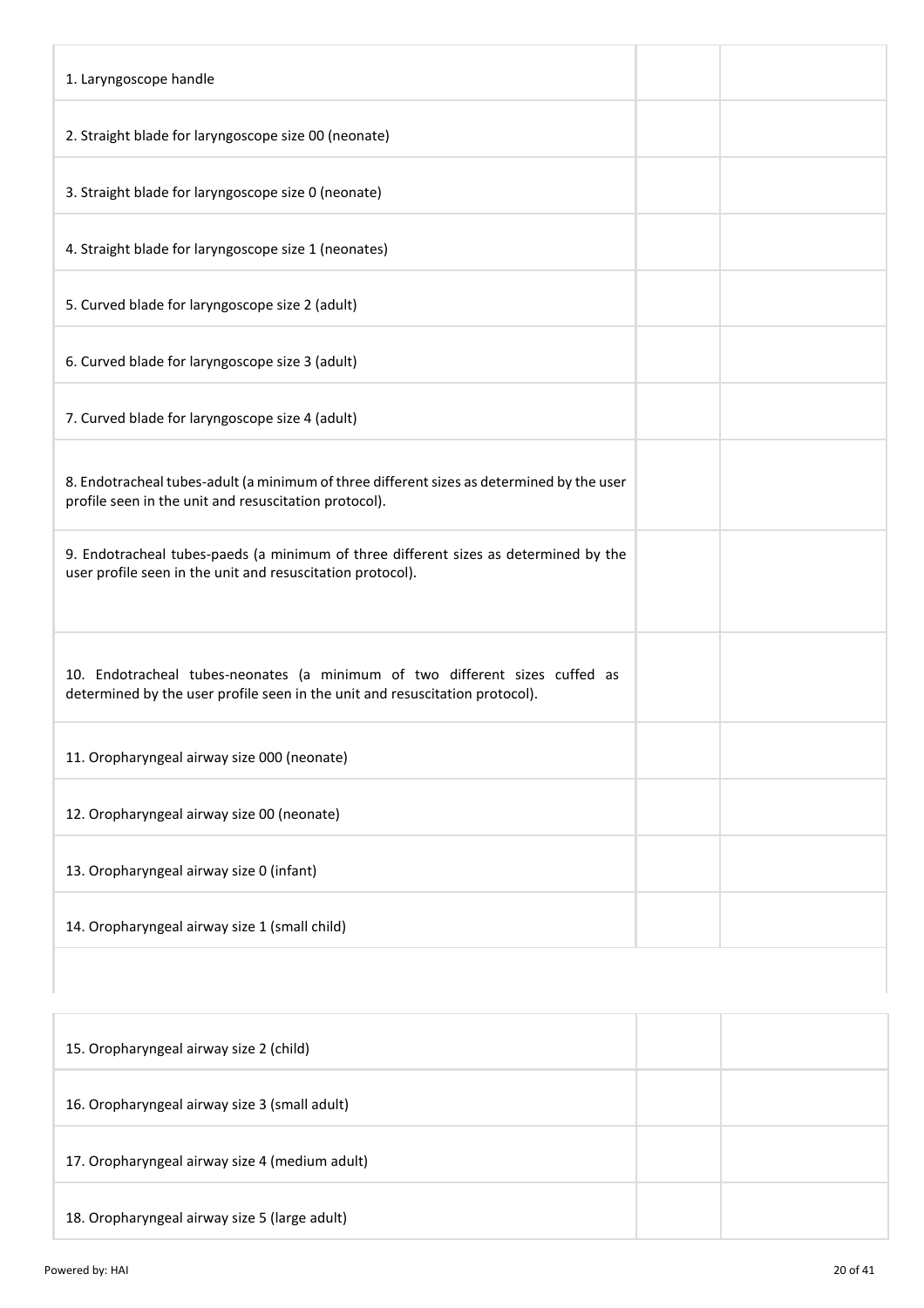| 19. Plaster or ties for endotracheal tubes                                                                                                                                                                                                                                          |  |  |  |
|-------------------------------------------------------------------------------------------------------------------------------------------------------------------------------------------------------------------------------------------------------------------------------------|--|--|--|
| 20. Lubricating gel                                                                                                                                                                                                                                                                 |  |  |  |
| <b>Equipment for difficult Intubation</b>                                                                                                                                                                                                                                           |  |  |  |
| 21. Introducer                                                                                                                                                                                                                                                                      |  |  |  |
| 22. Laryngeal mask airway size 3                                                                                                                                                                                                                                                    |  |  |  |
| 23. Laryngeal mask airway size 4                                                                                                                                                                                                                                                    |  |  |  |
| 24. Laryngeal mask airway size 5                                                                                                                                                                                                                                                    |  |  |  |
| 25. Magill forceps (adult)                                                                                                                                                                                                                                                          |  |  |  |
| 26. Magill forceps (paediatric)                                                                                                                                                                                                                                                     |  |  |  |
| Devices to deliver oxygen/ventilate users                                                                                                                                                                                                                                           |  |  |  |
| 27. Manual resuscitator device or bag and valve mask (adult)                                                                                                                                                                                                                        |  |  |  |
| 28. Manual resuscitator device or bag and valve mask (paediatric)                                                                                                                                                                                                                   |  |  |  |
| 29. Oxygen masks-60% rebreather                                                                                                                                                                                                                                                     |  |  |  |
| 30. Oxygen supply - ready for use (portable). Explanatory note: An oxygen cylinder fitted<br>with regulator indicating cylinder pressure and adjustable flowrate must be available.<br>Oxygen levels must not be below the minimum level indicated in the oxygen cylinder<br>gauge. |  |  |  |
| Equipment to diagnose and treat cardiac dysrhythmias                                                                                                                                                                                                                                |  |  |  |
| 31. Automated external defibrillator (AED) or defibrillator with pads, paddles and<br>electrodes                                                                                                                                                                                    |  |  |  |
|                                                                                                                                                                                                                                                                                     |  |  |  |
| 32. CPR board                                                                                                                                                                                                                                                                       |  |  |  |
| Devices to gain intravascular access                                                                                                                                                                                                                                                |  |  |  |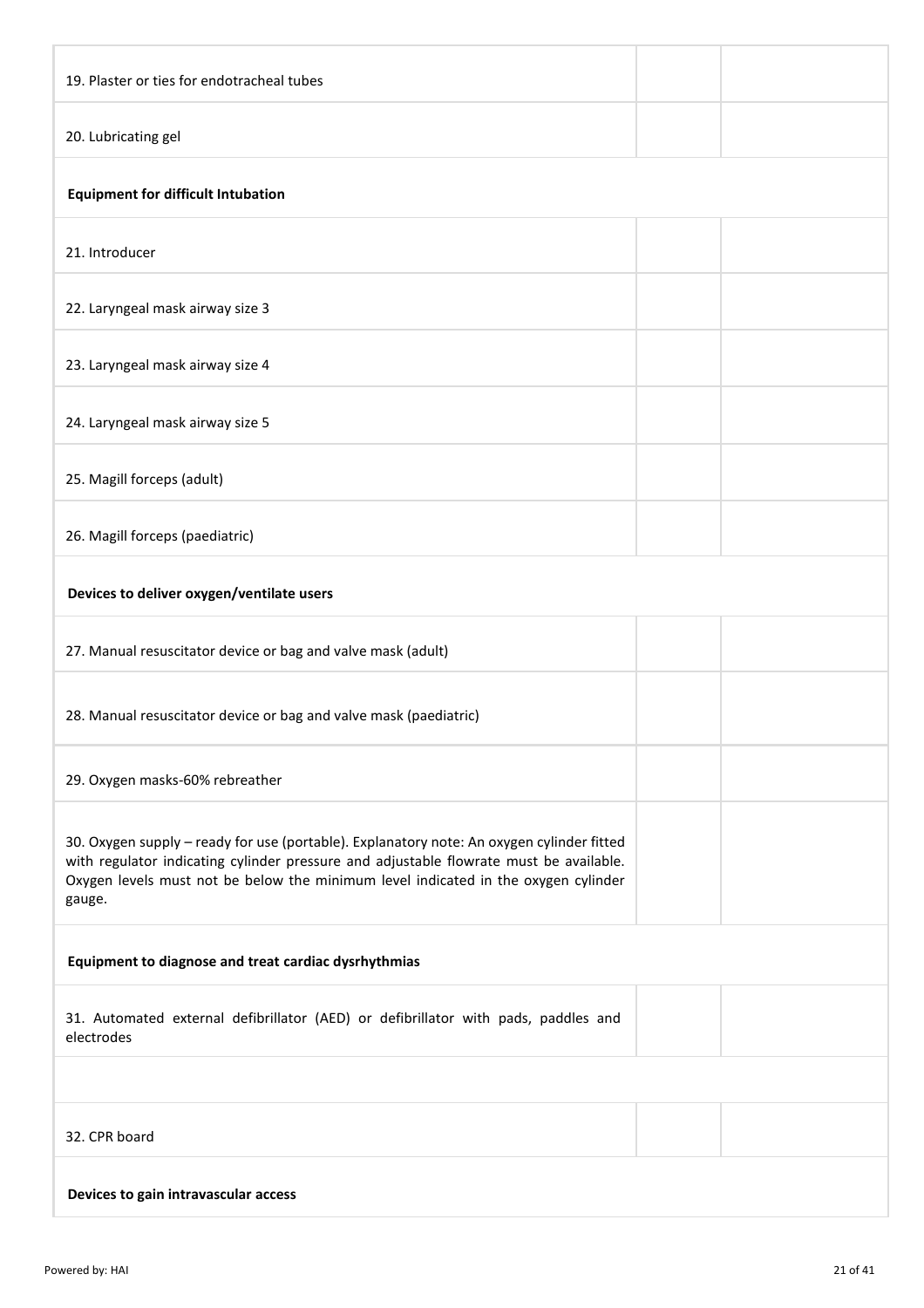| 33. Intravenous administration sets                                                     |  |
|-----------------------------------------------------------------------------------------|--|
| 34. IV Cannulae                                                                         |  |
| <b>Medicine</b>                                                                         |  |
|                                                                                         |  |
| 35. Emergency medicines according to local protocol are available and have not expired. |  |

**21.2.2.2.9.2** Medical supplies and equipment for resuscitation is available.

#### **Assessment type:** Observation - **Risk rating:** Vital measure

Inspect whether medical supplies and equipment used for resuscitation is available. The items may be available in the trolley or vicinity of the trolley. Score 1 if the aspect listed is available, functional and not expired (if applicable) and score 0 if the aspect is not available, not functional or expired (if applicable).

| <b>Score</b>                        | <b>Comment</b>                    |  |  |  |  |
|-------------------------------------|-----------------------------------|--|--|--|--|
|                                     |                                   |  |  |  |  |
|                                     |                                   |  |  |  |  |
| <b>Aspects</b>                      | <b>Comment</b><br><b>Score</b>    |  |  |  |  |
|                                     | 1. Chlorhexidine or Alcohol swabs |  |  |  |  |
| 2. Eye protection                   |                                   |  |  |  |  |
| 3. Facemask                         |                                   |  |  |  |  |
| 4. Gloves                           |                                   |  |  |  |  |
| 5. Spare batteries for laryngoscope |                                   |  |  |  |  |
| 6. Spare bulb (where applicable)    |                                   |  |  |  |  |
| 7. Syringe 2ml                      |                                   |  |  |  |  |
| 8. Syringe 5ml                      |                                   |  |  |  |  |
| 9. Syringe 20ml                     |                                   |  |  |  |  |
| 10. Cather tip syringe 50ml         |                                   |  |  |  |  |
| 11. Needles size 16 G(Paeds)        |                                   |  |  |  |  |
| 12. Needles size18 G                |                                   |  |  |  |  |
|                                     | 13. Needles size 22G              |  |  |  |  |
| 14. Needle size 24G                 |                                   |  |  |  |  |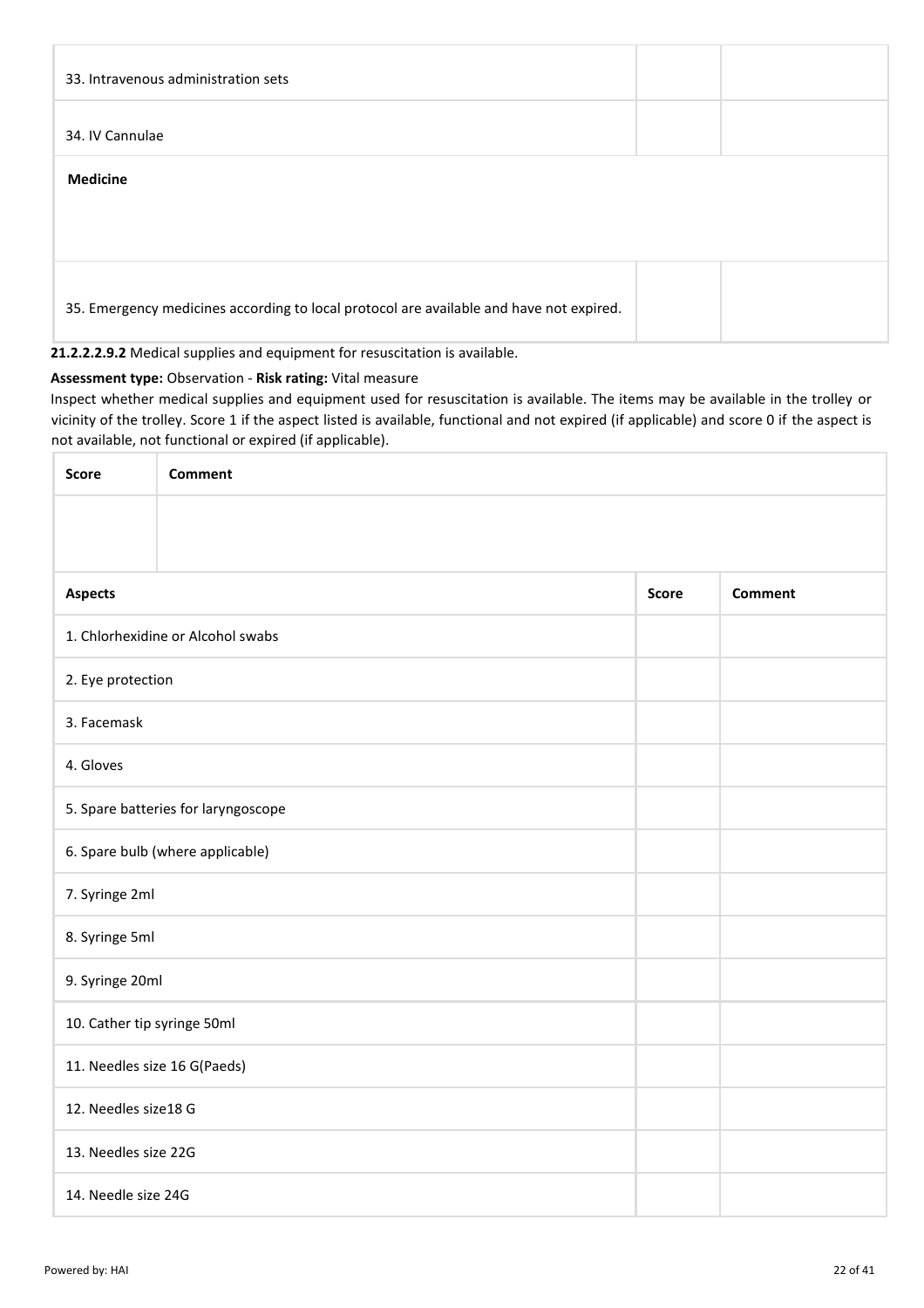| 15. Needles size 25G                                                               |  |
|------------------------------------------------------------------------------------|--|
| 16. Scissors                                                                       |  |
| 17. Tourniquet                                                                     |  |
| 18. Stethoscope                                                                    |  |
| 19. Nasogastric tubes size 5 (paediatric)                                          |  |
|                                                                                    |  |
| 20. Nasogastric tubes size 6 (paediatric)                                          |  |
| 21. Nasogastric tubes size 8 (paediatric)                                          |  |
| 22. Nasogastric tubes size 10 (paediatric)                                         |  |
| 23. Nasogastric tubes size 12 (adult / paediatric)                                 |  |
| 24. Nasogastric tubes size 14 (adult)                                              |  |
| 25. Nasogastric tubes size 16 (adult)                                              |  |
| 26. Nasogastric tubes size 18 (adult)                                              |  |
| 27. Suction catheter 6F (neonate)                                                  |  |
| 28. Suction catheter 8F (paediatric)                                               |  |
| 29. Suction catheter 10F (paediatric)                                              |  |
| 30. Suction catheter 12F (adult)                                                   |  |
| 31. Suction catheter 14F (adult)                                                   |  |
| 32. Suction devices (portable)                                                     |  |
| 33. Yankhauer suction                                                              |  |
| 34. Nasal cannula                                                                  |  |
| 35. Blood administration set                                                       |  |
| 36. Resuscitation algorithm                                                        |  |
| 21.2.2.2.9.3 Emergency trolley is checked in accordance with agreed unit practice. |  |

#### **Assessment type:** Document - **Risk rating:** Vital measure

Checking of the emergency trolley will vary from different units. Request a documented practice for checking the emergency trolley and verify whether it is checked as documented. Request documented records of checking the emergency trolley from the previous 30 days. Not applicable: Never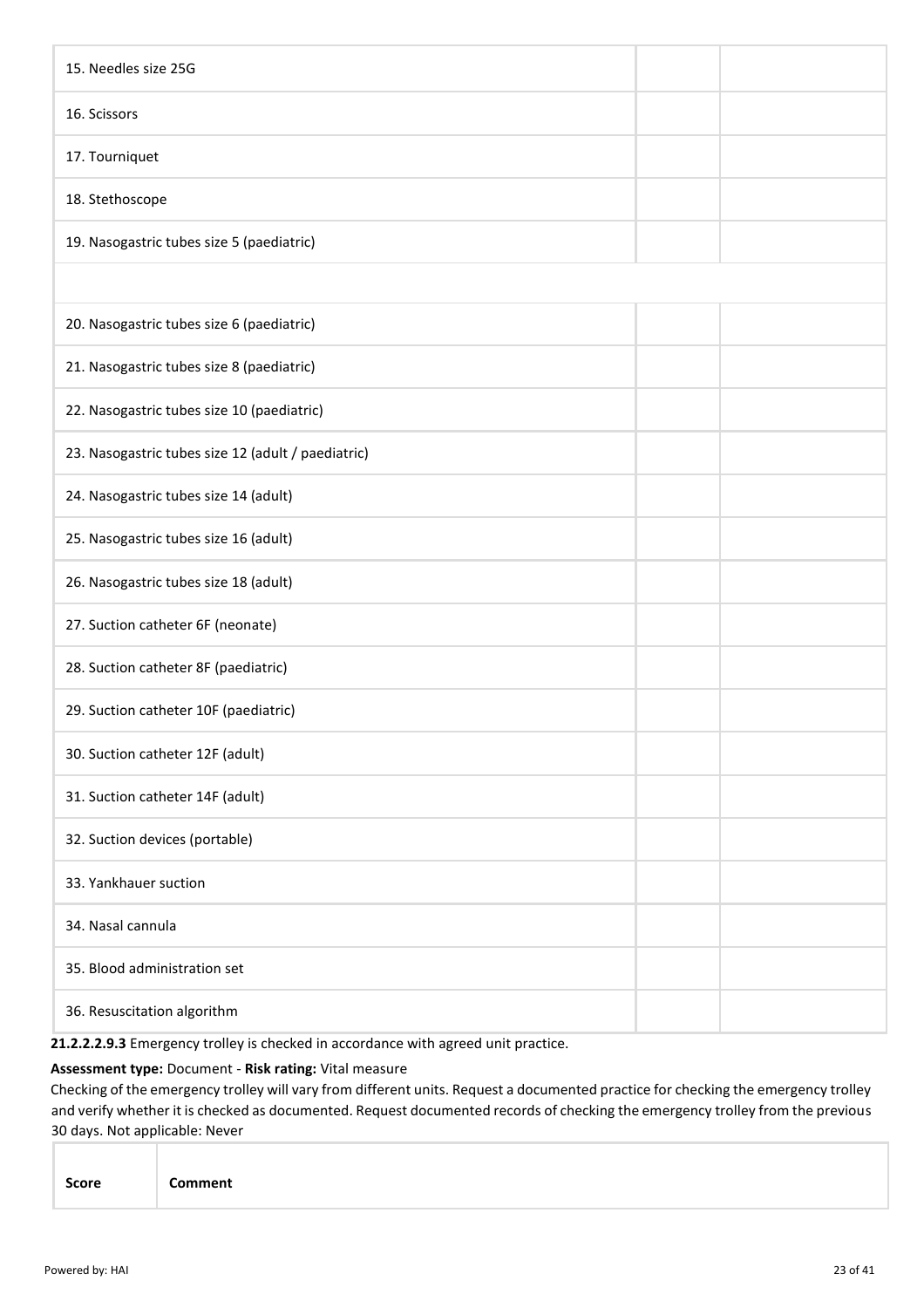**Sub Domain 21.2.3 8** Infection prevention and control programmes

**Standard 21.2.3.1 8(1)** The health establishment must maintain an environment, which minimises the risk of disease outbreaks, the transmission of infection to users, health care personnel and visitors.

#### **Criterion 21.2.3.1.1 8(2)(a) The health establishment must ensure that there are hand washing facilities in every service area.**

**21.2.3.1.1.1** Hand washing facilities are available in the scrub/gowning room.

#### **Assessment type:** Observation - **Risk rating:** Vital measure

Inspect the hand washing facilities in the scrub/gowning room for three theatres to verify whether the items listed below are available. Score 1 if the item is available and 0 if not available.

| Score | Comment |
|-------|---------|
|       |         |
|       |         |
|       |         |

#### Unit 1 Theatre 1

| <b>Aspects</b>                                                                                   | <b>Score</b> | <b>Comment</b> |
|--------------------------------------------------------------------------------------------------|--------------|----------------|
| 1. Splash-limiting stainless-steel basins                                                        |              |                |
| 2. Solid, waterproof splash-back panel for sink                                                  |              |                |
| 3. Non-touch taps (elbow/foot operated or automated)                                             |              |                |
| 4. Taps high enough to allow hands and forearms to be washed in an upright position<br>under tap |              |                |
| 5. Hot and cold running water                                                                    |              |                |
| 6. Antimicrobial liquid soap in non-touch container (elbow operated or automated)                |              |                |
| 7. Hand sanitiser                                                                                |              |                |
| 8. Wall mounted clock                                                                            |              |                |
| 9. Wall-mounted paper towel dispenser                                                            |              |                |
| 10. Bins                                                                                         |              |                |
| Unit 2 Theatre 2                                                                                 |              |                |

| . | <b>Aspects</b> | <b>Score</b> | omment |
|---|----------------|--------------|--------|
|---|----------------|--------------|--------|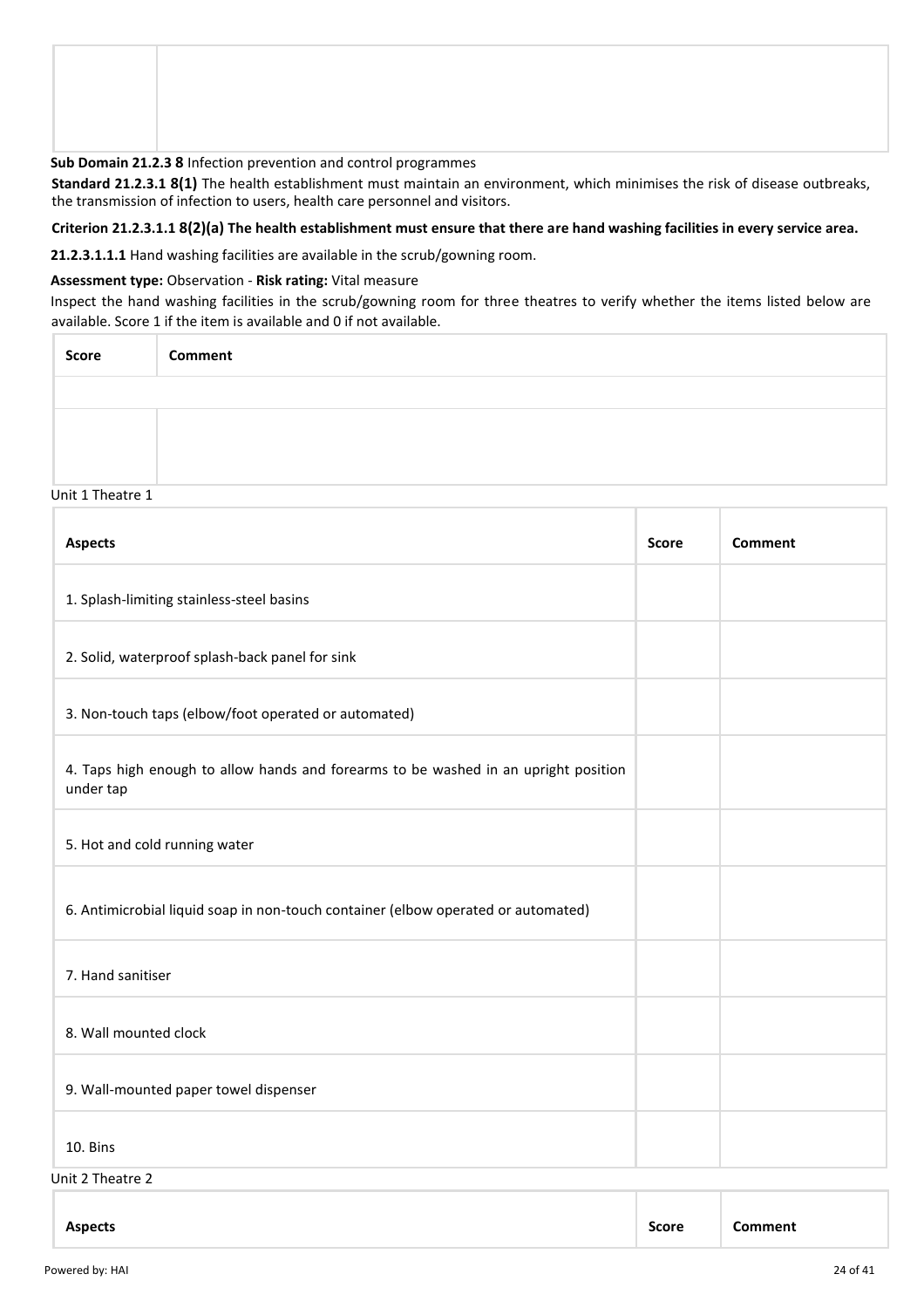| 1. Splash-limiting stainless-steel basins                                                        |  |
|--------------------------------------------------------------------------------------------------|--|
| 2. Solid, waterproof splash-back panel for sink                                                  |  |
| 3. Non-touch taps (elbow/foot operated or automated)                                             |  |
| 4. Taps high enough to allow hands and forearms to be washed in an upright position<br>under tap |  |
| 5. Hot and cold running water                                                                    |  |
| 6. Antimicrobial liquid soap in non-touch container (elbow operated or automated)                |  |
| 7. Hand sanitiser                                                                                |  |
| 8. Wall mounted clock                                                                            |  |
| 9. Wall-mounted paper towel dispenser                                                            |  |
| 10. Bins                                                                                         |  |
| Unit 3 Theatre 3                                                                                 |  |

| <b>Aspects</b>                                                                                   | <b>Score</b> | Comment |
|--------------------------------------------------------------------------------------------------|--------------|---------|
| 1. Splash-limiting stainless-steel basins                                                        |              |         |
| 2. Solid, waterproof splash-back panel for sink                                                  |              |         |
| 3. Non-touch taps (elbow/foot operated or automated)                                             |              |         |
| 4. Taps high enough to allow hands and forearms to be washed in an upright position<br>under tap |              |         |
| 5. Hot and cold running water                                                                    |              |         |
| 6. Antimicrobial liquid soap in non-touch container (elbow operated or automated)                |              |         |
| 7. Hand sanitiser                                                                                |              |         |
| 8. Wall mounted clock                                                                            |              |         |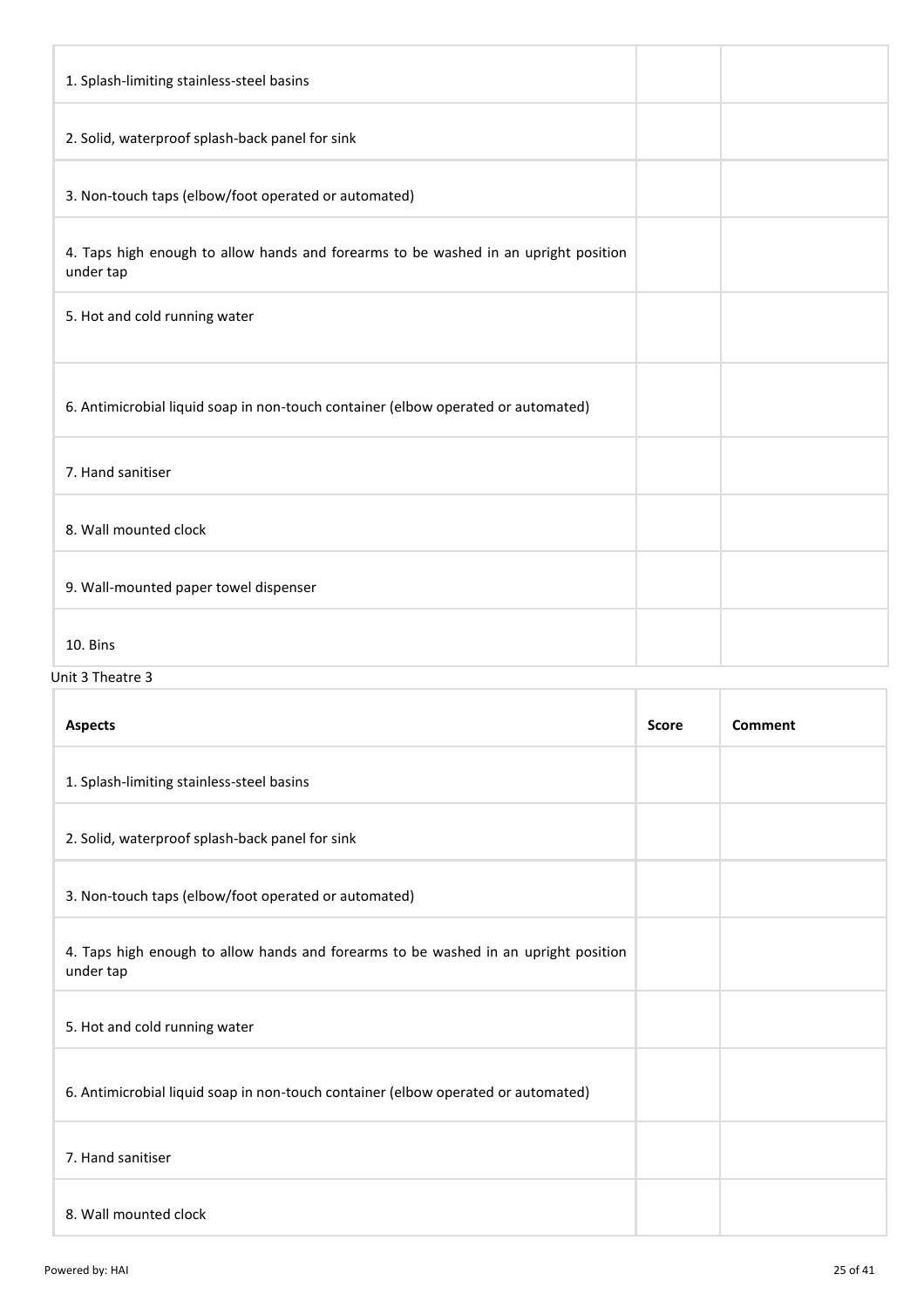| 9. Wall-mounted paper towel dispenser |  |
|---------------------------------------|--|
| 10. Bins                              |  |

#### **21.2.3.1.1.2** Hand washing facilities are available.

#### **Assessment type:** Observation - **Risk rating:** Vital measure

Verify whether the hand washing items listed below are available in the indicated areas. Score 1 if the item is available and 0 if not available

| Score | Comment |  |
|-------|---------|--|
|       |         |  |
|       |         |  |

#### Unit 1 Personnel changing areas - male

| <b>Aspects</b>                                                                                                                                                                                                                                                                                | <b>Score</b> | Comment |
|-----------------------------------------------------------------------------------------------------------------------------------------------------------------------------------------------------------------------------------------------------------------------------------------------|--------------|---------|
| 1. Hand washing basin. Explanatory note: The basin must not be blocked, broken, have<br>deep cracks causing leaking of water, or have hairline cracks.                                                                                                                                        |              |         |
| 2. Poster on correct hand washing technique                                                                                                                                                                                                                                                   |              |         |
| 3. Poster on the correct use of alcohol-based hand rub. Explanatory note: Posters must be<br>placed at strategic places and above alcohol dispensers in the health establishment as<br>stipulated in page 33 of Practical Manual for Implementation of IPC Strategic framework<br>March 2020. |              |         |
| 4. Taps                                                                                                                                                                                                                                                                                       |              |         |
| 5. Running water                                                                                                                                                                                                                                                                              |              |         |
| 6. Plain liquid soap or Chlorhexidine based soap                                                                                                                                                                                                                                              |              |         |
| 7. Wall mounted soap dispenser                                                                                                                                                                                                                                                                |              |         |
|                                                                                                                                                                                                                                                                                               |              |         |
| 8. Paper towels                                                                                                                                                                                                                                                                               |              |         |
| 9. Paper towel dispenser                                                                                                                                                                                                                                                                      |              |         |
| 10. Bin                                                                                                                                                                                                                                                                                       |              |         |
| 11. Alcohol based hand rub                                                                                                                                                                                                                                                                    |              |         |

#### Unit 2 Personnel changing areas - female

| <b>Aspects</b>                                                                                                                                         | Score | Comment |
|--------------------------------------------------------------------------------------------------------------------------------------------------------|-------|---------|
| 1. Hand washing basin. Explanatory note: The basin must not be blocked, broken, have<br>deep cracks causing leaking of water, or have hairline cracks. |       |         |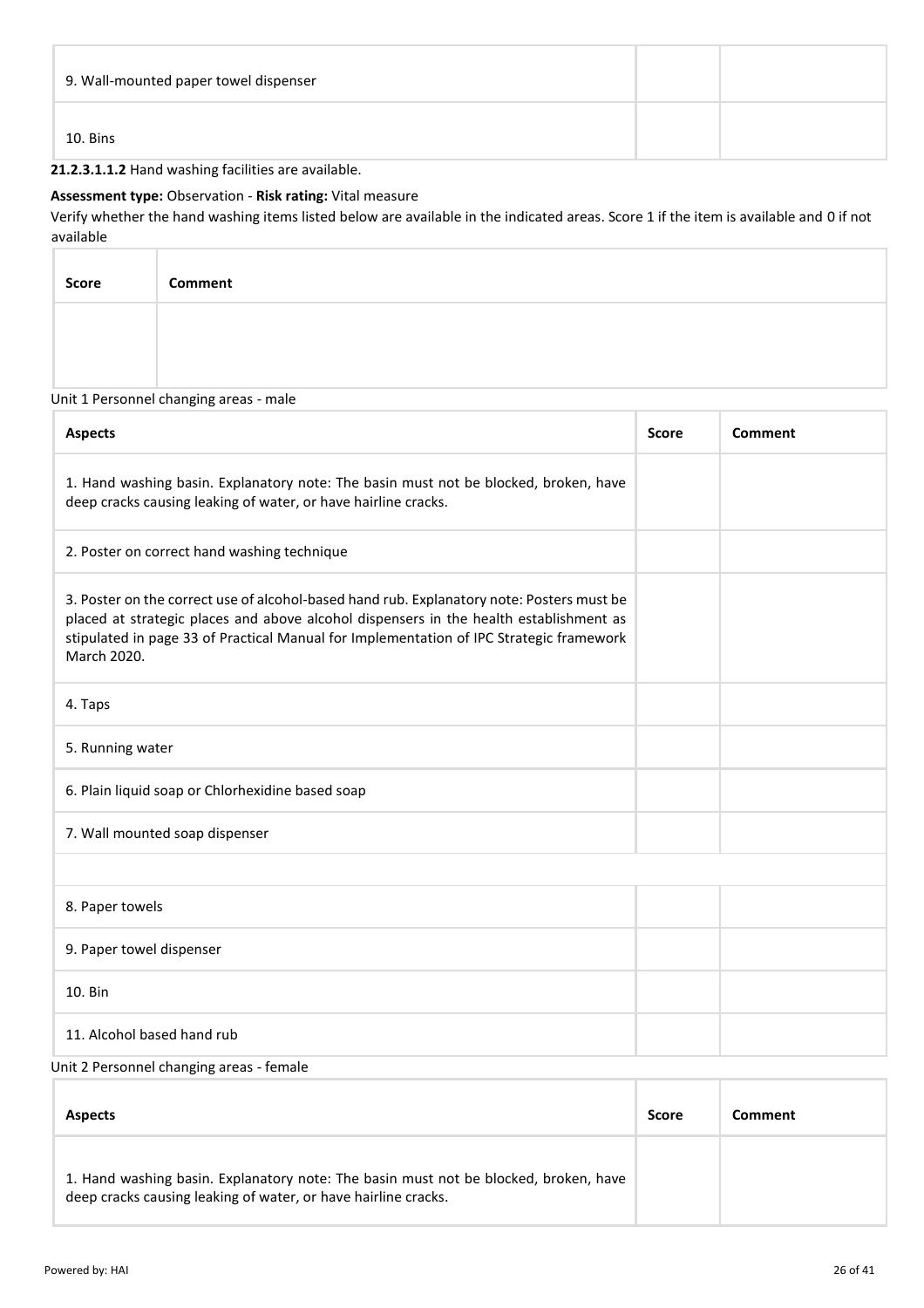| 2. Poster on correct hand washing technique                                                                                                                                                                                                                                                   |  |
|-----------------------------------------------------------------------------------------------------------------------------------------------------------------------------------------------------------------------------------------------------------------------------------------------|--|
| 3. Poster on the correct use of alcohol-based hand rub. Explanatory note: Posters must be<br>placed at strategic places and above alcohol dispensers in the health establishment as<br>stipulated in page 33 of Practical Manual for Implementation of IPC Strategic framework<br>March 2020. |  |
| 4. Taps                                                                                                                                                                                                                                                                                       |  |
| 5. Running water                                                                                                                                                                                                                                                                              |  |
| 6. Plain liquid soap or Chlorhexidine based soap                                                                                                                                                                                                                                              |  |
| 7. Wall mounted soap dispenser                                                                                                                                                                                                                                                                |  |
| 8. Paper towels                                                                                                                                                                                                                                                                               |  |
| 9. Paper towel dispenser                                                                                                                                                                                                                                                                      |  |
| 10. Bin                                                                                                                                                                                                                                                                                       |  |
| 11. Alcohol based hand rub                                                                                                                                                                                                                                                                    |  |
| Unit 3 Instrument cleaning area                                                                                                                                                                                                                                                               |  |

| <b>Aspects</b>                                                                                                                                                                                                                                                                                | <b>Score</b> | Comment |
|-----------------------------------------------------------------------------------------------------------------------------------------------------------------------------------------------------------------------------------------------------------------------------------------------|--------------|---------|
| 1. Hand washing basin. Explanatory note: The basin must not be blocked, broken, have<br>deep cracks causing leaking of water, or have hairline cracks.                                                                                                                                        |              |         |
| 2. Poster on correct hand washing technique                                                                                                                                                                                                                                                   |              |         |
| 3. Poster on the correct use of alcohol-based hand rub. Explanatory note: Posters must be<br>placed at strategic places and above alcohol dispensers in the health establishment as<br>stipulated in page 33 of Practical Manual for Implementation of IPC Strategic framework<br>March 2020. |              |         |
| 4. Taps                                                                                                                                                                                                                                                                                       |              |         |
| 5. Running water                                                                                                                                                                                                                                                                              |              |         |
|                                                                                                                                                                                                                                                                                               |              |         |
| 6. Plain liquid soap or Chlorhexidine based soap                                                                                                                                                                                                                                              |              |         |
| 7. Wall mounted soap dispenser                                                                                                                                                                                                                                                                |              |         |
| 8. Paper towels                                                                                                                                                                                                                                                                               |              |         |
| 9. Paper towel dispenser                                                                                                                                                                                                                                                                      |              |         |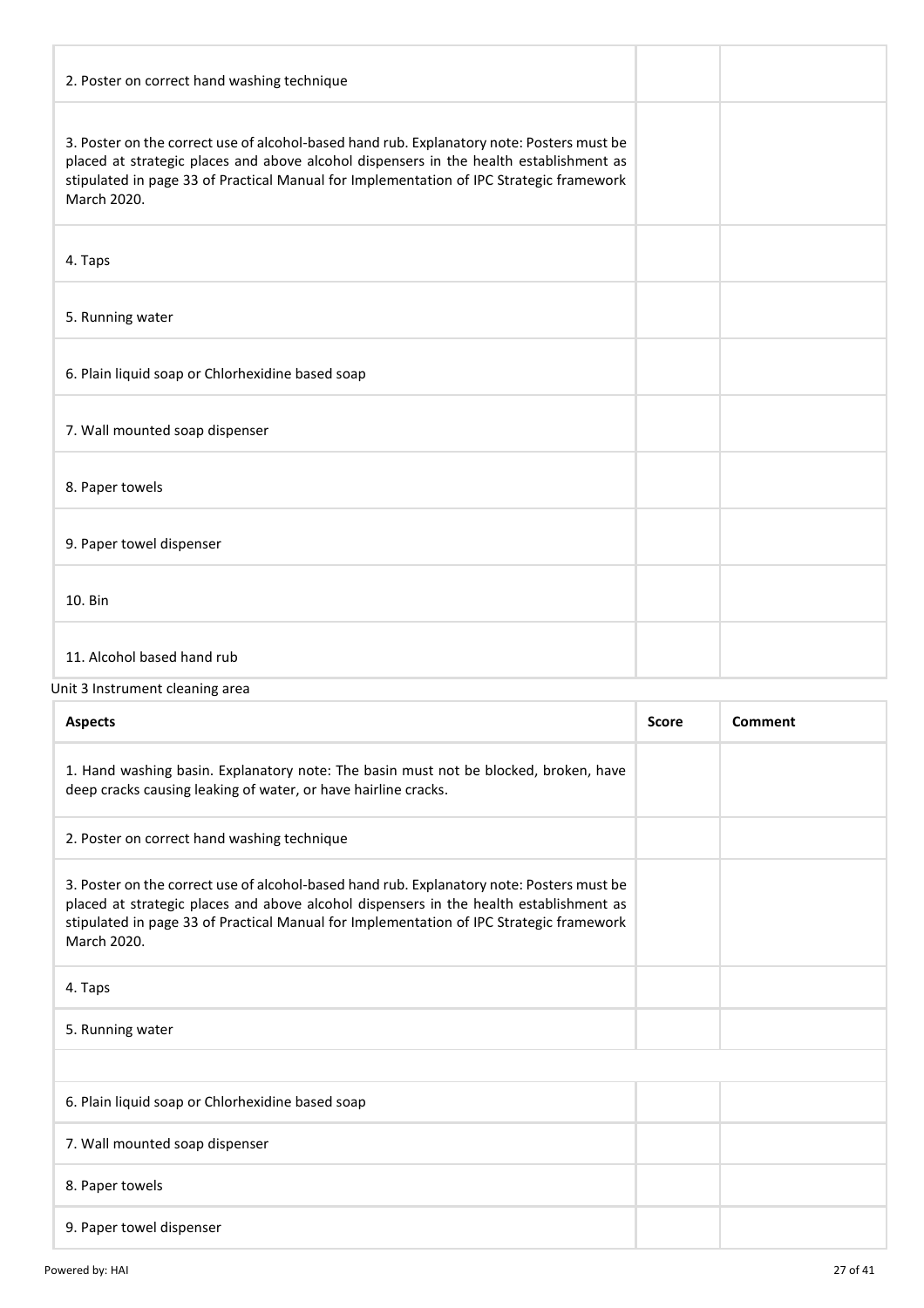| 10. Bin                    |  |
|----------------------------|--|
| 11. Alcohol based hand rub |  |

#### **Criterion 21.2.3.1.2 8(2)(c) The health establishment must ensure there is clean linen to meet the needs of users.**

#### **21.2.3.1.2.1** There is a designated area for storage of linen.

#### **Assessment type:** Observation - **Risk rating:** Essential measure

This could be but not limited to a room or a storage cupboard. Not applicable: never

| <b>Score</b> | Comment |  |  |
|--------------|---------|--|--|
|              |         |  |  |
|              |         |  |  |

**21.2.3.1.2.2** There is sufficient stock of linen in accordance with the number of users received daily in the unit.

#### **Assessment type:** Observation - **Risk rating:** Essential measure

The minimum and maximum number of linen items required for all users must be available in the linen storage area as determined by the unit. Not applicable: Never

| Score | <b>Comment</b>                                                                                                            |
|-------|---------------------------------------------------------------------------------------------------------------------------|
|       |                                                                                                                           |
|       |                                                                                                                           |
|       | Criterion 21.2.3.1.3 8(2)(d) The health establishment must ensure that health care personnel are protected from acquiring |

#### **Criterion 21.2.3.1.3 8(2)(d) The health establishment must ensure that health care personnel are protected from acquiring infections through the use of personal protective equipment and prophylactic immunisations.**

**21.2.3.1.3.1** Personal protective equipment is worn.

#### **Assessment type:** Observation - **Risk rating:** Vital measure

Using the checklist below, verify whether protective clothing and equipment is worn. Score 1 if the items are worn and 0 if not worn. Score NA where, at the time of the inspection, health care personnel are not working in a situation in which they are required to wear protective clothing.

| <b>Score</b> | Comment |
|--------------|---------|
|              |         |
|              |         |

#### Unit 1 Theatre room

| <b>Aspects</b>                                      |  | <b>Comment</b> |
|-----------------------------------------------------|--|----------------|
| 1. Gloves - nonsterile                              |  |                |
|                                                     |  |                |
| 2. Gloves - sterile                                 |  |                |
| 3. Disposable gowns or aprons                       |  |                |
| 4. Protective face shields or goggles               |  |                |
| 5. Face masks                                       |  |                |
| 6. N95 or KN95 or FFP2 masks or approved equivalent |  |                |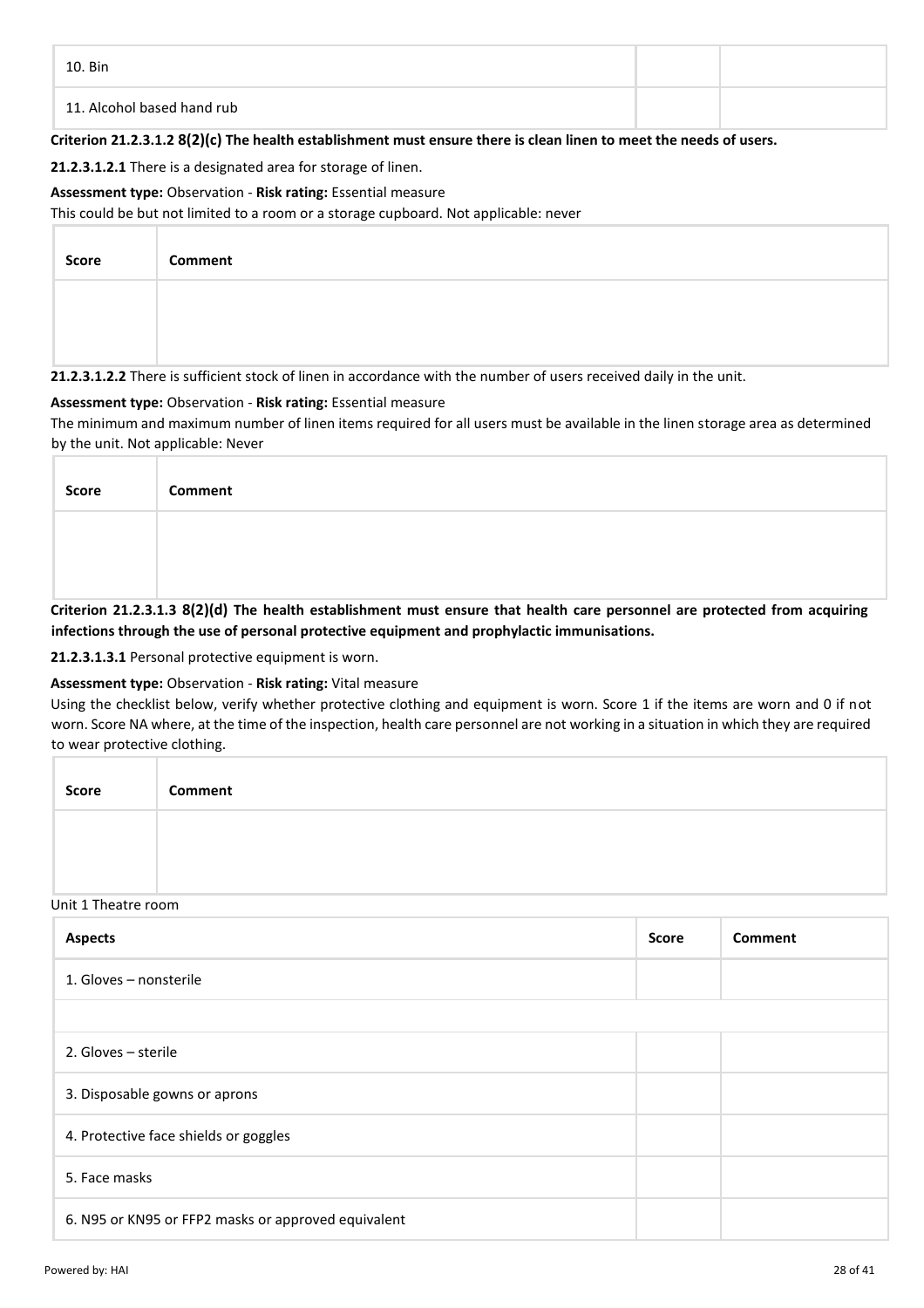| 7. Theatre caps     |  |
|---------------------|--|
| 8. Theatre footwear |  |

#### Unit 2 Anaesthetic workroom

| <b>Aspects</b>                                      |  | Comment |
|-----------------------------------------------------|--|---------|
| 1. Gloves - nonsterile                              |  |         |
| 2. Gloves - sterile                                 |  |         |
| 3. Disposable gowns or aprons                       |  |         |
| 4. Protective face shields or goggles               |  |         |
| 5. Face masks                                       |  |         |
| 6. N95 or KN95 or FFP2 masks or approved equivalent |  |         |
| 7. Theatre caps                                     |  |         |
| 8. Theatre footwear                                 |  |         |

#### Unit 3 Recovery area

| <b>Aspects</b>                                      | <b>Score</b> | Comment |
|-----------------------------------------------------|--------------|---------|
| 1. Gloves - nonsterile                              |              |         |
| 2. Gloves - sterile                                 |              |         |
| 3. Disposable gowns or aprons                       |              |         |
| 4. Protective face shields or goggles               |              |         |
| 5. Face masks                                       |              |         |
| 6. N95 or KN95 or FFP2 masks or approved equivalent |              |         |
| 7. Theatre caps                                     |              |         |
| 8. Theatre footwear                                 |              |         |

**21.2.3.1.3.2** Cleaning personnel wear personal protective equipment while carrying out their duties.

#### **Assessment type:** Observation - **Risk rating:** Vital measure

Using the checklist below, verify whether protective clothing and equipment is worn. Score 1 if the items are worn and 0 if not worn. Score NA where, at the time of the inspection, cleaning personnel are not in a situation in which they are required to wear protective clothing.

| Score | Comment |
|-------|---------|
|       |         |
|       |         |

Unit 1 Cleaner 1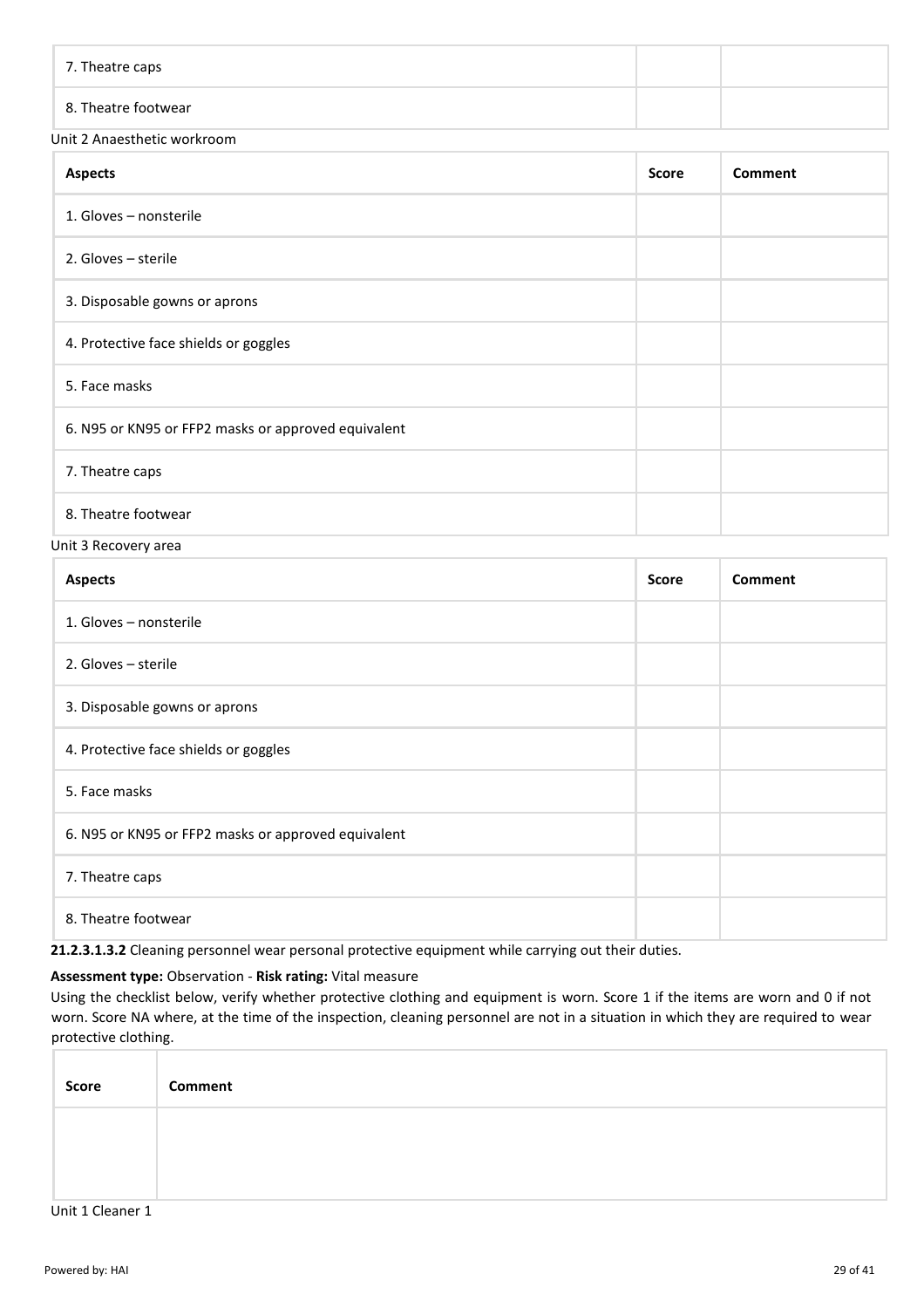| <b>Aspects</b>                                                                                                                                           | <b>Score</b> | Comment |
|----------------------------------------------------------------------------------------------------------------------------------------------------------|--------------|---------|
| 1. Gloves non-sterile                                                                                                                                    |              |         |
| 2. Domestic rubber gloves. Explanatory note: The gloves must reach up to mid arm and<br>offer protection against chemicals and direct contact with dirt. |              |         |
| 3. Disposable gowns or aprons                                                                                                                            |              |         |
| 4. Protective face shields or goggles                                                                                                                    |              |         |
| 5. Face masks                                                                                                                                            |              |         |
| 6. Theatre caps                                                                                                                                          |              |         |
| 7. N95 or KN95 or FFP2 masks or approved equivalent.                                                                                                     |              |         |

Unit 2 Cleaner 2

| <b>Aspects</b>                                                                                                                                           | <b>Score</b> | Comment |
|----------------------------------------------------------------------------------------------------------------------------------------------------------|--------------|---------|
| 1. Gloves non-sterile                                                                                                                                    |              |         |
| 2. Domestic rubber gloves. Explanatory note: The gloves must reach up to mid arm and<br>offer protection against chemicals and direct contact with dirt. |              |         |
| 3. Disposable gowns or aprons                                                                                                                            |              |         |
| 4. Protective face shields or goggles                                                                                                                    |              |         |
| 5. Face masks                                                                                                                                            |              |         |
| 6. Theatre caps                                                                                                                                          |              |         |
| 7. N95 or KN95 or FFP2 masks or approved equivalent.                                                                                                     |              |         |

#### **Sub Domain 21.2.4 9** Waste management

**Standard 21.2.4.1 9(1)** The health establishment must ensure that waste is handled, stored, and disposed of safely in accordance with the law.

#### **Criterion 21.2.4.1.1 9(2)(a) The health establishment must have appropriate waste containers at the point of waste generation.**

**21.2.4.1.1.1** The theatre department has appropriate containers for the disposal of all types of waste.

#### **Assessment type:** Observation - **Risk rating:** Vital measure

Verify whether the waste containers listed below are available. Health care risk waste containers must have the appropriate international hazard symbol and be marked as prescribed in SANS 10248-1: Management of Health Care Waste, Part 1: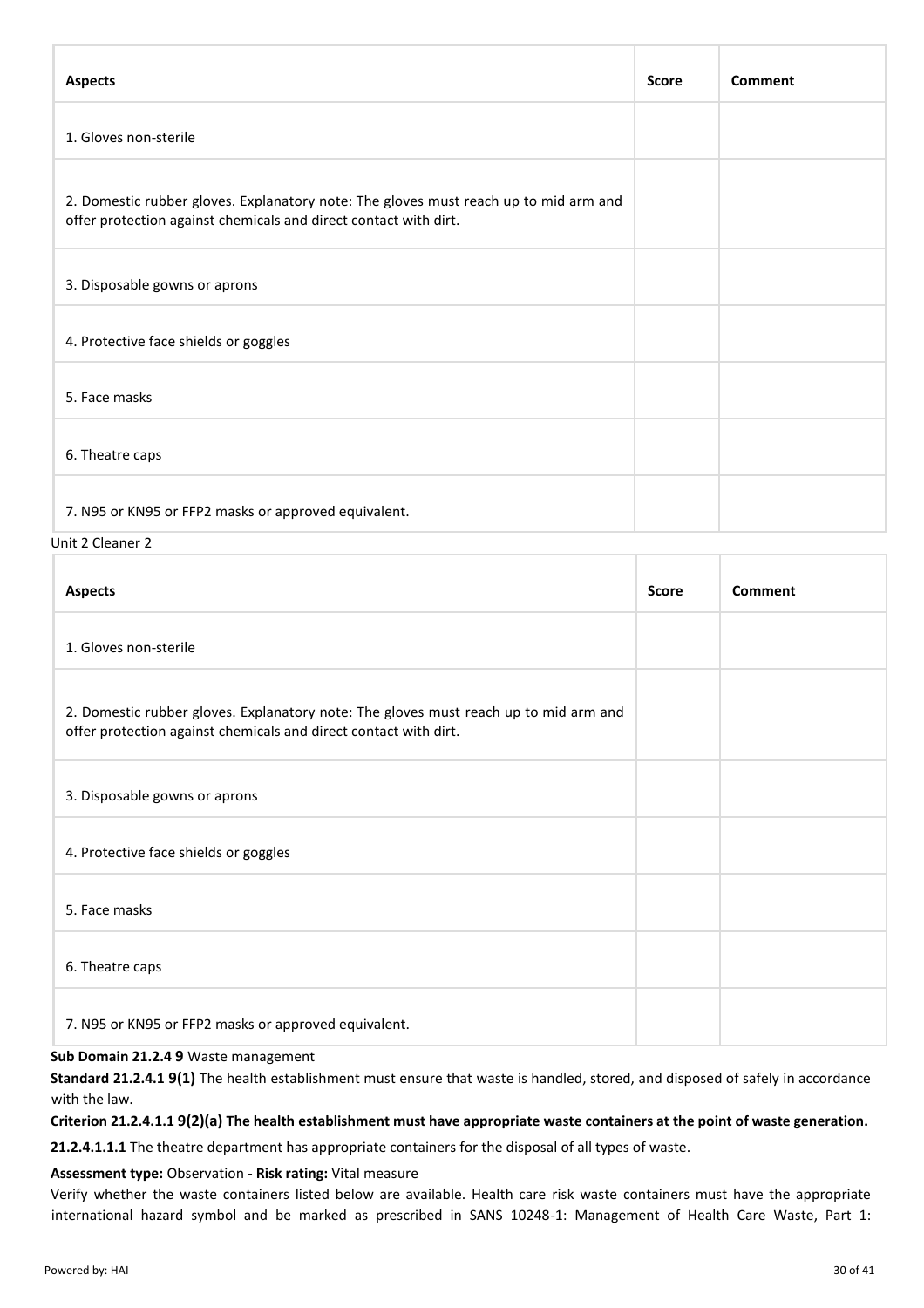Management of healthcare risk waste from a health facility. Score 1 if the waste container is available and 0 if not available. Where a particular type of waste is not generated in the theatre department, score NA.

| <b>Score</b>                                                                                                                                                                 | <b>Comment</b>                                                                   |              |                |
|------------------------------------------------------------------------------------------------------------------------------------------------------------------------------|----------------------------------------------------------------------------------|--------------|----------------|
|                                                                                                                                                                              |                                                                                  |              |                |
| <b>Aspects</b>                                                                                                                                                               |                                                                                  | <b>Score</b> | <b>Comment</b> |
|                                                                                                                                                                              | 1. Human anatomical waste (red bucket with tight-fitting lid)                    |              |                |
|                                                                                                                                                                              | 2. Infectious non-anatomical waste (red)                                         |              |                |
| 3. Sharps (yellow)                                                                                                                                                           |                                                                                  |              |                |
| 4. Chemical waste, including pharmaceutical, cytotoxic or genotoxic pharmaceutical waste<br>(dark green). NB: Applicable where the unit admits users undergoing chemotherapy |                                                                                  |              |                |
|                                                                                                                                                                              | 5. General waste (black, beige, white or transparent packaging can be used)<br>. |              |                |

**Criterion 21.2.4.1.2 9(2)(b) The health establishment must implement procedures for the collection, handling, storage and disposal of waste.**

**21.2.4.1.2.1** Sharps are safely managed and discarded in clinical areas.

#### **Assessment type:** Observation - **Risk rating:** Vital measure

Select three clinical areas in the theatre department and verify whether sharps, needles and the collection of sharps are correctly managed in accordance with the health establishment's standard operating procedures. Score 1 if the aspect is compliant and 0 if not compliant.

| <b>Score</b> | Comment |
|--------------|---------|
|              |         |
|              |         |

#### Unit 1 Area 1

| <b>Aspects</b>                                                                                                                                                                                                                                                                           | Score | Comment |
|------------------------------------------------------------------------------------------------------------------------------------------------------------------------------------------------------------------------------------------------------------------------------------------|-------|---------|
| 1. Sharps containers available at site of use                                                                                                                                                                                                                                            |       |         |
| 2. Sharp's containers have correctly fitting lids.                                                                                                                                                                                                                                       |       |         |
| 3. Needles are not recapped before disposal (not applicable where safety engineered<br>devices, i.e. built-in safety devices for recapping or retracting the needle are used).<br>Explanatory note: This does not apply where it is not possible to see inside the sharp's<br>container. |       |         |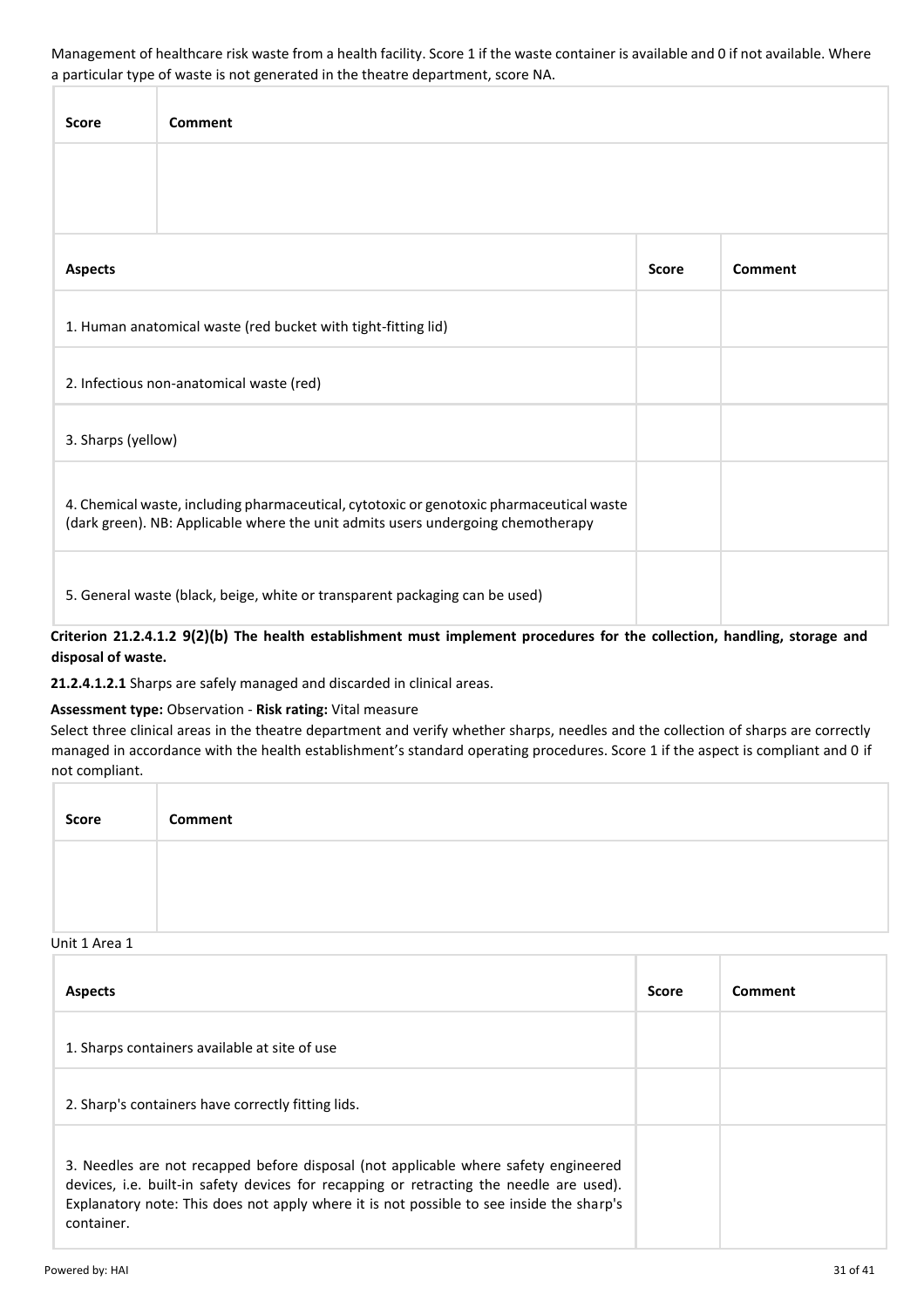#### Unit 2 Area 2

| <b>Aspects</b>                                                                                                                                                                                                                                                                           | <b>Score</b> | Comment |
|------------------------------------------------------------------------------------------------------------------------------------------------------------------------------------------------------------------------------------------------------------------------------------------|--------------|---------|
| 1. Sharps containers available at site of use                                                                                                                                                                                                                                            |              |         |
| 2. Sharp's containers have correctly fitting lids.                                                                                                                                                                                                                                       |              |         |
| 3. Needles are not recapped before disposal (not applicable where safety engineered<br>devices, i.e. built-in safety devices for recapping or retracting the needle are used).<br>Explanatory note: This does not apply where it is not possible to see inside the sharp's<br>container. |              |         |
| 4. Syringes with attached needles are discarded in their entirety                                                                                                                                                                                                                        |              |         |

Unit 3 Area 3

| <b>Aspects</b>                                                                                                                                                                                                                                                                           | <b>Score</b> | Comment |
|------------------------------------------------------------------------------------------------------------------------------------------------------------------------------------------------------------------------------------------------------------------------------------------|--------------|---------|
| 1. Sharps containers available at site of use                                                                                                                                                                                                                                            |              |         |
| 2. Sharp's containers have correctly fitting lids.                                                                                                                                                                                                                                       |              |         |
| 3. Needles are not recapped before disposal (not applicable where safety engineered<br>devices, i.e. built-in safety devices for recapping or retracting the needle are used).<br>Explanatory note: This does not apply where it is not possible to see inside the sharp's<br>container. |              |         |
| 4. Syringes with attached needles are discarded in their entirety                                                                                                                                                                                                                        |              |         |

**21.2.4.1.2.2** A register for anatomical waste indicating the date of placement and date of removal for disposal is available.

#### **Assessment type:** Document - **Risk rating:** Essential measure

A register must be available for the identification of anatomical waste to prevent loss of body parts. Entries made in the register must be complete. Not applicable: Never

| Score | Comment |
|-------|---------|
|       |         |
|       |         |

#### **21.2.4.1.2.3** There is a temporary healthcare risk waste storage area.

#### **Assessment type:** Observation - **Risk rating:** Essential measure

In all areas where waste is held for collection and removal to the central storage area, a designated area for temporary storage of waste must be available. Some health establishments will have a purpose-built temporary waste storage area, others will utilise a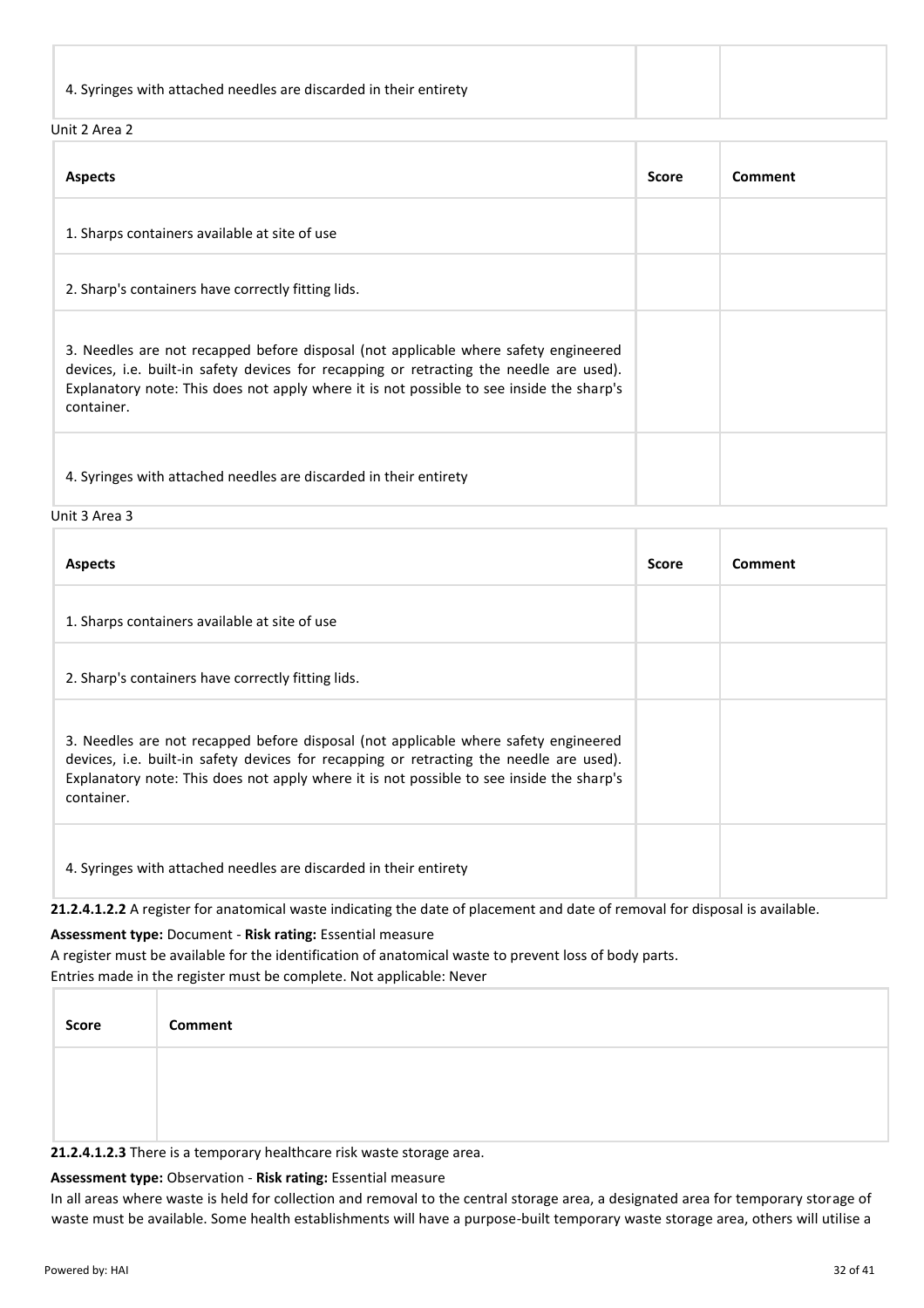specific area within the available space. Score 1 if the aspect is compliant and 0 if not compliant, or where there is no designated area. Score NA for any aspects not found in the intermediate waste storage area in terms of the accompanying explanatory note.

| Score | Comment |
|-------|---------|
|       |         |
|       |         |

| <b>Aspects</b>                                                               | <b>Score</b> | <b>Comment</b> |
|------------------------------------------------------------------------------|--------------|----------------|
| 1. Space available to store waste containers                                 |              |                |
| 2. Area is well ventilated                                                   |              |                |
| 3. Area is well lit                                                          |              |                |
| 4. Area has impervious floor surfaces (waterproof or resistant, not cracked) |              |                |

#### **Sub Domain 21.2.5 21** Adverse events

**Standard 21.2.5.1 21(1)** The health establishment must have a system to monitor and report all adverse events.

**Criterion 21.2.5.1.1 21(2)(b) The health establishment must have systems in place to report adverse incidents to a structure in the health establishment or responsible authority that monitors these events.**

**21.2.5.1.1.1** Health care personnel are aware of the procedure to report adverse events.

#### **Assessment type:** Staff interview - **Risk rating:** Essential measure

Interview three health care personnel to establish their awareness on reporting of adverse events. Score 1 if they are able to explain the aspects listed below and 0 if not.

| <b>Score</b> | Comment |
|--------------|---------|
|              |         |
|              |         |

#### Unit 1 Health care personnel 1

| <b>Aspects</b>                                                                                                                                                                          | <b>Score</b> | Comment |
|-----------------------------------------------------------------------------------------------------------------------------------------------------------------------------------------|--------------|---------|
| 1. Types of adverse events that might happen in the unit<br>(give three examples)                                                                                                       |              |         |
| 2. How to report adverse events in the unit?                                                                                                                                            |              |         |
| 3. Feedback processes on reported adverse events. Explanatory notes: This could include<br>but not limited to formal feedback on the progress, outcome and quality improvement<br>plans |              |         |

#### Unit 2 Health care personnel 2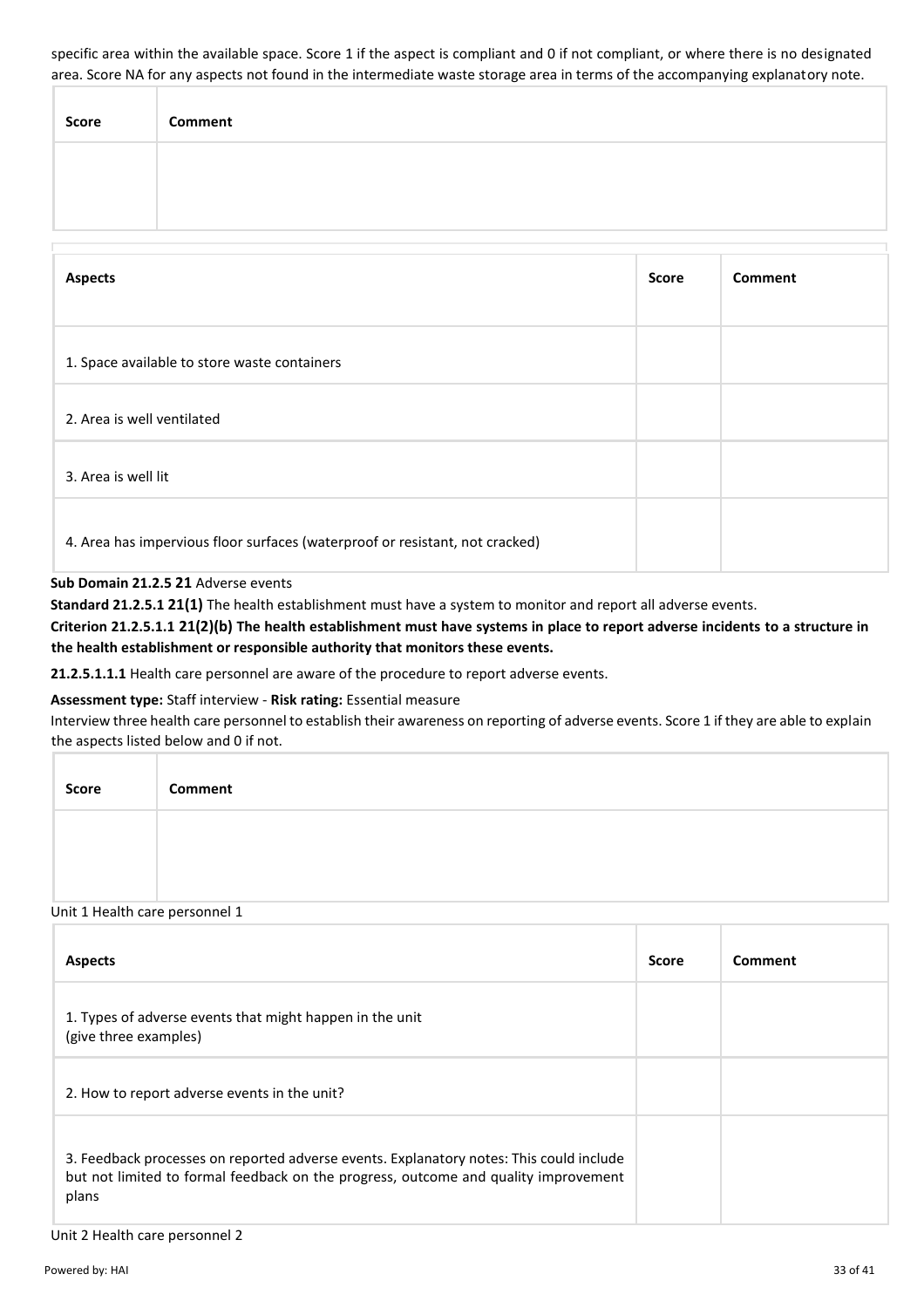| <b>Aspects</b>                                                                                                                                                                          | Score | Comment |
|-----------------------------------------------------------------------------------------------------------------------------------------------------------------------------------------|-------|---------|
| 1. Types of adverse events that might happen in the unit<br>(give three examples)                                                                                                       |       |         |
| 2. How to report adverse events in the unit?                                                                                                                                            |       |         |
| 3. Feedback processes on reported adverse events. Explanatory notes: This could include<br>but not limited to formal feedback on the progress, outcome and quality improvement<br>plans |       |         |

#### Unit 3 Health care personnel 3

| <b>Aspects</b>                                                                                                                                                                          | Score | Comment |
|-----------------------------------------------------------------------------------------------------------------------------------------------------------------------------------------|-------|---------|
| 1. Types of adverse events that might happen in the unit<br>(give three examples)                                                                                                       |       |         |
| 2. How to report adverse events in the unit?                                                                                                                                            |       |         |
| 3. Feedback processes on reported adverse events. Explanatory notes: This could include<br>but not limited to formal feedback on the progress, outcome and quality improvement<br>plans |       |         |

#### **Domain 21.3 CLINICAL SUPPORT SERVICES**

**Sub Domain 21.3.1 10** Medicines and medical supplies

**Standard 21.3.1.1 10(1)** The health establishment must comply with the provisions of the Pharmacy Act, 1974 and the Medicines and Related Substances Act, 1965.

#### **Criterion 21.3.1.1.1 10(2)(a) The health establishment must implement and maintain a stock control system for medicine and medical supplies.**

**21.3.1.1.1.1** The stock control system shows minimum and maximum levels and/or reorder/preferred levels for medicine.

#### **Assessment type:** Observation - **Risk rating:** Essential measure

Each item held as stock must have documented minimum, maximum and/or re-order/preferred levels. These levels must be recorded on bin cards, or equivalent. The system may be manual or electronic.

Not applicable: Never

| <b>Score</b> | <b>Comment</b> |
|--------------|----------------|
|              |                |
|              |                |

**21.3.1.1.1.2** Stock levels of medicine on the shelves corresponds with recorded stock control system.

#### **Assessment type:** Observation - **Risk rating:** Essential measure

Randomly select five items held as stock and verify whether their availability corresponds with the balance indicated on the bin cards or equivalent. The system may be manual or electronic. Score 1 if there is correspondence and 0 if not.

| Score | Comment |
|-------|---------|
|       |         |
|       |         |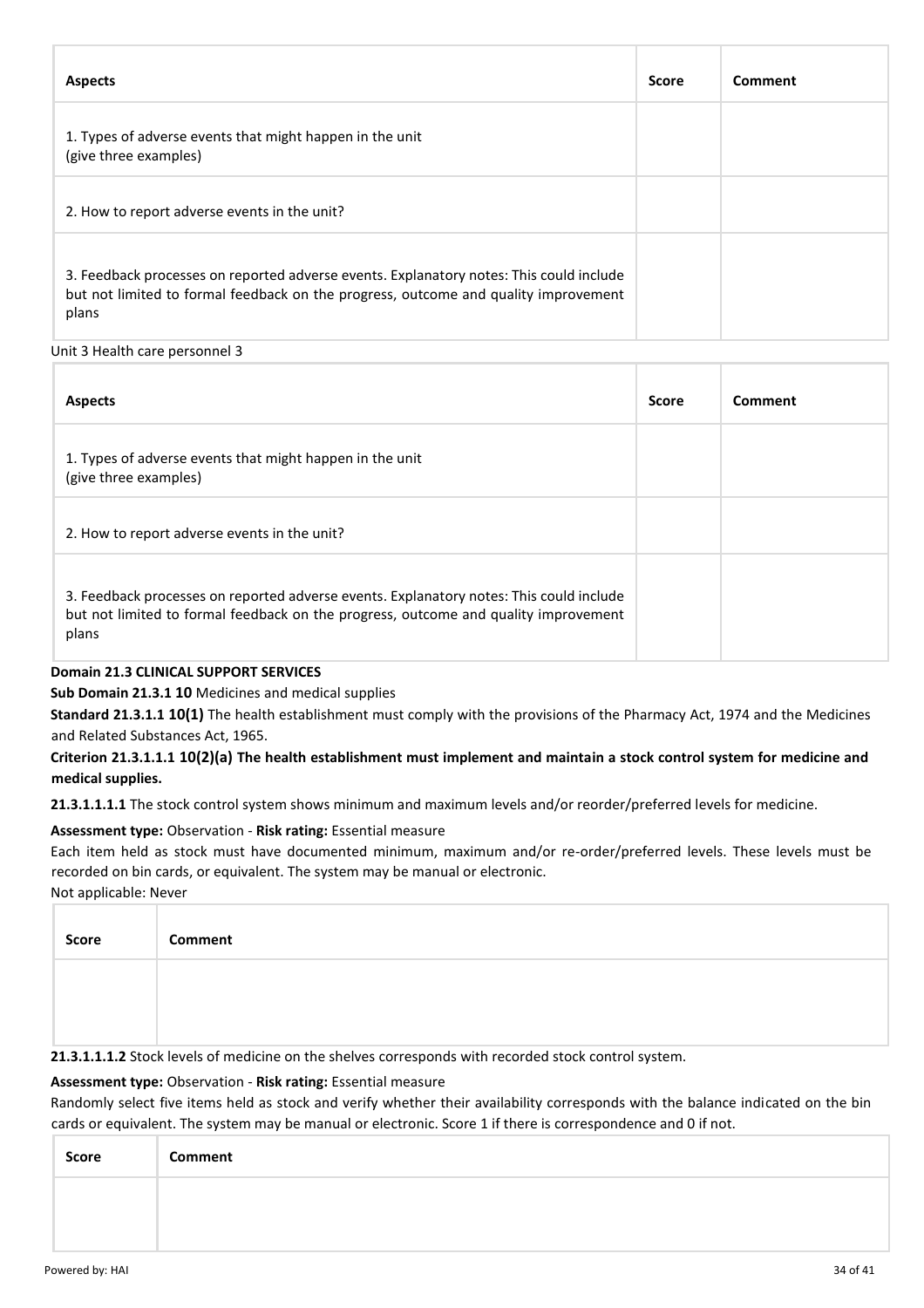| <b>Aspects</b> | <b>Score</b> | <b>Comment</b> |
|----------------|--------------|----------------|
| 1. Item 1      |              |                |
| 2. Item 2      |              |                |
| 3. Item 3      |              |                |
| 4. Item 4      |              |                |
| 5. Item 5      |              |                |

**21.3.1.1.1.3** The entries in the schedule 5 and 6 drug register are complete and correct.

#### **Assessment type:** Document - **Risk rating:** Vital measure

Select three medicines from the schedule 5 and 6 medicine cupboard and verify whether the quantity available corresponds with the balance recorded in the register. Score 0 if the medicines do not correlate or if any of the columns have not been completed

| Score          | Comment |       |         |
|----------------|---------|-------|---------|
|                |         |       |         |
|                |         |       |         |
| <b>Aspects</b> |         | Score | Comment |
| 1. Medicine 1  |         |       |         |
| 2. Medicine 2  |         |       |         |
| 3. Medicine 3  |         |       |         |

**21.3.1.1.1.4** The stock control system shows minimum and maximum levels and/or reorder/preferred levels for medical supplies.

#### **Assessment type:** Observation - **Risk rating:** Essential measure

Each item held as stock must have documented minimum, maximum and/or reorder/preferred levels. These levels must be recorded on bin cards, or equivalent. The system may be manual or electronic.

Not applicable: Never

| Score | Comment |
|-------|---------|
|       |         |
|       |         |

**21.3.1.1.1.5** Physical stock of medical supplies corresponds with stock control system.

#### **Assessment type:** Observation - **Risk rating:** Essential measure

Randomly select five items held as stock and verify whether their availability corresponds with the balance indicated on the bin cards or equivalent. The system may be manual or electronic.

| <b>Score</b>   | Comment |              |         |
|----------------|---------|--------------|---------|
|                |         |              |         |
|                |         |              |         |
| <b>Aspects</b> |         | <b>Score</b> | Comment |
| 1. Item 1      |         |              |         |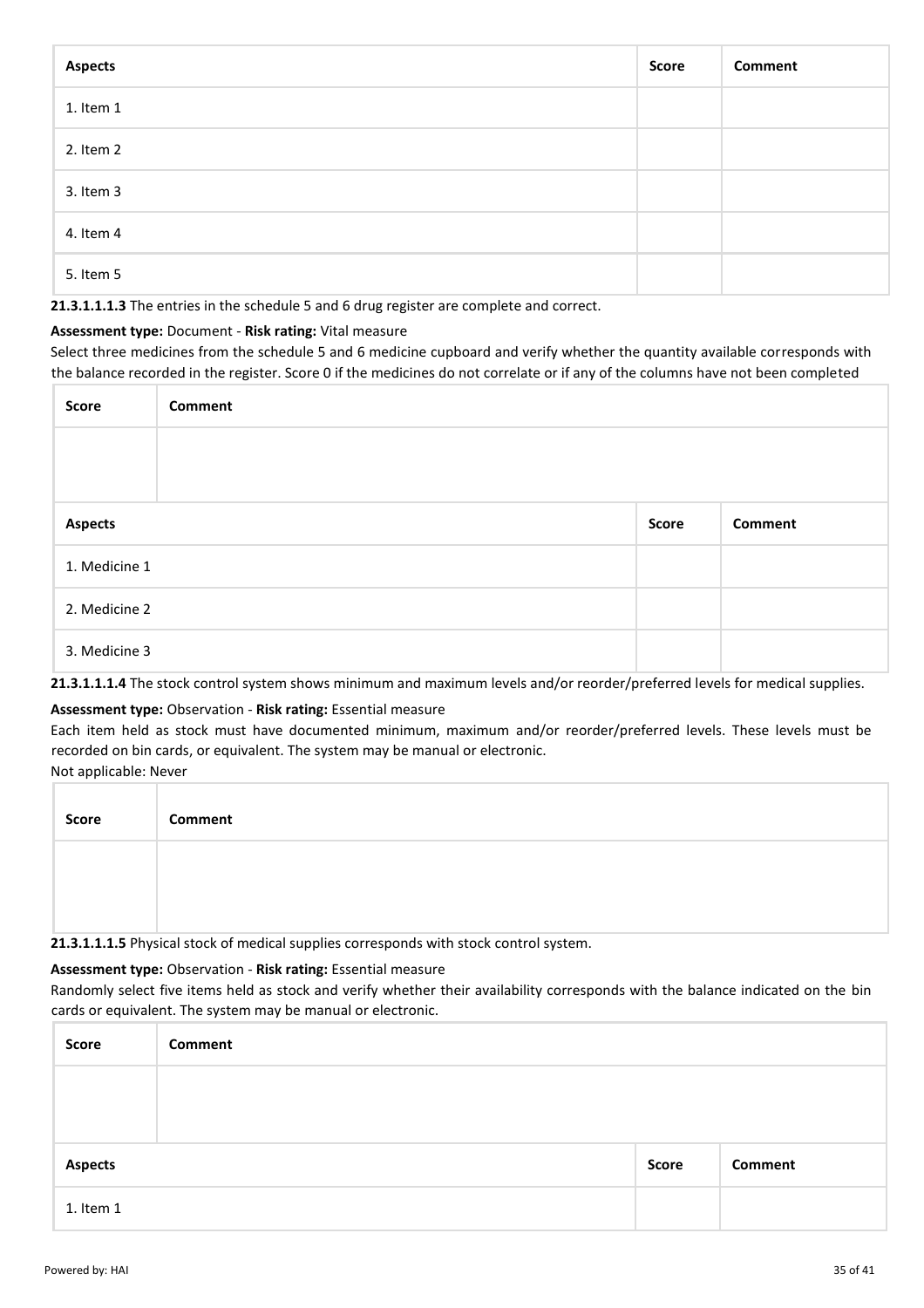| 2. Item 2 |  |
|-----------|--|
| 3. Item 3 |  |
| 4. Item 4 |  |
| 5. Item 5 |  |

**21.3.1.1.1.6** A stock management system is in place for medicines in the emergency cupboard.

#### **Assessment type:** Document - **Risk rating:** Essential measure

The stock in the emergency cupboard must be managed in the same way as stock on the theatre or in the pharmacy. Minimum, maximum and reorder levels must be determined for all medicines held in the emergency cupboard, and bin cards or equivalent must be completed. Not applicable: Where the emergency medicine cupboard is not kept in the unit or the health establishment does not keep emergency medicine cupboard.

| Score | Comment |
|-------|---------|
|       |         |
|       |         |

**21.3.1.1.1.7** Stock on the shelves in the emergency cupboard corresponds with the stock items recorded on the bin cards or equivalent.

#### **Assessment type:** Observation - **Risk rating:** Essential measure

Select five items in the emergency cupboard to verify whether the number of items on the shelves corresponds with the number of items recorded on the bin cards or equivalent. Not applicable: Where the emergency medicine cupboard is not kept in the unit or the health establishment does not keep emergency medicine cupboard.

| Cultonian 24, 2, 4, 2, 40(2)(h) The health establishment must conver the qualibility of medicines and medical quantize for the |
|--------------------------------------------------------------------------------------------------------------------------------|

#### **Criterion 21.3.1.1.2 10(2)(b) The health establishment must ensure the availability of medicines and medical supplies for the delivery of services.**

**21.3.1.1.2.1** Medical supplies (consumables) are available.

#### **Assessment type:** Observation - **Risk rating:** Vital measure

The unit is expected to have a list of basic medical supplies/consumables according to the needs of the users. Request the list of medical supplies/consumables for the unit and randomly select twenty-five items and check whether the selected items are available and not expired (where applicable). Score 0 if any of the selected items are not available or they are expired or if there is no list of medical supplies/consumables available. NB: Please note other health establishment might have less than twenty-five items in the unit list. Not applicable: Never

| Score | Comment |
|-------|---------|
|       |         |
|       |         |

#### **21.3.1.1.2.2** Medicines issued from the emergency cupboard are documented.

#### **Assessment type:** Document - **Risk rating:** Essential measure

All medicines taken from the emergency cupboard must be documented, including the date of issue, the health care provider taking the medicine and the user for whom the medicine is required. This information must be kept in the emergency cupboard. Not applicable: Where the emergency medicine cupboard is not kept in the unit or the health establishment does not keep emergency medicine cupboard.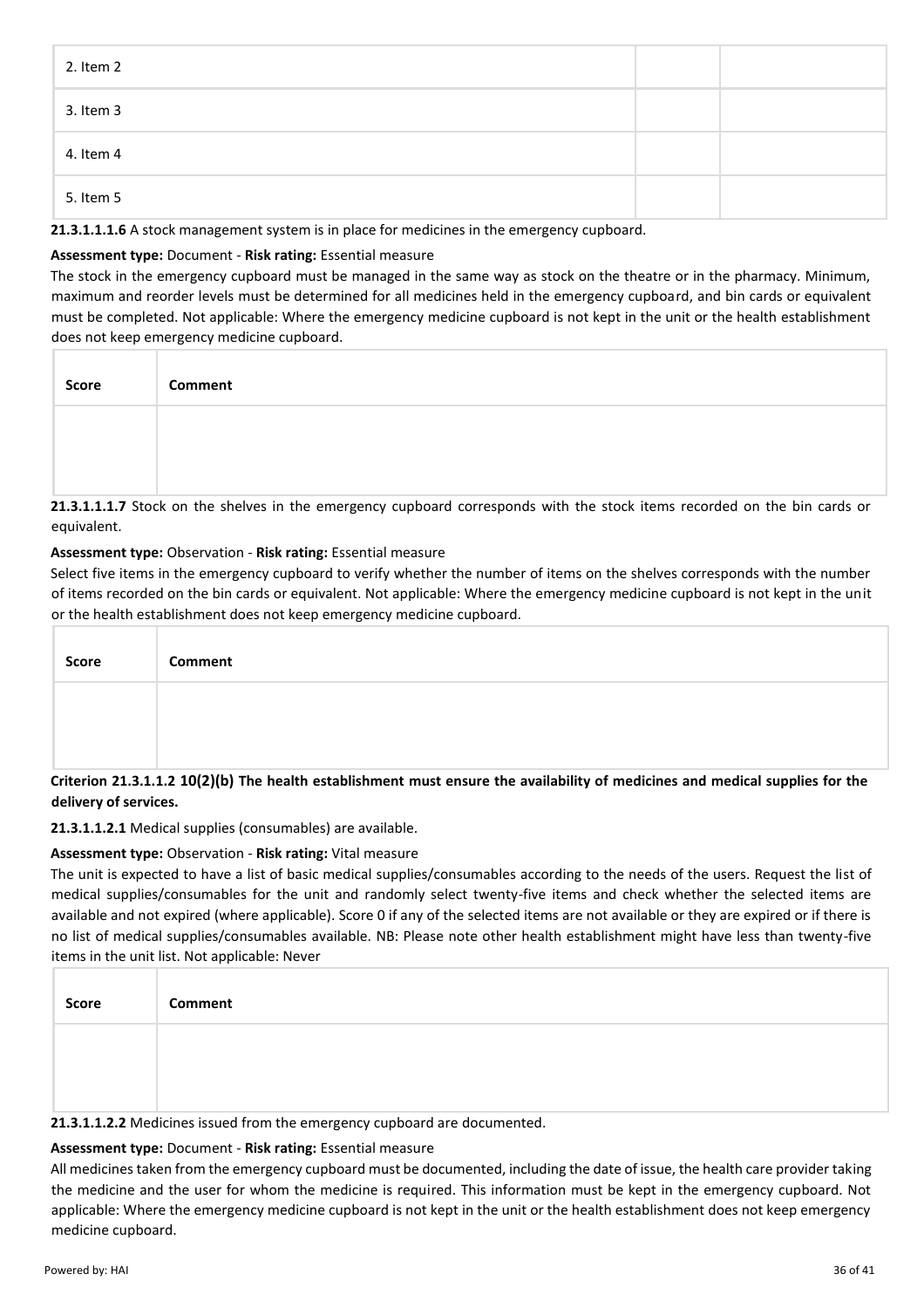| <b>Score</b> | Comment |
|--------------|---------|
|              |         |
|              |         |

**21.3.1.1.2.3** The name and contact details of the individual on duty for the provision of services after hours are available.

#### **Assessment type:** Observation - **Risk rating:** Essential measure

A document must be displayed listing the name and contact details of the pharmacist on duty after hours. The document must be signed and dated by the responsible pharmacist. Not applicable: Where the health establishment does not utilise an after-hours call out system for the pharmacy.

| Score | Comment |
|-------|---------|
|       |         |
|       |         |

#### **Sub Domain 21.3.3 12** Blood services

**Standard 21.3.3.1 12(1)** Hospitals and CHCs must ensure that users have access to blood and blood products when required.

**Criterion 21.3.3.1.1 12(2)(c) The health establishment must ensure that adverse blood reactions are reported to a committee in the health establishment that monitor adverse incidents.**

**21.3.3.1.1.1** All adverse blood reactions are documented and reported monthly to the forum responsible for patient safety incidents.

#### **Assessment type:** Document - **Risk rating:** Vital measure

There is documented manual or electronic evidence that adverse blood reactions are reported to the relevant forum. Request evidence from the previous quarter. If no incidents were reported, zero reporting must be recorded. Not applicable: Where no adverse blood reactions have occurred

| <b>Score</b> | <b>Comment</b>                                                                       |
|--------------|--------------------------------------------------------------------------------------|
|              |                                                                                      |
|              |                                                                                      |
|              | 21.3.3.1.1.2 Corrective action is taken where adverse blood reactions were reported. |

#### **Assessment type:** Document - **Risk rating:** Vital measure

Documented evidence reflecting the actions that were taken following the investigation must be available. All necessary actions identified during the investigation to avoid similar incidents (i.e. where the adverse blood reaction was avoidable) must be implemented. Not applicable: Where no adverse blood reactions were reported

| Score | Comment |
|-------|---------|
|       |         |
|       |         |

#### **Sub Domain 21.3.2 13** Medical equipment

**Standard 21.3.2.1 13(1)** Health establishments must ensure that the medical equipment is available and functional in compliance with the law.

**Criterion 21.3.2.1.1 13(2)(b) The health establishment must ensure that equipment is in accordance with the essential equipment list in all clinical service areas.**

**21.3.2.1.1.1** Functional medical equipment is available.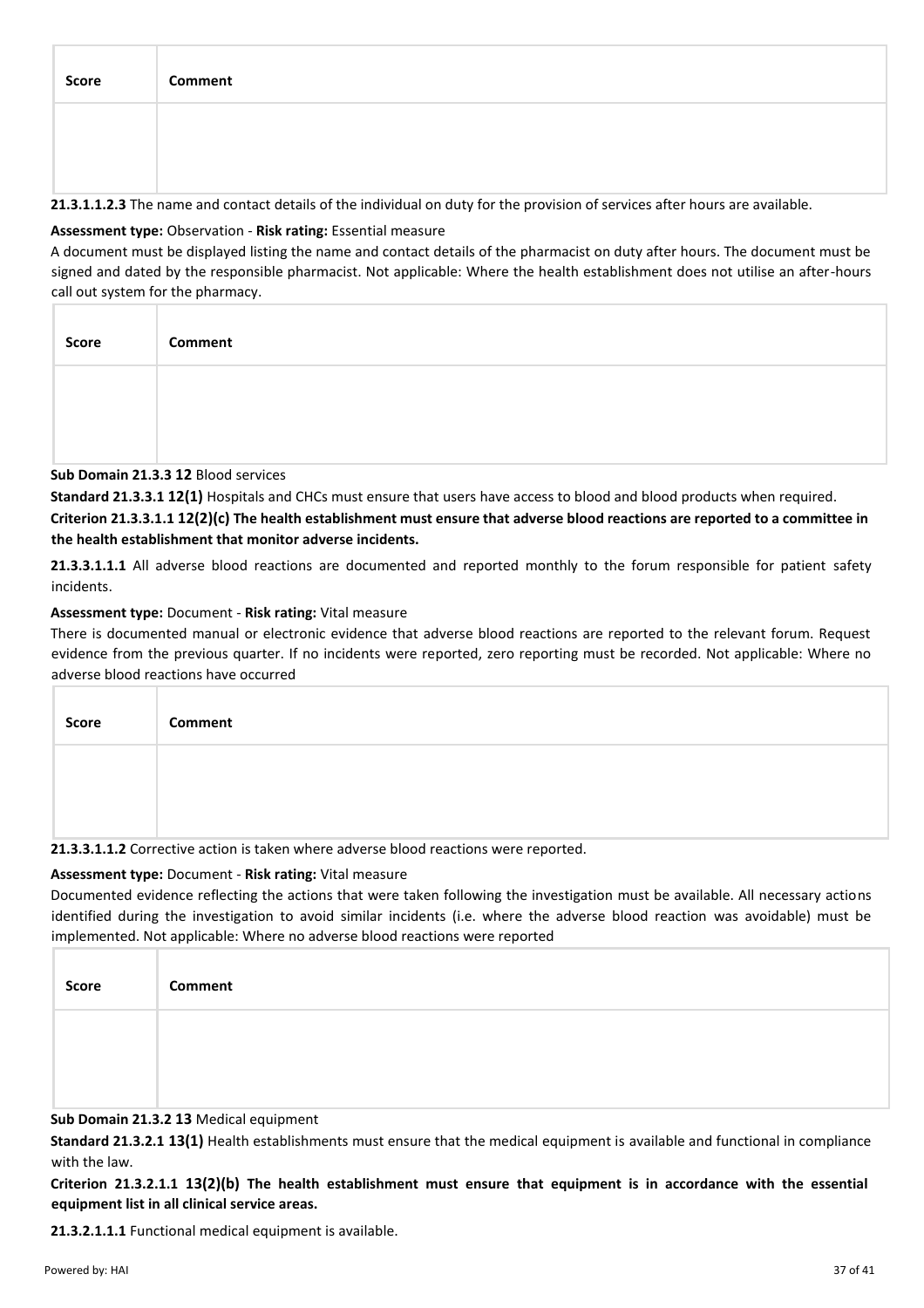#### **Assessment type:** Observation - **Risk rating:** Essential measure

Essential equipment to deliver basic user care must be available in the unit. Request the list of medical equipment for the unit and randomly select thirty equipment items. Check whether the selected equipment is available and functional. Score 0 if any of the selected equipment is not available or not functional or if the list is not available.

| Score | Comment |
|-------|---------|
|       |         |
|       |         |

**21.3.2.1.1.2** Specialist theatres are equipped in accordance with their inventory lists.

#### **Assessment type:** Observation - **Risk rating:** Essential measure

Request the list of medical equipment for the specialist theatre(s) and randomly select forty equipment. Check whether the selected equipment is available and functional. Score 0 if any of the selected equipment is not available or not functional or if the list is not available. Not applicable: Where there are no specialist theatre(s) or where the specialist theatre equipment is part of the general theatre equipment list.

| <b>Score</b> | Comment |  |  |  |  |
|--------------|---------|--|--|--|--|
|              |         |  |  |  |  |
|              |         |  |  |  |  |

#### **Domain 21.4 GOVERNANCE AND HUMAN RESOURCES**

**Sub Domain 21.4.1 19** Human resources management

**Standard 21.4.1.1 19(1)** The health establishment must ensure that they have systems in place to manage health care personnel in line with relevant legislation, policies and guidelines.

**Criterion 21.4.1.1.1 19(2)(a) The health establishment must, as appropriate to the type and size of the establishment, have and implement a human resource plan that meet the needs of the health establishment.**

**21.4.1.1.1.1** Staffing levels for the unit as determined by activity levels are available.

**Assessment type:** Document - **Risk rating:** Essential measure

Documented staffing levels for the unit are available. Request staffing levels from the previous three months. Not applicable: Never

| Score | Comment |
|-------|---------|
|       |         |
|       |         |

**Sub Domain 21.4.2 20** Occupational health and safety

**Standard 21.4.2.1 20(1)** The health establishment must comply with the requirements of the Occupational Health and Safety Act, 1993.

#### **Criterion 21.4.2.1.1 20(2)(b) Awareness of safety and security issues must be promoted**

**21.4.2.1.1.1** The healthcare personnel are familiar with the emergency evacuation procedure.

#### **Assessment type:** Staff interview - **Risk rating:** Essential measure

Interview three health care personnel to establish whether they are able to explain the evacuation procedure as illustrated in the evacuation plan. Score 1 if they explain the procedure as illustrated in the evacuation plan and 0 if not. Where no evacuation plan is available, this measure must be scored 0.

| Score | Comment |
|-------|---------|
|       |         |
|       |         |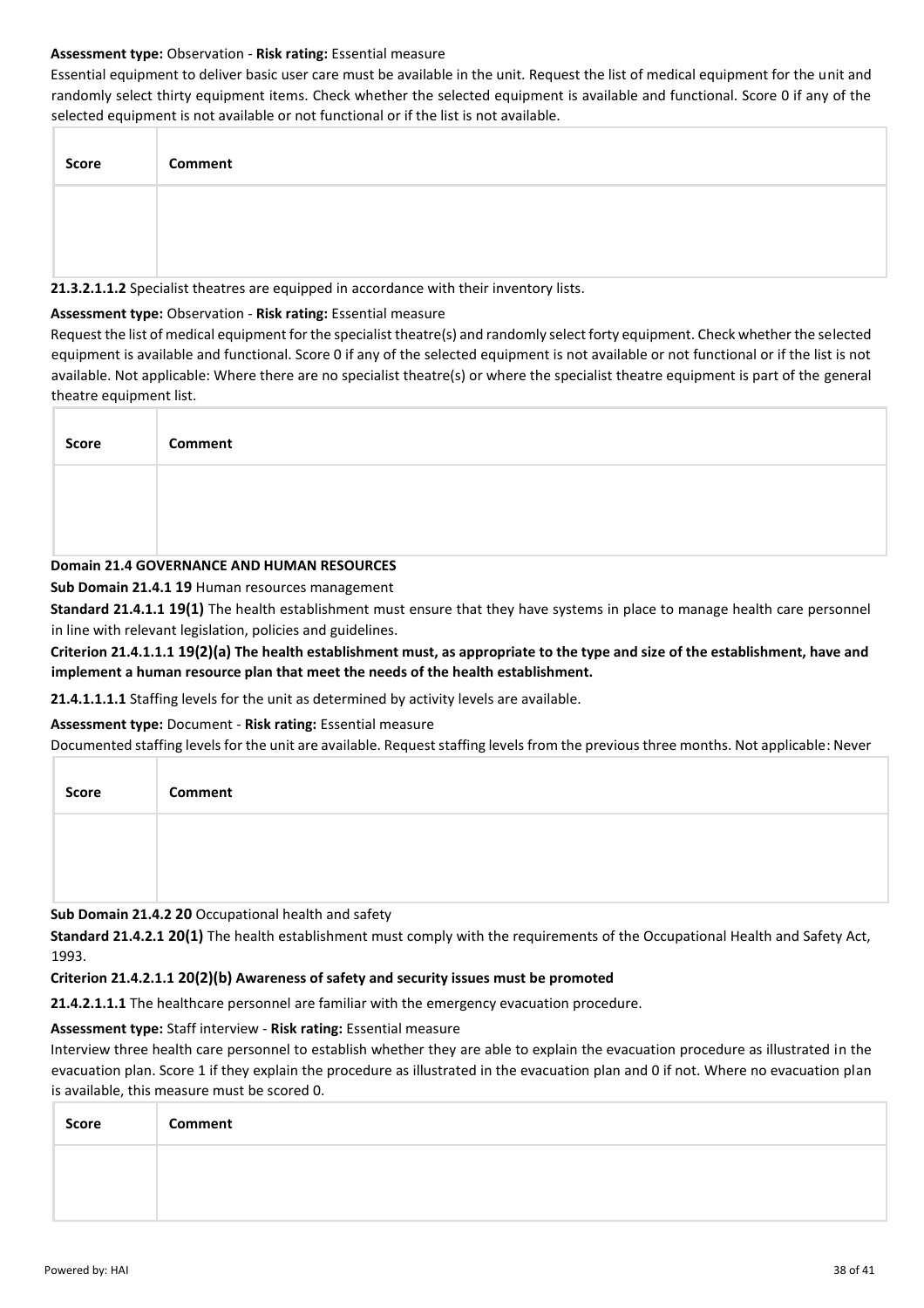| <b>Aspects</b>            | <b>Score</b> | <b>Comment</b> |
|---------------------------|--------------|----------------|
| 1. Healthcare personnel 1 |              |                |
| 2. Healthcare personnel 2 |              |                |
| 3. Healthcare personnel 3 |              |                |
|                           |              |                |

#### **Criterion 21.4.2.1.2 20 The health establishment must have a disaster management plan in place, which is communicated to health care personnel and tested annually.**

**21.4.2.1.2.1** The actions to be taken when the disaster management response is activated are visibly displayed.

#### **Assessment type:** Observation - **Risk rating:** Essential measure

The actions to be taken by allocated individuals in the event of a disaster must be clearly visible for easy reference during a disaster. This may be displayed in any manner relevant to the size and complexity of the health establishment, including, but not limited to, a single summary sheet of actions to be taken, action cards to be retrieved by allocated individuals to remind them of the tasks for which they are responsible, or any other method chosen by the health establishment. Not applicable: Never

| <b>Score</b> | Comment |
|--------------|---------|
|              |         |
|              |         |

**21.4.2.1.2.2** The name and contact details of the fire wardens or marshals is prominently displayed.

#### **Assessment type:** Observation - **Risk rating:** Essential measure

An individual permanently placed in the operating theatre must be designated as the fire warden or marshal. Not applicable: Never

| Score | Comment                                     |
|-------|---------------------------------------------|
|       |                                             |
|       |                                             |
|       | Bestelland F. FACULTIES AND INFRASTRUSTURE. |

#### **Domain 21.5 FACILITIES AND INFRASTRUCTURE**

**Sub Domain 21.5.1 14** Management of buildings and grounds

**Standard 21.5.1.1 14(1)** The health establishment and their grounds must meet the requirements of the building regulations.

**Criterion 21.5.1.1.1 14(2)(b) The health establishment must as appropriate for the type of buildings and grounds of the establishment have a maintenance plan for buildings and the grounds.**

**21.5.1.1.1.1** No obvious safety hazards are observed during the visit.

#### **Assessment type:** Observation - **Risk rating:** Vital measure

Inspect the surroundings for maintenance-related safety hazards in the unit. This will include but is not limited to loose electrical wiring, collapsing ceiling, roof, doors or any other type of safety hazards that represent a risk to the health and safety of personnel, users and visitors. Not applicable: Never

| Score | Comment |
|-------|---------|
|       |         |
|       |         |

**Sub Domain 21.5.2 15** Engineering services

**Standard 21.5.2.1 15(1)** The health establishment must ensure that engineering services are in place.

**Criterion 21.5.2.1.1 15(2) The health establishment must have 24-hour electrical power, lighting, medical gas, water supply and sewerage disposal system.**

**21.5.2.1.1.1** The theatre has a functional system to supply piped oxygen.

**Assessment type:** Observation - **Risk rating:** Non-negotiable measure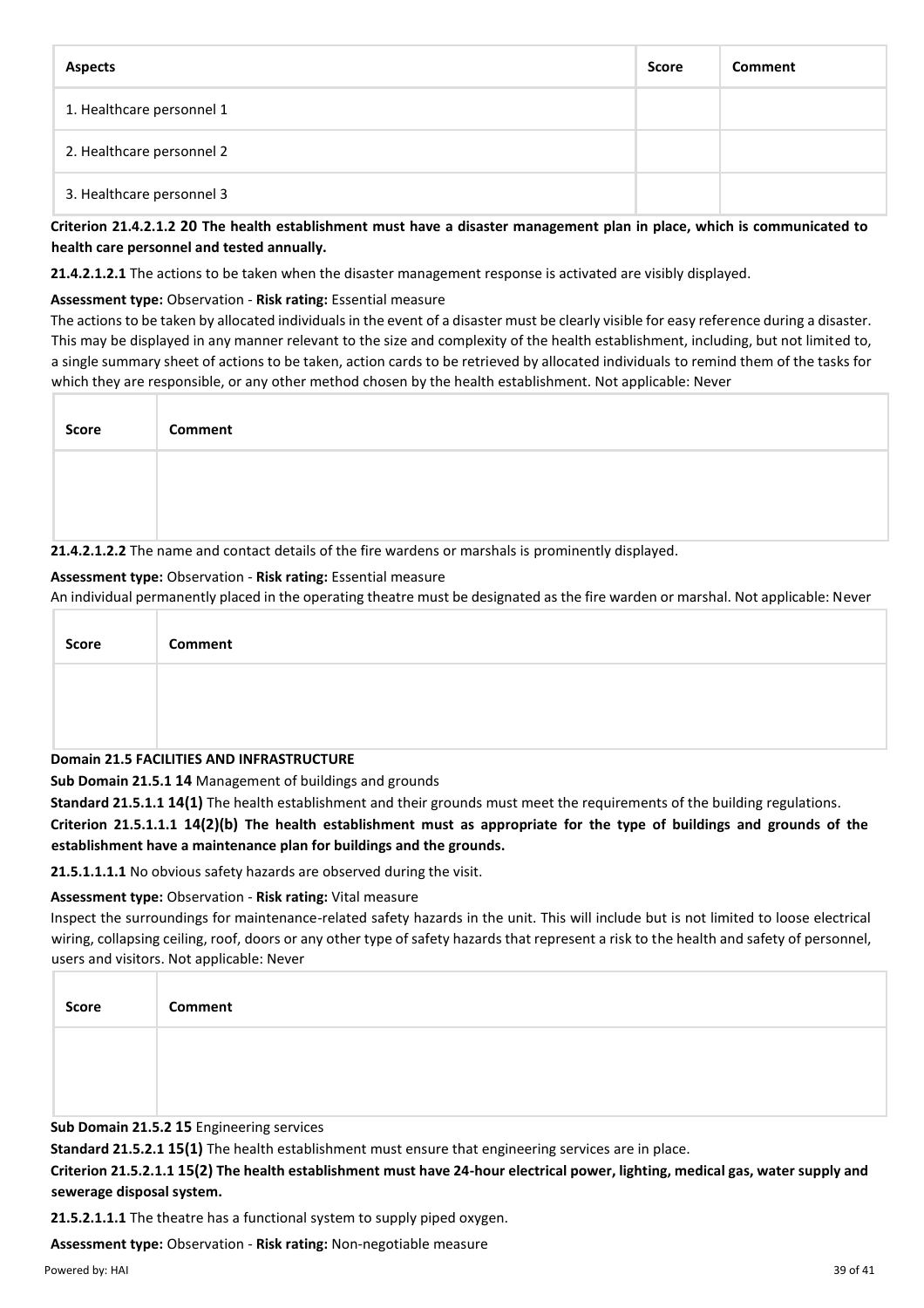| <b>Score</b> | Comment |
|--------------|---------|
|              |         |
|              |         |

#### **21.5.2.1.1.2** An oxygen cylinder with pressure gauge is available.

#### **Assessment type:** Observation - **Risk rating:** Non-negotiable measure

This is to ensure that users have access to portable oxygen when required as backup. An oxygen cylinder fitted with regulator indicating cylinder pressure and adjustable flowrate must be available.

Not applicable: Never

| Score | Comment |  |
|-------|---------|--|
|       |         |  |
|       |         |  |

**21.5.2.1.1.3** The oxygen available in the cylinder is above the minimum level.

#### **Assessment type:** Observation - **Risk rating:** Non-negotiable measure

Oxygen levels must not be below the minimum level indicated in the oxygen cylinder gauge. Not applicable: Never

| <b>Score</b> | Comment                                                               |
|--------------|-----------------------------------------------------------------------|
|              |                                                                       |
|              | 21.5.2.1.1.4 A functional system is in place to supply piped suction. |

#### **Assessment type:** Observation - **Risk rating:** Vital measure

Verify whether piped suction is available and functional in all theatres and recovery areas. Not applicable: Never

| Score | Comment |
|-------|---------|
|       |         |
|       |         |